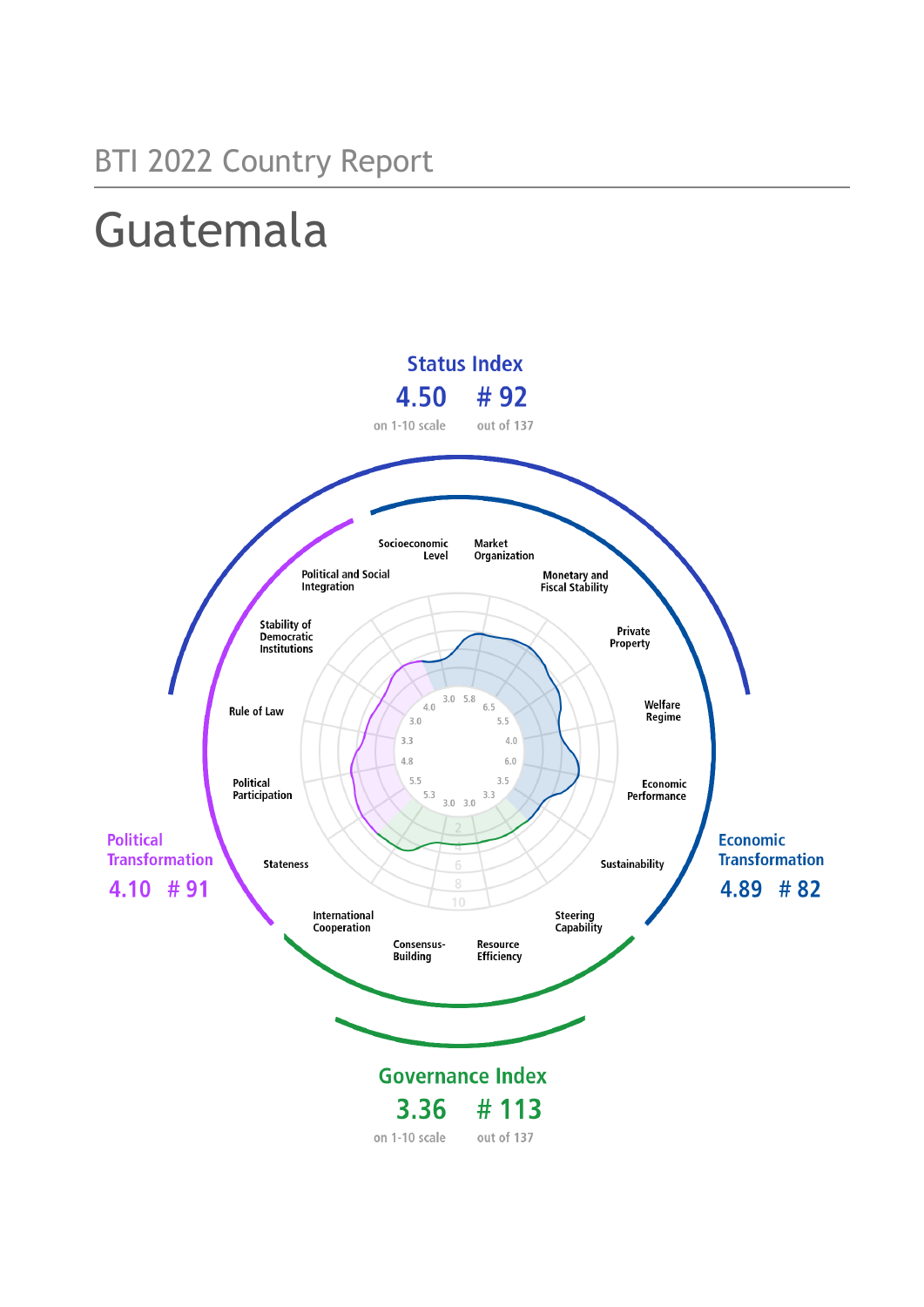This report is part of the **Bertelsmann Stiftung's Transformation Index (BTI) 2022**. It covers the period from February 1, 2019 to January 31, 2021. The BTI assesses the transformation toward democracy and a market economy as well as the quality of governance in 137 countries. More on the BTI at [https://www.bti-project.org.](https://www.bti-project.org/)

Please cite as follows: Bertelsmann Stiftung, BTI 2022 Country Report — Guatemala. Gütersloh: Bertelsmann Stiftung, 2022.

This work is licensed under a **Creative Commons Attribution 4.0 International License**.

#### **Contact**

Bertelsmann Stiftung Carl-Bertelsmann-Strasse 256 33111 Gütersloh Germany

**Sabine Donner** Phone +49 5241 81 81501 sabine.donner@bertelsmann-stiftung.de

**Hauke Hartmann** Phone +49 5241 81 81389 hauke.hartmann@bertelsmann-stiftung.de

**Claudia Härterich** Phone +49 5241 81 81263 claudia.haerterich@bertelsmann-stiftung.de

#### **Sabine Steinkamp** Phone +49 5241 81 81507 sabine.steinkamp@bertelsmann-stiftung.de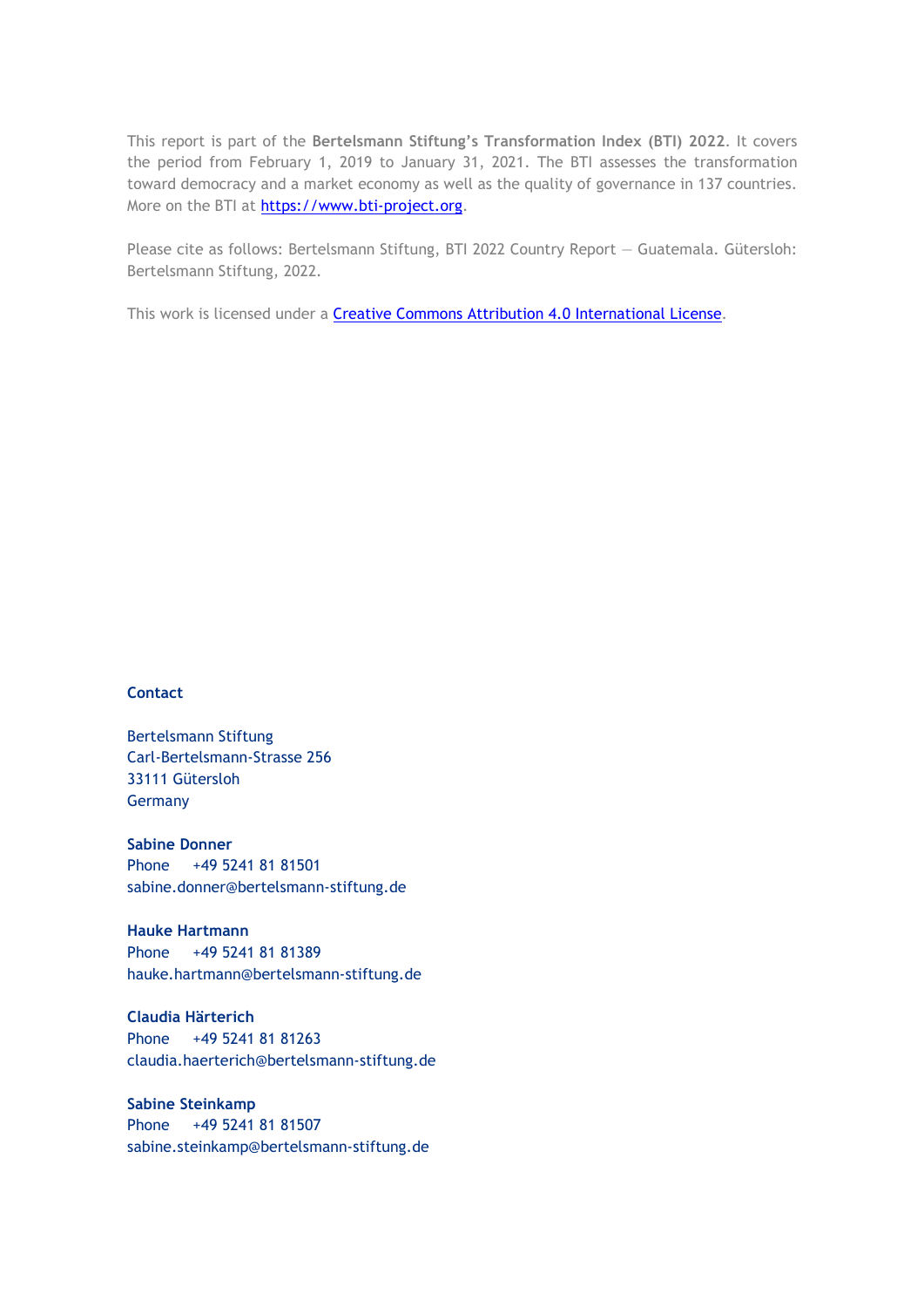#### **Key Indicators**

| Population                         | M     | 16.9 | HDI                            | 0.663 | GDP p.c., PPP $\ S$       |      | 8854 |
|------------------------------------|-------|------|--------------------------------|-------|---------------------------|------|------|
| Pop. growth <sup>1</sup><br>% p.a. |       | 1.5  | HDI rank of 189<br>127         |       | Gini Index                |      | 48.3 |
| Life expectancy                    | vears | 74.3 | UN Education Index             | 0.519 | Poverty <sup>3</sup>      | $\%$ | 24.4 |
| Urban population %                 |       | 51.8 | Gender inequality <sup>2</sup> | 0.479 | Aid per capita $\sqrt{5}$ |      | 23.7 |
|                                    |       |      |                                |       |                           |      |      |

Sources (as of December 2021): The World Bank, World Development Indicators 2021 | UNDP, Human Development Report 2020. Footnotes: (1) Average annual growth rate. (2) Gender Inequality Index (GII). (3) Percentage of population living on less than \$3.20 a day at 2011 international prices.

## Executive Summary

Guatemala's political transformation has increasingly come under threat, as its democratic framework has increasingly come to include autocratic structures that protect corruption and impunity. The period under review is marked by the cancelation of the International Commission against Impunity in Guatemala (CICIG) by former president Jimmy Morales and the restructuring of impunity led by the "pacto de corruptos" (corruption pact) in the legislature with the support of sitting President Alejandro Giammattei, in office since January 2020. Democracy has been undermined by the criminal control of the Supreme Court, the Constitutional Court, and the Public Ministry. Civil society organizations that promote anti-corruption have been under attack as have independent media that investigate abuse of power and corruption. Protests against the executive and legislature have been repressed by security forces, thereby reducing freedom and expectations that anything will change for the better.

As a consequence, Guatemala's main development challenges, which include unequitable and unsustainable development, institutional instability, corruption and the infiltration of state institutions by criminal networks, have persisted. Although homicidal violence has decreased, the state's capacity to reduce the influence of criminal organizations in public policy decisions is limited. Acceptance of use of the military in support of public security goals increased drastically during the first year of Giammattei's government, despite objections from the United States and democratic actors in the country. The review period was also marked by strong polarization surrounding initiatives to reduce corruption. Civil society organizations are vulnerable to government campaigns that aim to discredit them and subject them to court proceedings. The international community has lost trust in the government and raised concerns about antidemocratic measures that protect entrepreneurs and politicians from prosecution, including President Morales, legislators and judges.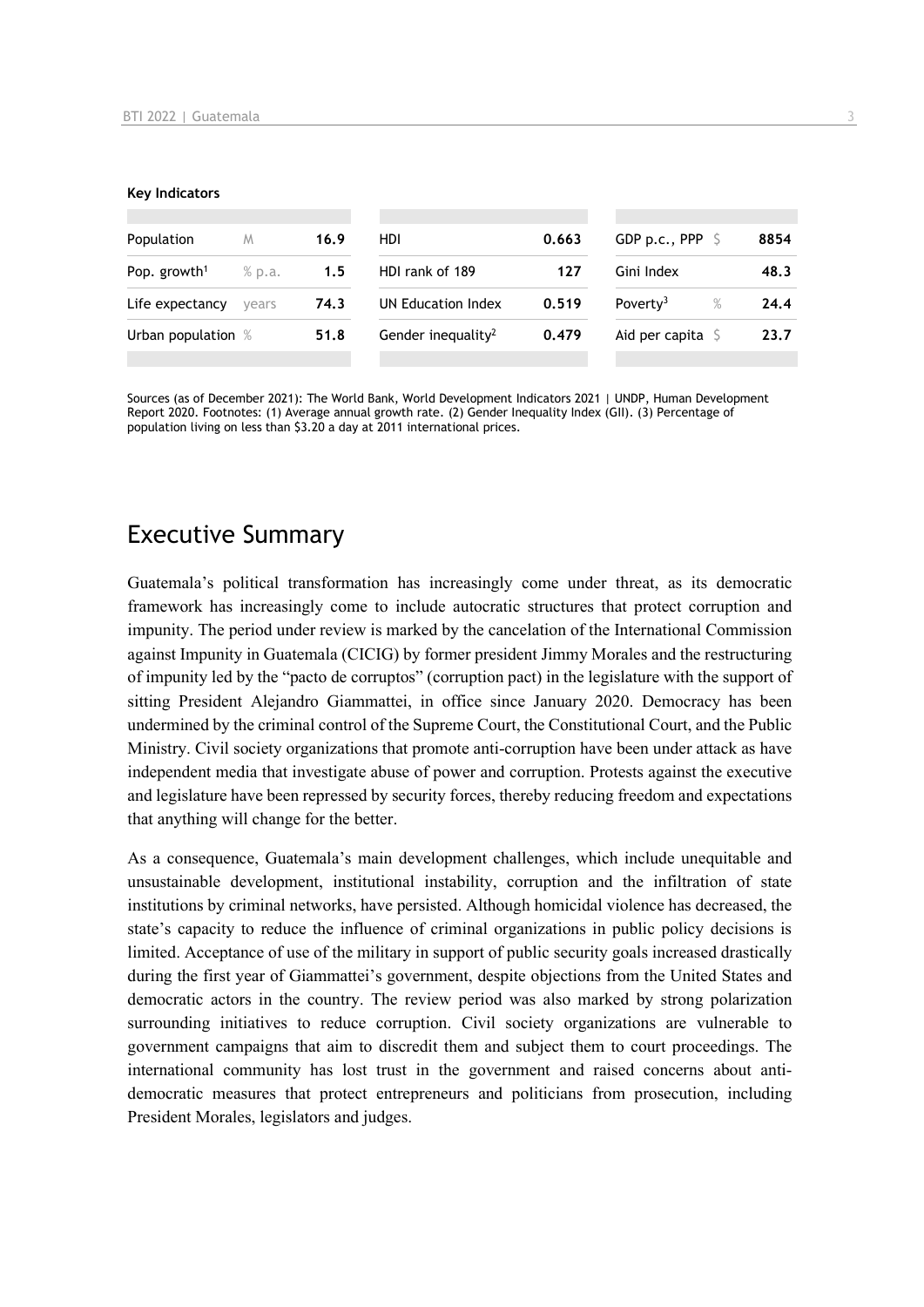Although the economy remained relatively stable during the review period, the pandemic is projected to reduce economic performance, with increasing poverty and inequality; about one million additional people will likely descend into poverty. Meager GDP per capita growth through 2019 was followed by a 4.4% decline in 2020, relatively low by regional comparison. The fiscal deficit might increase to over 5% of GDP in 2020. Public debt grew from 26.6% of GDP in 2019 to 32.4% of GDP in 2020. Remittances from the United States, however, did not decline during the pandemic but increased in the second half of 2020.

The COVID-19 pandemic has exacerbated structural deficits. From January 2020 to January 2021, a total of 153,890 cases of COVID-19 were confirmed, along with 5,456 deaths (about 32 per 100,000, thereafter rising to 55 per 100,000). Management of the pandemic was improvised, and although financial resources were allocated, there were delays in spending on prevention and treatment. The capacity of public health facilities was quickly exceeded, and health workers called for government support. Social and economic support programs were designed without considering the needs of vulnerable populations. The lack of positive results led to protests and declining trust in the government. In November 2020, citizen protests occurred because the executive and legislative branches used the pandemic as an excuse to divert public attention. The protests were suppressed by the security forces, which increased polarization.

## History and Characteristics of Transformation

The signing of the Guatemalan peace accords in December 1996 promised to intensify a democratization process initiated a decade earlier during an armed conflict. In 1984, the armed forces held elections for a constituent assembly, followed by parliamentary and presidential elections in 1986. However, the spectrum of political actors in these elections remained limited, as the political left was largely excluded. Democratization was still limited at this stage, but constitutional reforms recognized the formal legal equality of all citizens and a commitment to the rule of law. A de-escalation of violence and the formal end of the civil war (December 1996) increased mobilization and political action by civil society actors.

In the early postwar years, Guatemala faced the challenges of implementing the terms of the peace accords and repairing the damage of war while still pursuing macroeconomic structural adjustments initiated during the administration of President Álvaro Arzú (1996 – 2000). Core objectives included a reduction of the budget deficit through a restrictive monetary policy, an increase in the value-added tax, and efforts to combat widespread tax evasion. An urgent issue for Guatemalan political and economic development became the battle against illegal and criminal elements of the economy; these have mushroomed since the 1990s, and rely mainly on corruption, the drug trade, money-laundering, weapons sales and human trafficking. During the administration of President Alfonso Portillo (2000 – 2004), the ties between these criminal networks, politicians, and the state apparatus became increasingly evident. The government of Óscar Berger (2004 – 2008) made some timid attempts to counter this development but was not able to effect serious change. Six months before leaving office, President Berger confirmed that the state was unable to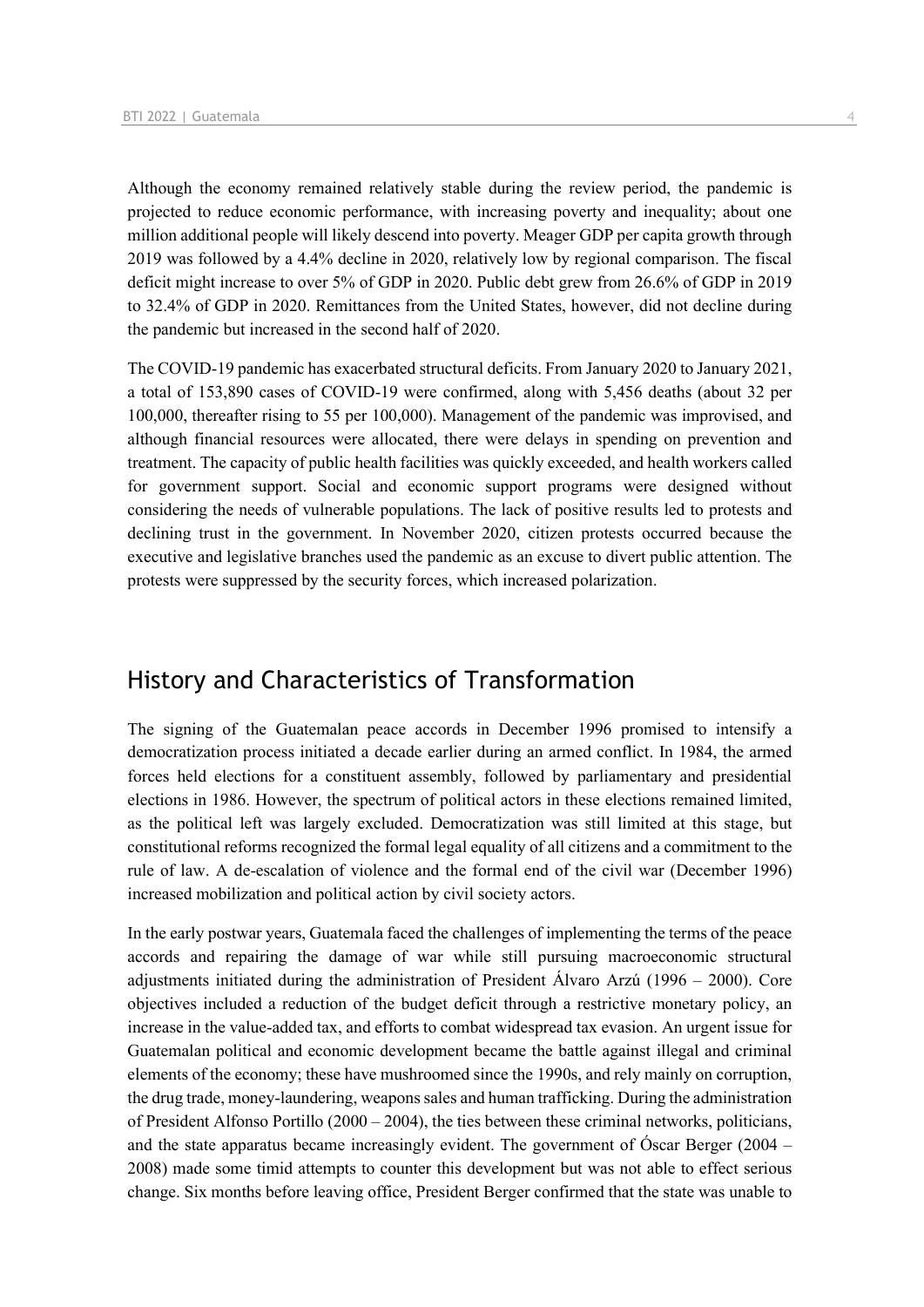fight violent crime successfully. President Álvaro Colom (2008 – 2012) made fighting crime a top priority but was equally ineffective even with an approach less repressive than his predecessors.

Efforts by President Pérez Molina (2012 – 2015) to close down CICIG and to promote loyalists in the Public Ministry reflected his concern with avoiding any personal fallout from his involvement in the criminal network known as La Línea. Nevertheless, the investigation led to the incarceration of both President Otto Pérez Molina and Vice President Roxana Baldetti. Massive citizen protests marked the end of Pérez Molina's administration and led to the emergence of new social movements promoting political reforms, justice and transparency. In this context, Jimmy Morales (2016 – 2020), a comedian with no political experience, was elected president. Morales, his Vice President Cabrera, and several members of the political party FCN-Nación SOON were prosecuted for illicit financing of electoral campaigns. Morales led a powerful alliance of private sector associations, corrupt politicians, members of Congress and the Supreme Court, and finally managed to close down CICIG in 2019, thereby eliminating checks and balances.

Regarding economic transformation, Guatemala's economic policies have remained generally unchanged since the end of the civil war and subsequent adjustment policies under the rule of President Arzú. Fiscal austerity, inflation control and a managed floating exchange rate contributed to average GDP growth of about 3% over the past two decades, while the economy diversified only slightly. Conversely, the main features of socioeconomic development also remained unchanged, with a persistently high poverty rate, including high levels of child malnutrition, exorbitant inequality and emigration that contributed to an increasing share of remittances over time. Deep-rooted social divisions between different social groups (rural and urban, indigenous and Ladino) have persisted ever since. The widespread informal sector limits not only the opportunities of 70% of the population, but also access to the legal system and other basic entitlements. Guatemala has failed to improve its economic framework and, as a result, has been overtaken by other countries with a faster pace of reform.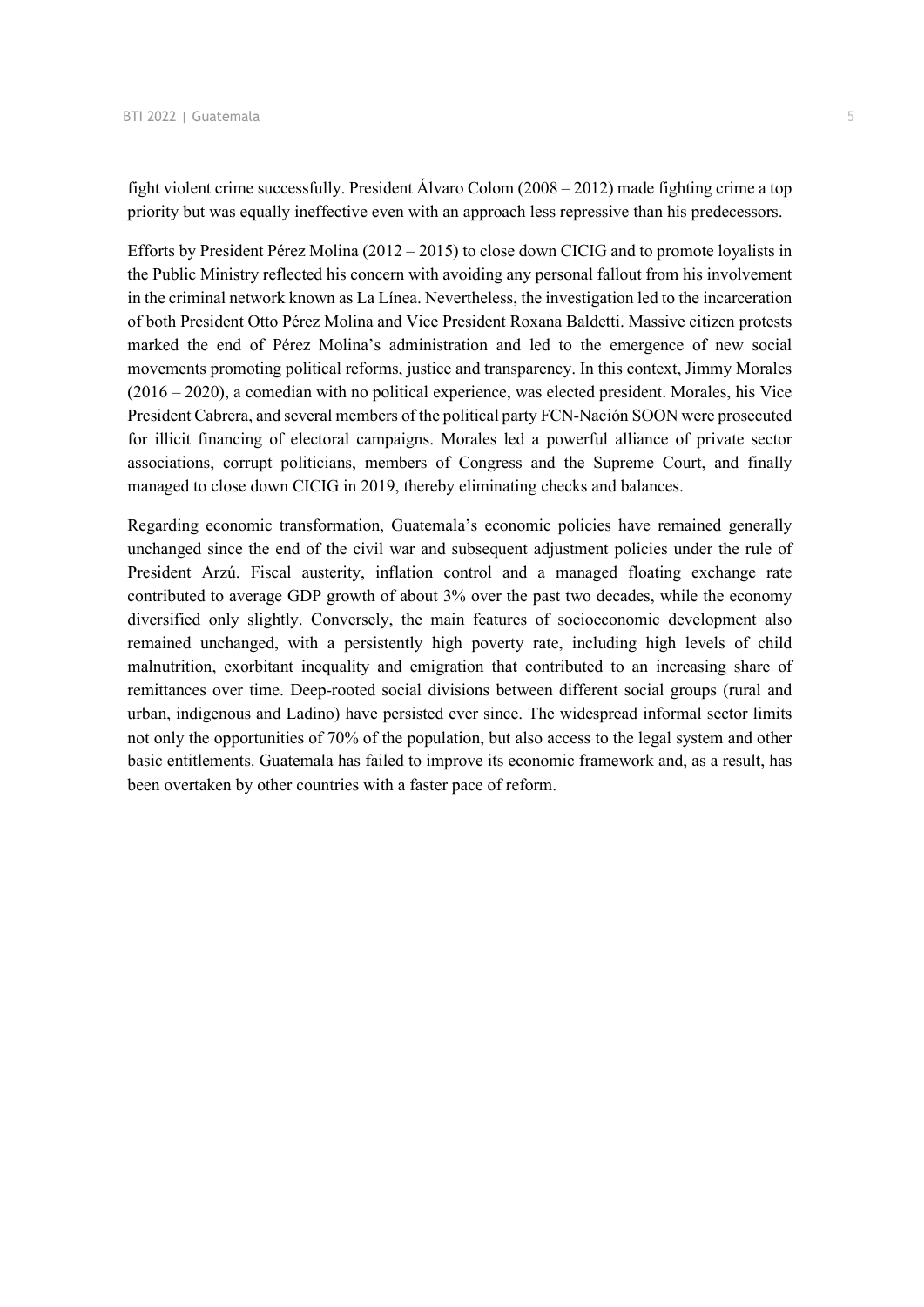The BTI combines text analysis and numerical assessments. The score for each question is provided below its respective title. The scale ranges from 1 (worst) to 10 (best).

## Transformation Status

## I. Political Transformation

#### **1 | Stateness**

The state's monopoly of the use of force has been further strengthened, although it is still challenged by criminal networks with a potential for the use of force, which have been largely under control during recent years. The last year in government of Jimmy Morales and the first year of Alejandro Giammattei contributed to a restructuring of criminal networks engaged in illegal economic activities and deeply embedded in public institutions. However, these networks, including drug traffickers, have not used violence to control and maintain their illegal activities. This may be the result of a political elite that controls key institutions such as the Public Ministry, the Supreme Court and the police, which protect major criminal activities. Currently, corrupt networks are mainly embedded in the legislative, neutralizing the work of security institutions to fight organized crime, especially at the local level through mayors and deputies.

Homicide rates continue decreasing in the country. Rates fell from 46.4 homicides per 100,000 inhabitants in 2009 to 30 in 2015, 22.5 in 2018 and 15.3 in 2020. According to the National Institute for Forensic Studies (INACIF), 3,500 homicides were reported in 2020, which is 1,569 fewer than the previous year. Perceptions of insecurity may have changed due to the reduction of homicides and extortions, along with the work of specialized police units fighting extortion. The proliferation of nonstate armed actors operating in urban areas and rural border areas engaged in drugtrafficking, human trafficking and smuggling, represent potential drivers of violence. Although they remain present, violence, as resource to protect illegal businesses, is being gradually substituted by increasing corruption and strong political-criminal nexuses. Local drug-trafficking organizations interact with international criminal groups without using violence.

#### **Question** Score

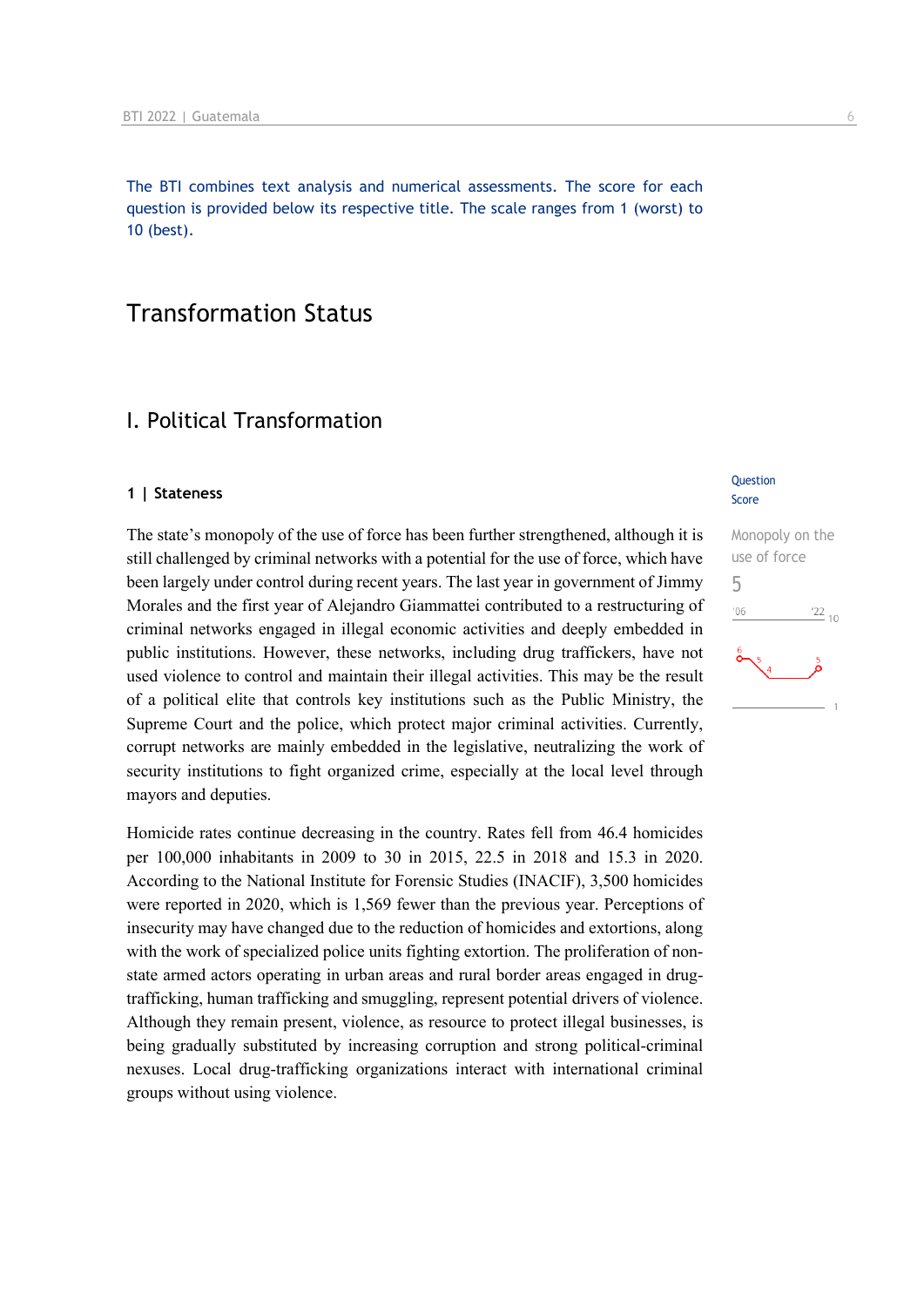The peace accords in Guatemala defined the state as multicultural, plurilingual, and multiethnic. Yet a referendum designed to enshrine these as constitutionally mandated failed in 1999. While there has been some progress in terms of combating racism and discrimination (e.g., a law against discrimination, the establishment of institutions such as the Office for the Defense of Indigenous Peoples, and the introduction of anti-discrimination education), these problems remain part of the everyday experience for Guatemala's indigenous people, who make up around 50% of the population. However, their situation has not led them to question or reject the nation-state as a whole.

In 2016, several constitutional reforms were proposed. These reforms have created much confrontation, especially those reforms that seek to recognize indigenous justice systems. After a political struggle among members of Congress, the executive branch, and anti-CICIG organizations, indigenous organizations decided to remove reforms related to indigenous rights in order to support the continuity of the constitutional reform process. These reforms remain blocked in the Congress. In 2020, leaders of the 48 Cantons, an indigenous organization in the highlands, demanded the resignation of President Alejandro Giammattei due to widespread corruption and repression of citizen protests in the capital city. Indigenous organizations blocked the Pan-American Highway in several departments.

Formally, the organization and functions of Guatemala's state have no grounding in religious dogma. However, during the Morales government a high degree of religious influence was observed, especially promoted by neo-Pentecostal churches aligned with conservative politicians from the United States. This political influence translated into Morales's decision to move the Guatemalan Embassy in Israel to Jerusalem, as a sign of political support for Zionists and Republican political groups. Top-level evangelical representatives have shown public support for Morales's fight against CICIG and the Office of the Attorney General and have held public ceremonies declaring him as "anointed by God to rule the country." The same support has been provided to Alejandro Giammattei since the beginning of his presidency. Religious leaders pressured Giammattei to delay the lockdown of churches during the COVID-19 pandemic. Churches were included in the economic reactivation plan initiated in August 2020.

Evangelical churches pressured Congress to issue the law for the protection of life and family and threatened to mobilize votes in the 2019 election against legislators opposing the law. The law proposes increasing prosecutions against abortion, introducing sexual education according to the values of the Church in public education and strengthening regulations against the LGBTQ+ population. It remains under consideration by Congress.

The Catholic Church is still influential, but it has lost ground to the rising popularity of evangelical churches. There is no current data about the proportion of Catholic vs. evangelical populations. Several evangelical church leaders participate directly in

State identity 6  $\frac{22}{10}$  $106$ 

No interference of religious dogmas 8 $\frac{106}{10}$  $\frac{22}{10}$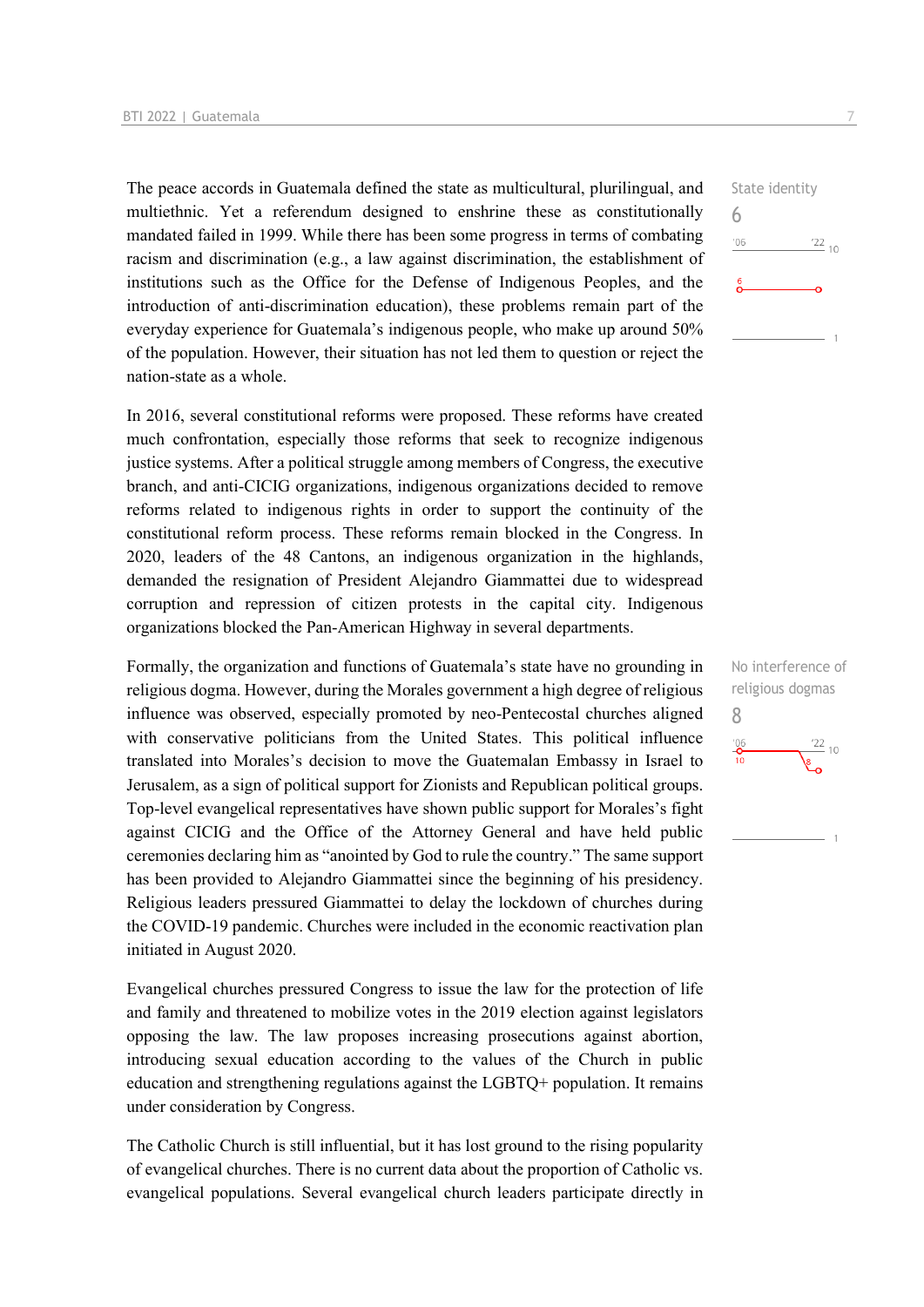political party politics, while the Catholic Church continues to work through its official mechanisms when participating in the political arena. The Catholic Church mirrors the fragmentation of Guatemalan society – while some bishops support the many and varied activities of civil society to reform the social system, others support conservative economic and political groups that advocate the status quo.

Though state infrastructure in principle extends to the whole of the country, operations of all kinds are severely impaired by embedded corruption as well as the government's inability to maintain law and order and deliver basic social services to the most remote rural areas. State organizations suffer from a lack of professionalism, the arbitrary use of power by state actors, and the influence of personal and criminal networks. Thus, the ability to access public services and public goods is highly dependent on power relations in a given area within public administration, as well as that area's general access to state funds or programs.

State institutions are concentrated in Guatemala City and in the main cities of each department. The country's western, northern and northwestern areas, where most of the indigenous population lives in conditions of overwhelming poverty, frequently lack even basic state services. The absence of a state presence in border municipalities enhances their appeal to drug and human trafficking networks. Promoting administrative decentralization, international actors have tried to encourage the provision of public services even in remote areas (mostly in the indigenous western highlands).

Infrastructure, including roads, hospitals and schools deteriorated dramatically under the Morales government. An illustrative example is the fraud committed by officials in the Ministry of Communications with the direct participation of Jimmy Morales in the construction of the road called Libramiento de Chimaltenango. The road was constructed and inaugurated but immediately closed down after revealing structural defects. The Office of the Attorney General is investigating the process of adjudication of the contract, due to major signs of corruption involving several public officials, private companies and President Morales. Hurricanes Eta and Iota in November 2020 damaged important roads and other key infrastructure and there is concern that reconstruction projects will create new opportunities for corruption, given the lack of oversight over infrastructure projects.

Basic administration 3 $\frac{22}{10}$  $^{\prime}06$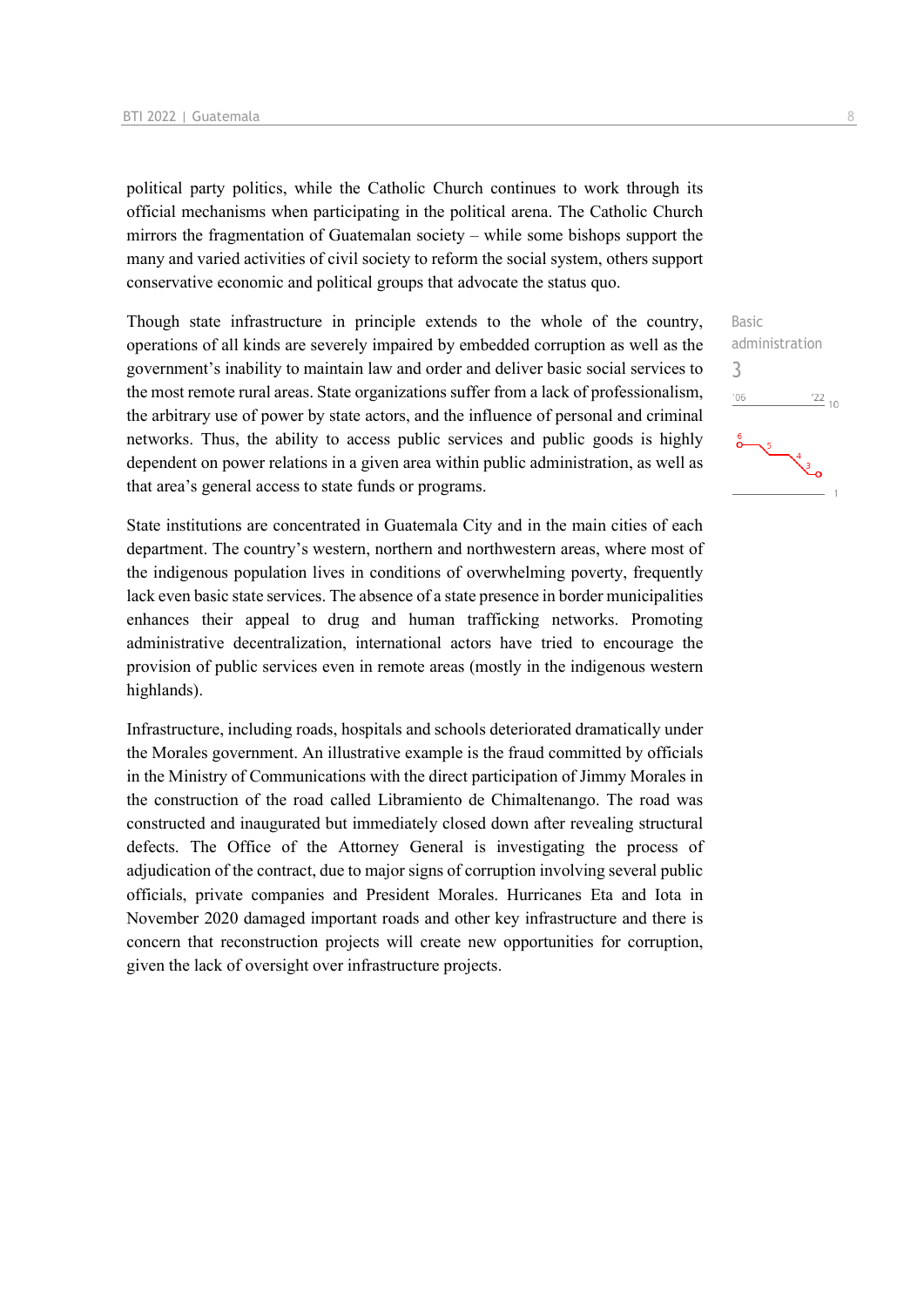#### **2 | Political Participation**

Universal suffrage by secret ballot is guaranteed throughout the country. The last national elections – presidential and legislative – were held in June and August 2019 and assessed as minimally free and fair. Although the elections were less affected by incidents of political violence than previously, the OAS EOM still lamented frequent incidents. (During the first round, this included 10 deaths.) A few days before the election, the head of the Electoral Crimes Prosecutor's Office left the country due to direct threats that threatened his safety and that of his family. While 26 parties (19 of which won seats) and 19 presidential candidates with different platforms were allowed to run, the Supreme Electoral Tribunal (TSE) excluded popular candidates Thelma Aldana and Zury Ríos from the race. Nominally independent, the TSE became the target of political pressure and threats during the election year, including bribery and intimidation of TSE members.

Particularly troubling was the case of Thelma Aldana, that attorney general who had made a furor by prosecuting corruption cases against powerful business and political figures in collaboration with the CICIG. According to numerous reports, opponents of her anti-corruption platform eventually put sufficient pressure on the TSE and the courts to disqualify her from the presidential race – for allegedly invalid account certifications. After the U.S. Drug Enforcement Agency (DEA) warned her of an assassination plot, Aldana fled the country; in February 2020, the United States granted her asylum, days after President Giammattei filed an extradition request for alleged irregularities during her tenure.

Another factor clouding the fairness of the elections was the issue of party and campaign financing, which is embedded in a complex, illicit structure that once again became increasingly opaque after the end of the CICIG mandate. In August 2019, shortly before the CICIG left the country, it released its report (in Spanish), "Guatemala: A Captured State," which states that corruption networks "have distorted democratic institutions and used them to their advantage, perverting elections, the party system, and various mechanisms of participation and representation," and furthermore, "The illicit financing present in most campaigns and parties comes mainly from criminal groups, corruption, and businessmen." Despite the lauded 2016 reform of the Election and Political Parties Law, which included strengthening the TSE to audit political parties, there is no report on its effectiveness.

Giammattei won the runoff with 57.95% of the vote against 42.05% received by rival Sandra Torres. Voter abstention was 57.3%, significantly higher than 43.7% in 2015.

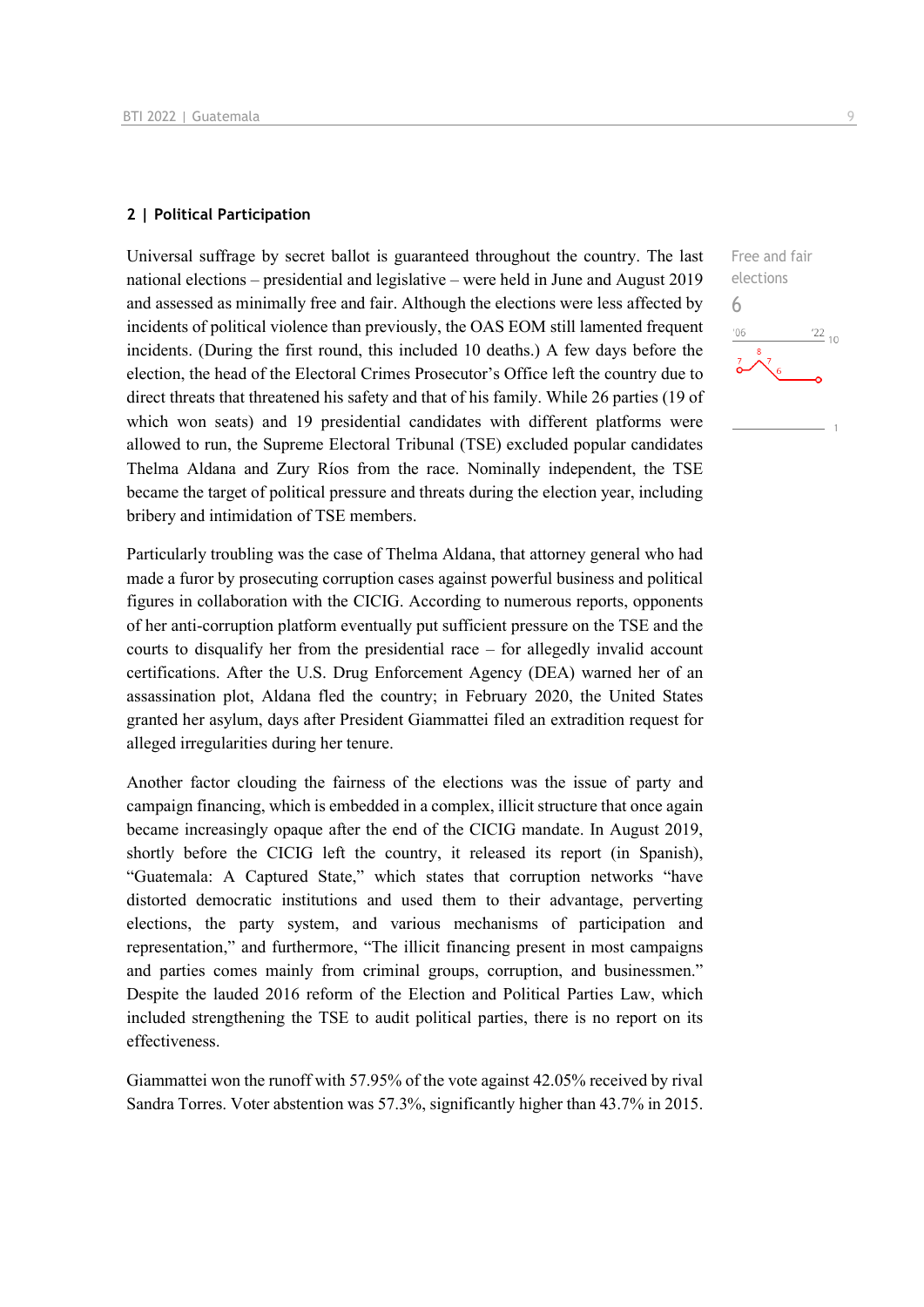Government capacities are mainly restricted by the influence of informal veto powers and interest groups such as economic associations and especially criminal structures embedded in the public administration, known as illegal bodies and clandestine security apparatuses (CIACS). Since these organizations were not dismantled during the country's transition to democracy, they have managed to obstruct fundamental reforms in the justice system and criminal investigation institutions. Since 2007, investigations by the CICIG and the Office of the Attorney General led to the dismantling of powerful corruption networks that even involved President Morales.

These investigations, alongside other important cases conducted by CICIG and the Office of the Attorney General, led to a strong political struggle against any attempt to reform the political system and prosecute corruption networks. A coalition composed of private sector representatives, members of Congress, and former military personnel was established to fight against CICIG and civil society organizations, known as "Pacto de Corruptos" (Pact of the Corrupted). It deployed a media strategy and several legal actions against civil society organizations and CICIG, especially against Iván Velásquez, the CICIG commissioner.

In January 2019, Morales announced the cancelation of the agreement between the United Nations and the government of Guatemala regarding CICIG. His fight against the CICIG was supported by the Coordinating Committee of Agricultural, Commercial, Industrial, and Financial Associations (CACIF), the most important private sector association, as well as other civil society organizations supporting the president. President Giammattei has not given any indication of supporting the attorneys still working on CICIG cases. Giammattei created an institution called the Centro de Gobierno that duplicated the work of ministries and blocked accountability with regard to public investments; it was formally dissolved in December 2020. During the period covered by this report, the main force undermining democracy was the presiding officers in Congress, who are legislators linked to networks of corruption.

Freedoms of association and assembly are guaranteed by the constitution, but severe restrictions apply. The ability to establish trade unions and organizations is hindered by various mechanisms such as those involving the removal of union leaders who oppose companies and sending them to other operating units, as well as recent cases of corruption within unions. Additionally, labor rights are violated with impunity and contractual regulations allow continued labor and human rights violations. Human rights advocates and indigenous peasant rights groups in particular face high levels of intimidation and violence. Indigenous peasants, human rights advocates, and social activists are targets of violence and judicial abuses.

The Morales administration ended with a complete rejection of dialogue with social organizations and movements. Consequently, all citizen demands were left unresolved. During the first year of Alejandro Giammattei's presidency, communities protesting for agrarian and environmental rights were met with zero tolerance. The



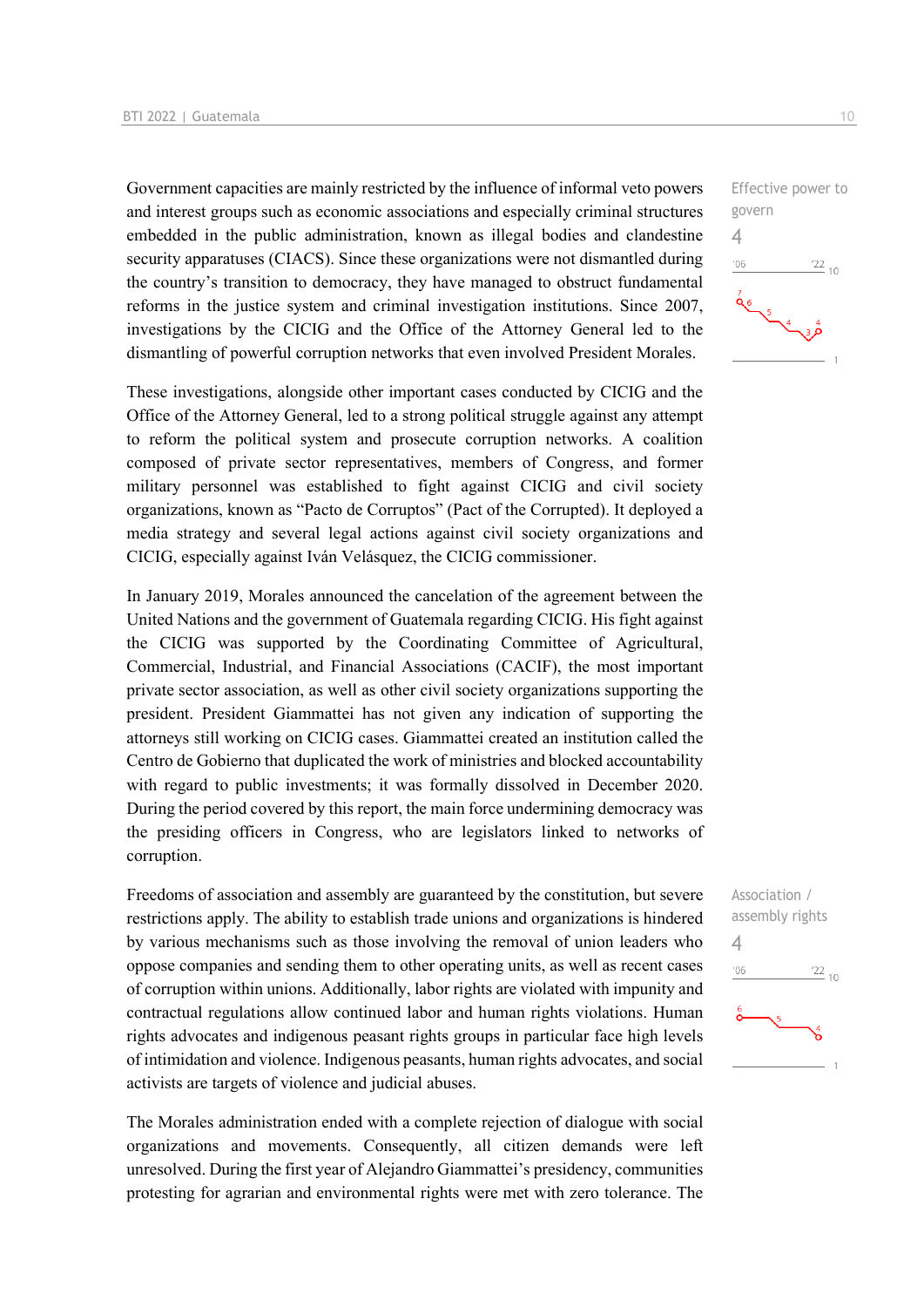harassment of human rights advocates initiated during the Morales administration increased in the first year of Alejandro Giammattei's presidency. Consuelo Porras, current attorney general, has been accused of being part of corruption networks engaged in dismantling advances in criminal investigation. The most effective forms of harassment involve trials and smear campaigns. An example is the harassment of Helen Mack, one of the country's most important human rights and anti-corruption activists, who faces several trials, an extensive smear campaign and intimidation. Giammattei allowed security forces to repress a peaceful demonstration in November 2020 where several journalists, activists and citizens were injured and incarcerated. The protesters were criticizing irregularities in the national budget that reduced investments in health, poverty reduction and other social priorities.

Regarding COVID-19, all restrictions were legal and some (for example, prohibition of largescale sport and cultural events) were reinstituted in January 2021 for a short period of time. President Giammattei has implemented several states of emergency as part of security and public health policies. The COVID-19-related lockdown prevented social organizations – especially human rights defenders – from working freely and from demanding accountability from the army and the police during the pandemic.

Freedom of opinion and freedom of the press are guaranteed by the constitution. However, as the media is dominated by economic interest groups, there is relatively little independent reporting. At the same time, new and more independent print and online publications have been created and promote independent journalism, although they have a relatively small audience compared with traditional mass media. Social media (Facebook and Twitter especially) provides an outlet for the dissemination of information. Guatemala ranks 116th out of 180 countries in the 2020 World Press Freedom Index.

Investigations by the CICIG and the attorney general demonstrated how the mass media is controlled by corrupt entrepreneurs and politicians, and how it is used for illicit financing and propaganda during electoral campaigns. The government of Jimmy Morales engaged in several attacks designed to discredit the media. Ever since his electoral campaign, Giammattei has also attacked the media. In September 2019, Sony Figueroa, an independent journalist, was severely injured and incarcerated by members of the president's security detail days after the publication of an investigation on the Centro de Gobierno. The investigation reported on how the Centro de Gobierno conducted business and that its creation was not only expensive, but also unjustified. At the same time, the independent media outlet Plaza Pública was also subjected to attacks by the presidency for investigating the same entity. The Supreme Court and the Human Rights Ombudsman's Office declared that the incarceration of Sony Figueroa constituted an abuse of power in open violation of her human rights.

Freedom of expression 5 $\frac{22}{10}$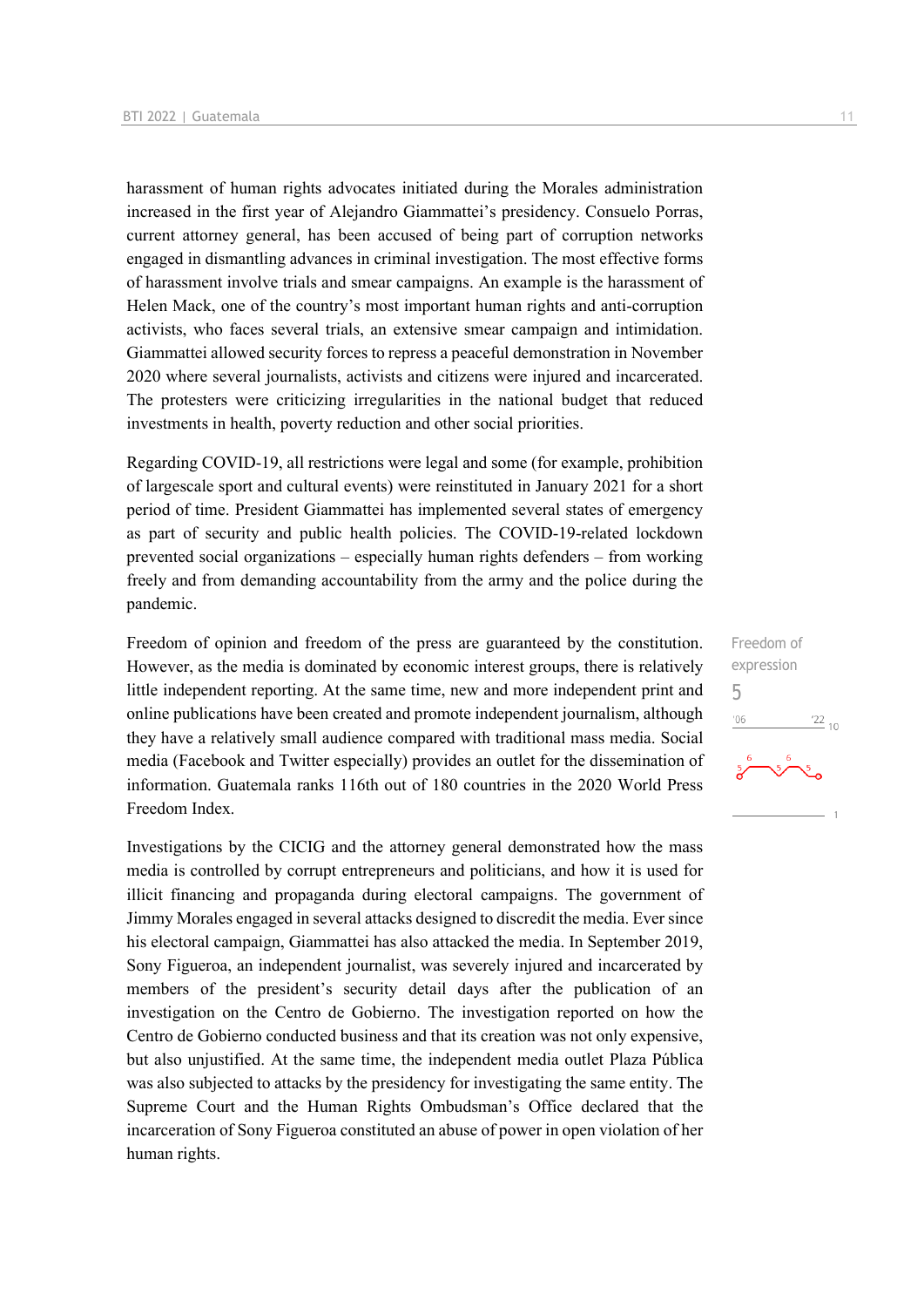Access to information was limited during the pandemic lockdown, since the main source of public information was the presidential press office. Obtaining information on the spending of public funds on the pandemic has been extremely difficult for journalists. This difficulty was reinforced by the declaration of states of emergency that formally allow public spending to occur without accountability.

#### **3 | Rule of Law**

There is a formal separation of powers between the executive, legislative and judicial branches of government. However, checks and balances have in fact completely been hollowed out during the period under review as an informal coalition of the government, Congress, the Office of the Attorney General and related networks sidelined the last remaining advocates for Guatemala's (already weakened) rule of law: the CICIG, the Constitutional Court and the Special Anti-Impunity Prosecutor's Bureau (FECI). President Morales and several politicians investigated by the CICIG took control of the Supreme Court and Office of the Attorney General and have fought the Constitutional Court, due to its support of the international commission. An example of the lack of checks and balances has been Morales's open disrespect of the Constitutional Court's decision regarding the CICIG's continued presence in the country. This attack on those fighting corruption continued during Alejandro Giammattei's first year in government.

During the period under review, the legislative branch's primary activities have entailed undermining or diluting reforms rather than monitoring them. In 2020, several laws were blocked and other approved via procedural irregularities. The most significant example is the national budget for 2021, which was approved without proper legislative debate. Another example of irregularities was the intentional delay of an election for a new Supreme Court. Although the Constitutional Court requested the legislature to proceed with the election, this will not occur before the new legislative period in 2021. In addition, the Office of the Attorney General, under the direction of Consuelo Porras, has advocated for dismantling the CICIG's advances. She has harassed FECI attorneys and ordered the prosecution of FECI director, Juan Francisco Sandoval.

Beginning under the government of Jimmy Morales and continuing during the first year of Alejandro Giammattei's administration, the legislature, the Supreme Court and the Office of the Attorney General do not perform any government oversight functions. On the contrary, informal negotiations constantly balance power between the executive and the legislative branches. These occur primarily to benefit political parties or promote private interests within the government. Both the legislative and the judiciary have reduced their capacities during the pandemic. There are no clear signs of measures implemented to overcome delays that occurred beginning in 2019.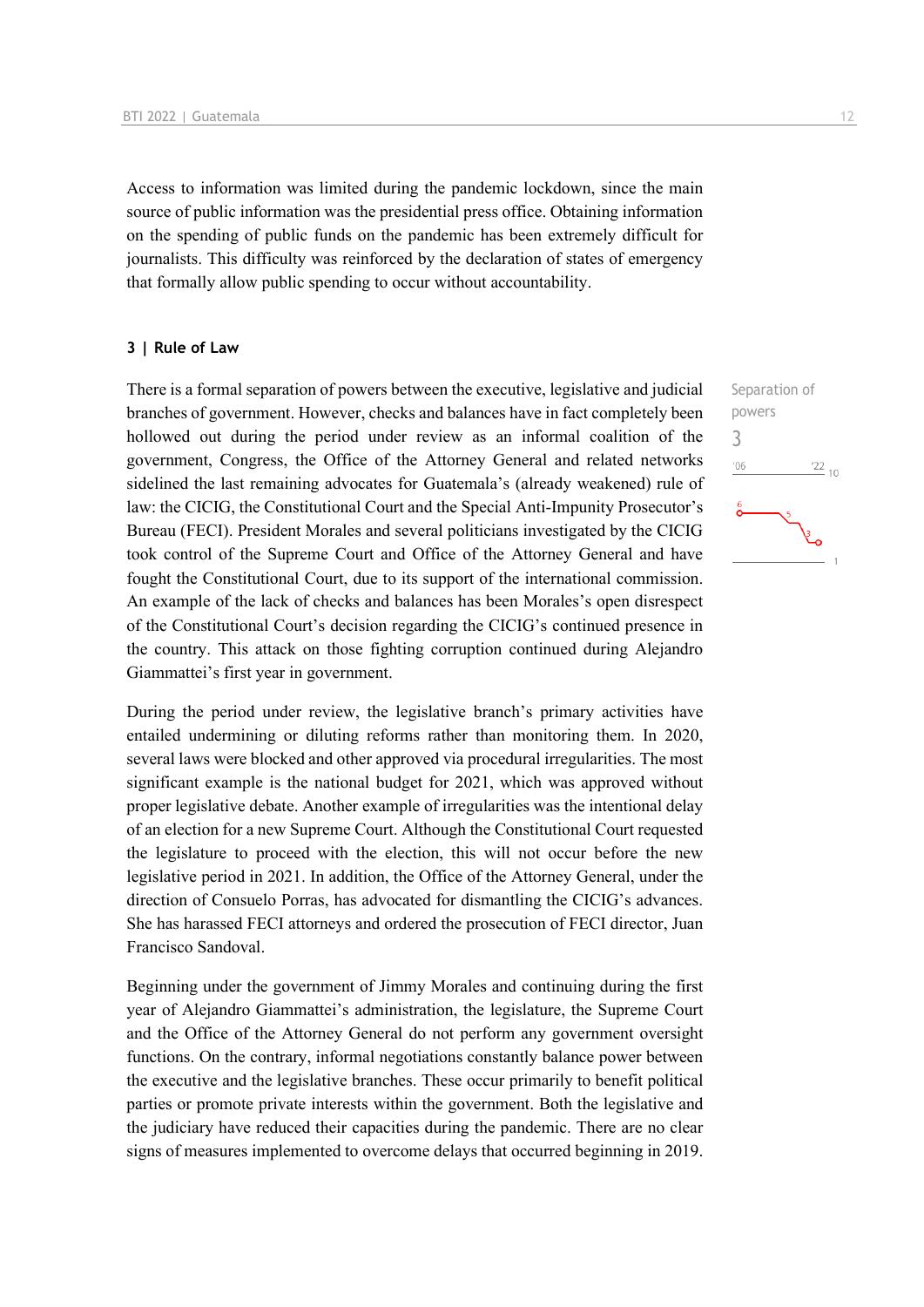Throughout 2020, President Giammattei implemented states of emergency as part of security and public health policies. The executive declared a state of emergency on March 5, 2020 due to the pandemic, which was ratified by Congress and extended several times during the review period.

The independence of the judiciary is heavily impaired by political influence and high levels of corruption. At the same time, the improvements achieved by the investigative and prosecutorial work of the CICIG and the Office of the Attorney General during the period under review have been largely dismantled due to attacks and obstacles from corruption networks in the legislature and the Office of the Attorney General. The support the CICIG and other international and national actors provided did not prevent the continued manipulation of the judiciary, including of the election processes for the Supreme Court and the Constitutional Court.

Control of the Supreme Court is determined by its election process. Corrupt legislators, especially the presiding officers led by Allan Estuardo Rodríguez, establish and endorse pacts and arrangements. One mechanism to control the Supreme Court has been to delay the election of magistrates for a new five-year period, ignoring the Constitutional Court's requests for the election. When no new court is elected, the previous one remains in office until Congress finalizes the election process. Several civil society organizations have filed legal actions demanding an election. The legislative period ended in December 2020 without conducting the election of a new Supreme Court.

Coopting the Supreme Court and the Constitutional Court guarantees impunity at all levels. The inefficiency of the judiciary is the result of political interference in the process of institutional reform by organized crime bodies, the private sector and political parties. Powerful economic elites exert significant influence over the judiciary through groups such as lawyers' associations. Influence ranges from extensive corruption to small bribes. Business groups have strongly opposed constitutional reforms aimed at strengthening the control mechanisms in the election of members of the Supreme Court. Other problems, such as a lack of professionalism and resources, also affect the performance of judicial institutions.

Corruption is a key problem in Guatemala. Although officeholders who break the law have begun to be prosecuted, the power of corruption networks – supported by Presidents Morales and Giammattei, as well as most legislators and judges – undermines the reforms the CICIG and the Office of the Attorney General promoted. Jimmy Morales was able to stop the CICIG's operations, and the work of the Office of the Attorney General was curtailed by the appointment of Consuelo Porras as attorney general, who supports corruption networks. There is a widespread lack of transparency and accountability in the judiciary.

The FECI has continued to investigate corruption networks, although harassment against it has been intense. There are 47 different cases against Francisco Sandoval,



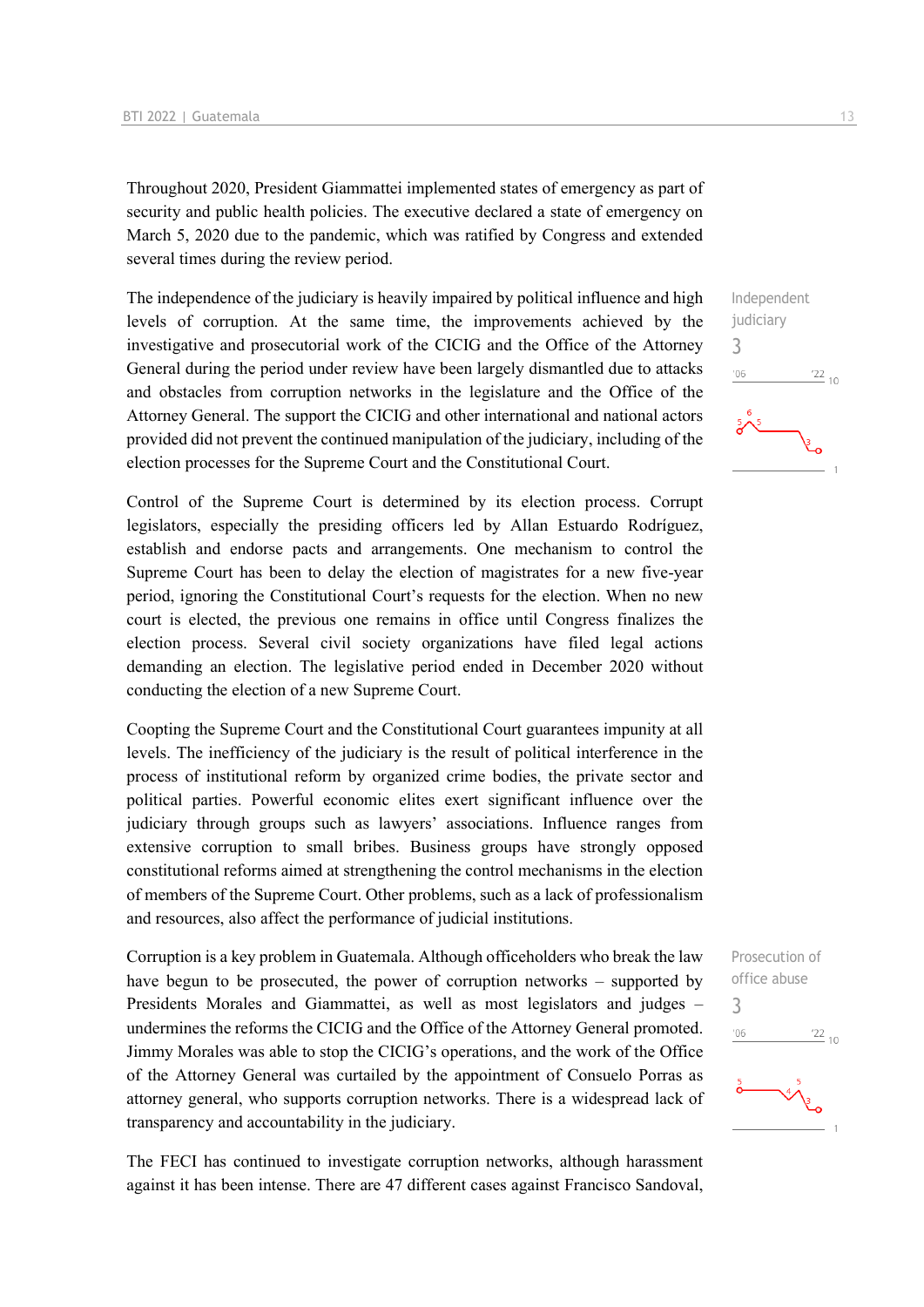the director of FECI, aiming to interrupt his work. Cases investigated by the FECI include the prosecution of Erik Archila, former Minister of Energy and Mines under Pérez Molina's government. The FECI found that Archila headed a corruption network of politicians and businessmen. Another investigation was conducted against José Luís Benito, former Minister of Communications during Morales's administration, who is accused of money-laundering after approximately \$16 million in cash was found in a house on his property. The former minister remains a fugitive. Two other cases involve former deputies and family members of former ministers. In one FECI case that dates from the Morales administration, the construction of the Libramiento de Chimaltenango highway, corrupt judges attempted to stop prosecutions.

Since the prosecution of Pérez Molina, corruption networks have increased their control over judicial institutions and maintained impunity. President Morales disregarded the Constitutional Court and allowed the appointment of Consuelo Porras. Alejandro Giammattei has not implemented any measures to help reduce corruption. NGOs exist to monitor corruption at various levels, but their successes are limited by the weak capacity of prosecutors in the Public Ministry and the obstruction of judicial investigations.

Civil rights are formally guaranteed but violated in practice, with indigenous people often the victims of abuses. Most cases of human rights violations involve community leaders, women or activists who oppose corruption and mining projects with environmental impact. A common mechanism of repression is to prosecute leaders and activists. Prosecutions of social movement and civil society representatives harm their capacity to sustain transformative efforts because they require investing resources in the costs of legal defense. At the same time, public defamation affects personal and family relationships and causes severe emotional distress. During his last year in office, Jimmy Morales dismantled political protections for civil society organizations supporting the CICIG and the Office of the Attorney General. This resulted in civil society advocates being subjected to attacks by corrupt politicians and businessmen.

The state is unable to guarantee the safety of communal leaders from religious fanaticism and local acts of violence. In June 2020, a well-known Mayan natural healer was lynched in Petén by community members who accused him of witchcraft. Violence against women remained high, especially during the lockdown; at least 455 femicides were reported in 2020. The pandemic increased the risk of gender-based and sexual violence at home. Victims had particular difficulty seeking protection as security and justice institutions were closed or involved in lockdown-related operations.

The judiciary cannot guarantee equality before the law, equal access to justice or due process. As a result, vigilante justice is common. This has led to the emergence of a number of so-called social cleansing groups ("limpieza social"), many of which have Civil rights 4 $\frac{22}{10}$  $^{\prime}06$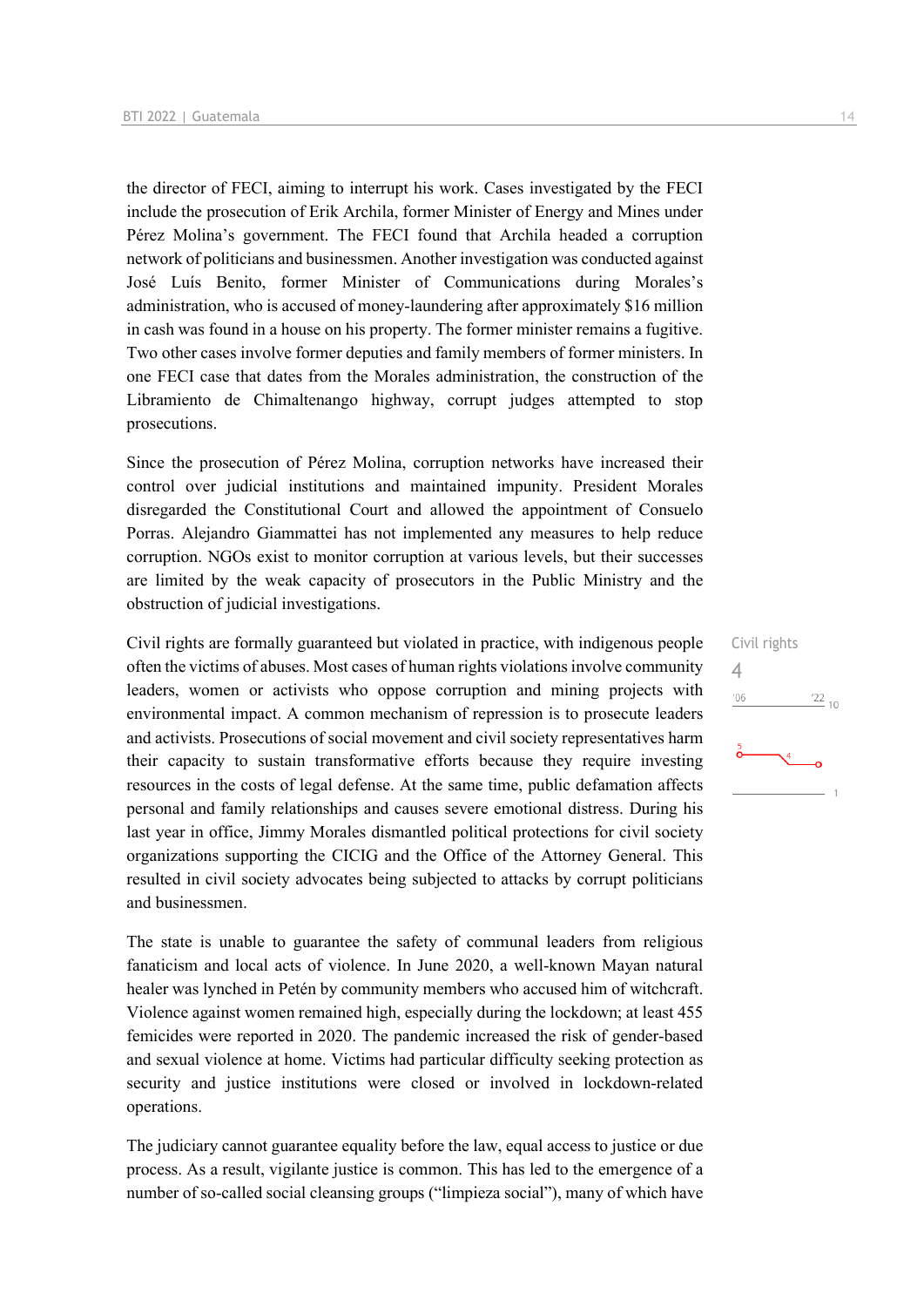been linked to cases of lynching. Their activities increased during the lockdown as several neighborhoods restricted access and intensified patrols to prevent contagion. Cases of attacks on health workers in neighborhoods that vigilante groups control have been reported.

The only institution attempting to safeguard human rights is the Office of the Human Rights Ombudsman, headed by Jordan Rodas, who has denounced abuses by both the Morales and Giammattei governments. He has been the target of attacks by mafia groups embedded in public institutions. However, Rodas has gained legitimacy among civil society organizations. His role in monitoring the human rights situation during the various states of emergency declared by President Giammattei has been fundamental in keeping the security forces in check.

#### **4 | Stability of Democratic Institutions**

Democratic institutions are formally established, but their effectiveness is limited due to a lack of stability and continuity, as well as the powerful influence of corruption networks. Since 2015, when a corruption network led by former President Otto Pérez Molina was exposed, Jimmy Morales focused on dismantling all the advances the CICIG and the Public Ministry had achieved. During the period under review, democratic institutions have been undermined and coopted by corruption networks unified around a large group of members of the legislature. They delayed the election of the Supreme Court and have appointed corrupted judges to the Constitutional Court. The Public Ministry is currently led by Consuelo Porras, who is also committed to avoiding the strengthening of the institution and allows corruption networks to continue with impunity.

President Morales ended his term in government by disrespecting the Constitutional Court without impeachment. Alejandro Giammattei has upheld the legacy of Morales. Congress protects anti-democratic decisions the executive makes. Security institutions have been severely changed in order to allow political manipulation and the political role of the military has increased during Giammattei's administration.

Many actors accept democratic mechanisms only as long as their dominant position in Guatemalan society is not challenged. Economic elites do not support democratic procedures, especially regarding the administration and transparency of justice. The decision of President Morales to disrespect the Constitutional Court was broadly supported by private sector interest groups and the political elite. They also supported President Giammattei and the legislature with regard to guaranteeing impunity and harassing human rights activists and FECI attorneys. This situation was evident after the prosecution of members of prominent business groups for tax evasion and illegal financing of electoral campaigns. On the one hand, business groups claim to be transparent, but on the other, they opposed the continuity of the CICIG in the country.



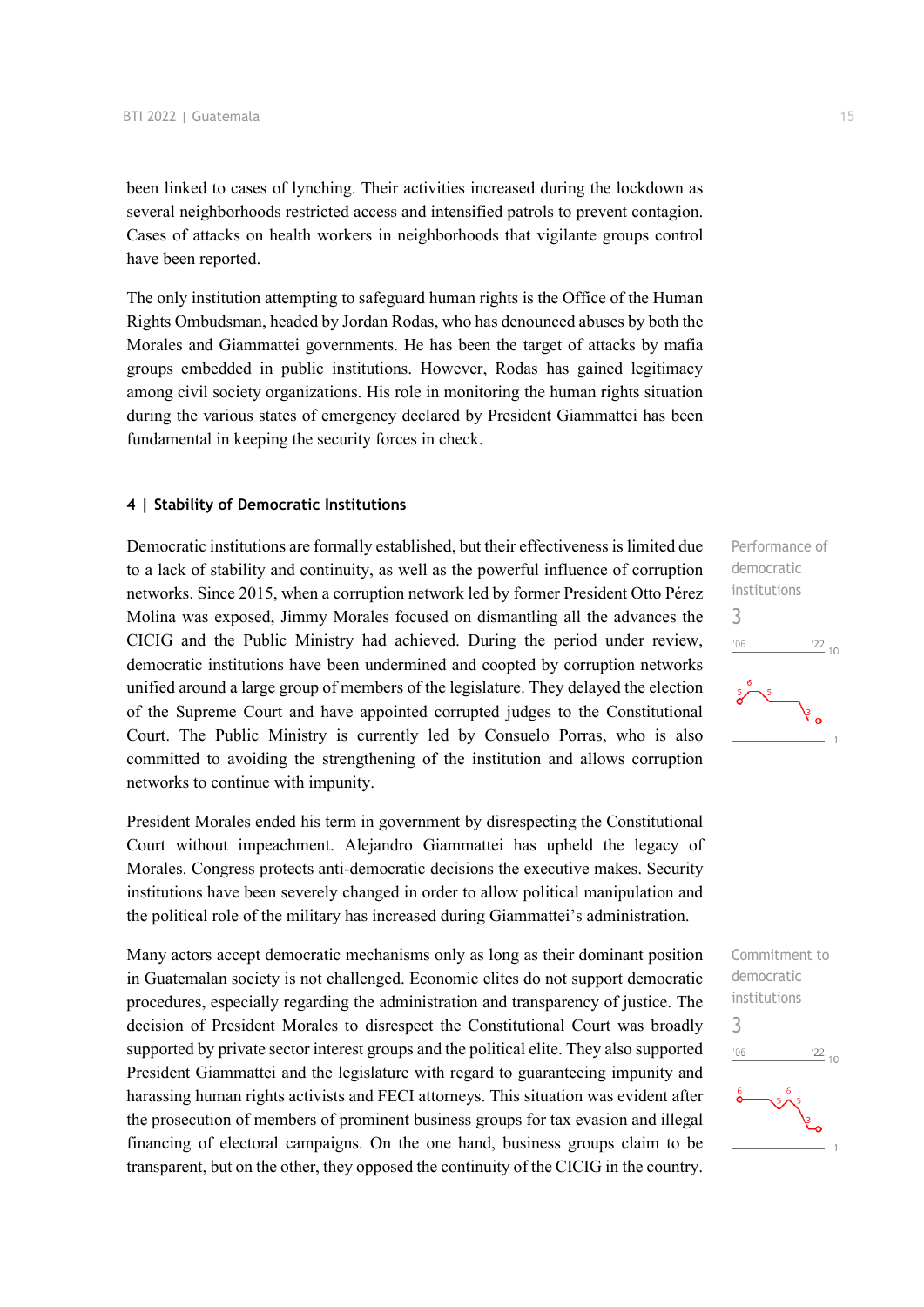Apart from his open disrespect of the Constitutional Court, Morales obstructed CICIG investigations and manipulated public opinion, while Giammattei has treated independent media with disrespect and used states of emergency as government policy. This has increased the role of the military in activities beyond its specific mandate, as well as distrust due to the suspension of transparency during the states of emergency. The legislature has demonstrated its lack of commitment to democratic procedures by approving laws (including the national budget for 2021) without due processes. The legislature has also delayed the election of Supreme Court magistrates, disregarding requests from the Constitutional Court and civil society organizations.

#### **5 | Political and Social Integration**

The party system is highly fragmented, with many parties appearing and disappearing before and after elections. A total of 26 parties participated in the 2019 elections, 10 of which were newly founded. Of the 26 parties, 15 won seats in parliament. Otto Pérez Molina's political party, Patriota, and Manuel Baldizón's party, LIDER, were canceled in June 2017. In November 2019, FCN-Nación, the party of Jimmy Morales, was dissolved and several members, including former President Morales, are under investigation for illegal campaign financing. Other minor political parties have also been dissolved or are under investigation. Alejandro Giammattei's party, VAMOS, was created in 2017 with few followers. He won the election through an alliance of several political parties during the second round of elections in November 2019.

Consequently, voter volatility is high. There are few programmatic differences between parties beyond election propaganda. Polarization between them is not an issue since informal negotiations generally prevent confrontations and major conflicts. Parties are established based on personal relations and interdependence (mostly with an asymmetric structure) and not on a shared political program. Parties lack mechanisms of internal democracy and accountability, and women and indigenous people are poorly represented. Both legislators and mayors change party affiliation frequently while in office, thus providing for personalized rather than party-based forms of stability. The weakness of the existing party system thus represents one of the major problems, not only for the stabilization of the political system but also for the broadening of political representation.

Illegal financing of electoral campaigns allows private actors to benefit from public resources. The alliance between politicians and the private sector to extract and channel public resources for financing electoral campaigns was one of the main focus of investigations by the CICIG and the prosecutor's office. The CICIG demonstrated that most political parties in the country work as mechanisms for corruption among politicians, entrepreneurs and organized crime.

Party system 4 $\frac{22}{10}$  $^{\prime}06$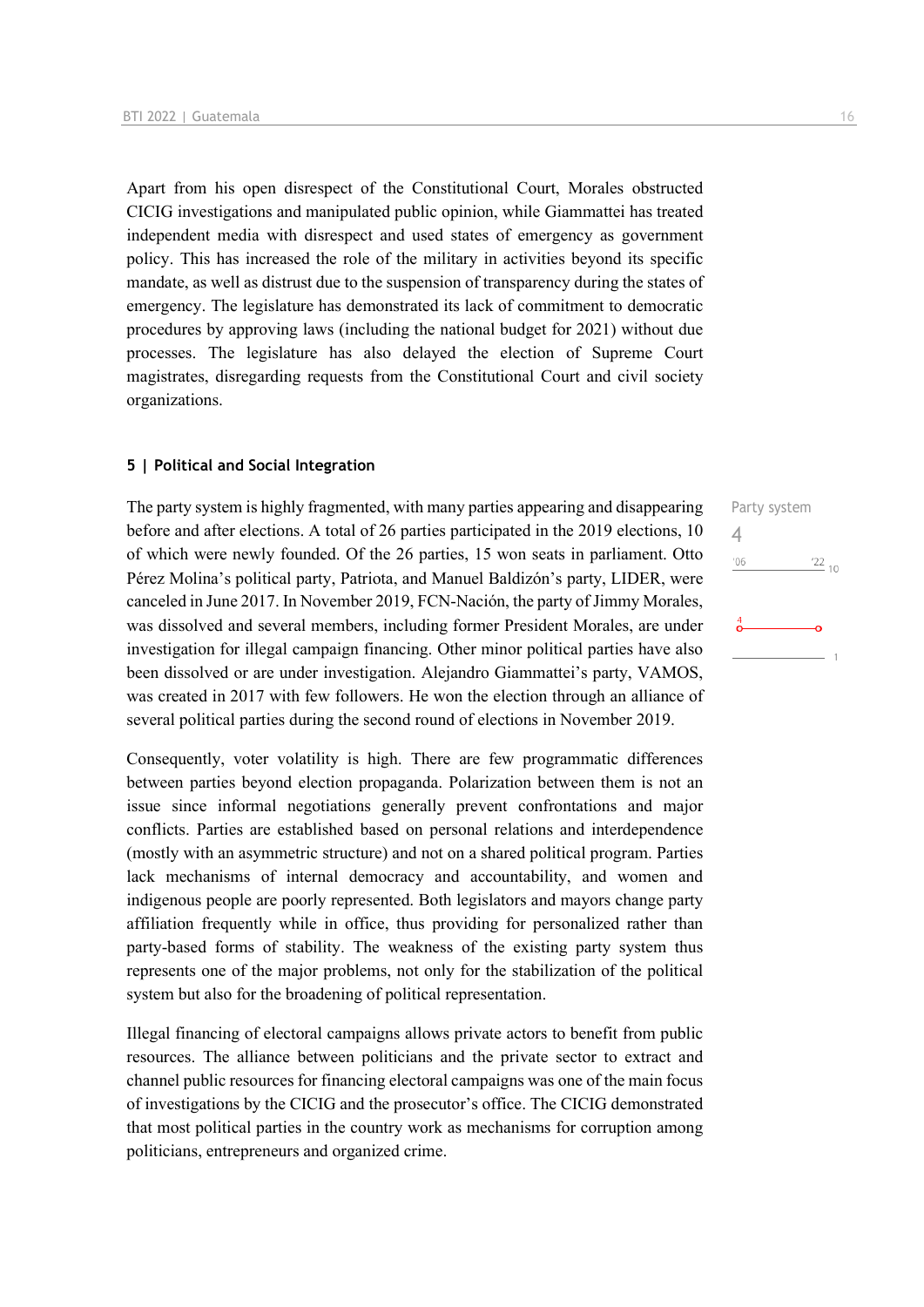Guatemalan society is highly fragmented. A few players dominate political debates with a latent risk of polarization. Economic elites are fragmented regarding business interests, although during the period in question they have shown a high degree of unity regarding resistance to structural changes such as political system reform and the prosecution of business groups and politicians. Differences among economic elites have decreased, particularly due to their common interest in interrupting the work of the CICIG and FECI. The most powerful actors supporting the status quo, particularly the industrial lobby (represented by the CACIF), the agri-business sector (Cámara del Agro), evangelical churches and the military, lobby for their interests predominantly through informal channels. The alliance between the private sector and political elites is based on the preservation of impunity in all dimensions, but especially regarding the use of public resources.

For their part, civil society organizations are weak, fragmented and under frequent criticism. Human rights and anti-corruption movements have come under pressure through judicial persecution and campaigns to discredit them. This requires them to pay for legal defense, which civil society organizations are not able to cover, and consequently reduces their capacity to promote change. Additionally, while some show a growing level of professionalism, this endangers their roots in popular social movements. The ability of reform-oriented and civil society organizations to participate in politics has been limited to engaging successive governments in dialogue. Due to the country's neoliberal economic model and the weakness of the formal labor market, unions are ineffective and sometimes corrupt. Social movements such as anti-mining and peasant protest movements have little lobbying capacity, which forces them to conduct large street demonstrations in order to make their demands known.

Approval of democracy in Guatemala is very low compared to the rest of Latin America. According to the most recent Latinobarómetro survey 2018, support for democracy remains the lowest among Latin American countries, with a 28% approval rating (compared to the Latin American average of 48%). The percentage of those saying that democracy is comparatively the best political system is higher but shows the same trend, dropping to 50% in 2018 (Latin America: 65%). Satisfaction with the democratic regime's performance has been consistently lower than the rate of regime support, decreasing from 56% in 2008 to 26% in 2017 and 18% in 2018 (Latin America: 24%).

The prosecution of top politicians and the dissolution of several political parties contributed to a loss in legitimacy of the party system and the traditional political establishment. According to national experts, this created an environment of "electoral depression" that allowed Alejandro Giammattei to win the election. Giammattei began his administration in 2020 with considerable acceptance from the population. However, a lack of transparency, misinformation and arbitrary decisions shortly after the COVID-19 pandemic outbreak led to a rapid decline in credibility and trust in the government.



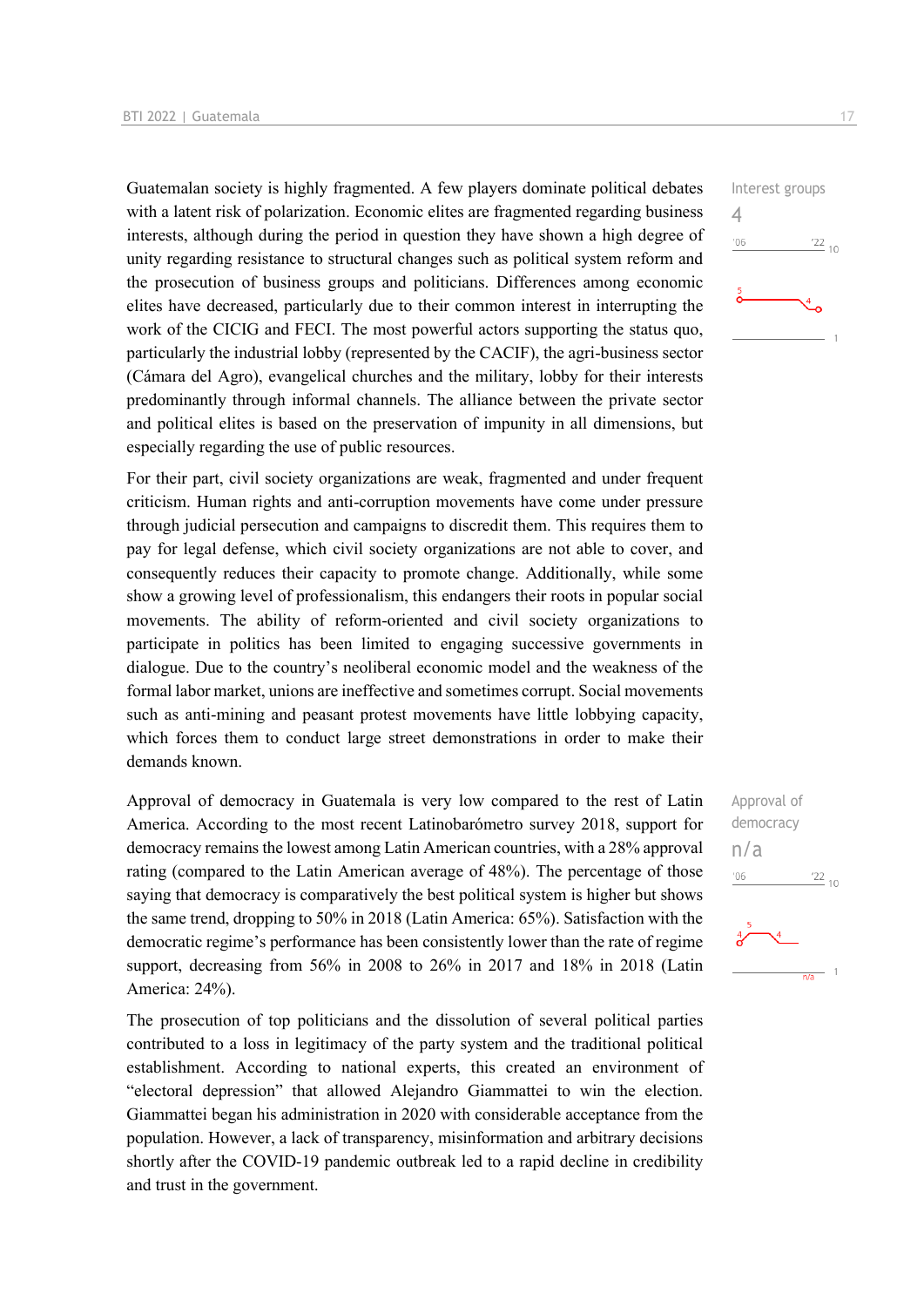According to Latinobarómetro 2018, trust in specific institutions is very weak, mostly below the average of the Latin American countries surveyed: parliament 17% (Latin America: 21%); judiciary 22% (Latin America: 24%); political parties 11% (Latin America: 13%); military 33% (Latin America: 44%); and the police 25% (Latin America: 35%). The most-trusted institution is the church, with 71% trust (Latin America: 63%), with the media far behind at 36%.

The legacies of war, violence and fear limit trust and cooperation in society. Beyond this, the existence of rampant corruption and violence have reduced people's capacity to collaborate and bond. Additionally, the dynamics of crime and delinquency create situations where people either must confront crime through violent means or engage in criminal activities in order to survive in high-violence environments. While there are many civil society organizations, their work is directed mostly toward specific goals and issues. Interpersonal levels of trust have not changed significantly in recent years and are medium to low when compared with other Latin American societies. There is no recent data on interpersonal trust; in 2017 it was low (13%).

New forms of social organization, such as youth groups, cooperatives and religious associations, demonstrate that social cohesion and collective action are not restricted to indigenous communities. In most urban areas, the main factor undermining selforganization and personal trust is the perception of a high degree of insecurity. This situation led to the formation of about 1,200 local security committees that are not controlled by the state and that engage in vigilante justice. During the COVID-19 pandemic, several cases of physical attacks were reported, and the violent closure of communities and neighborhoods makes it difficult for health services to provide assistance. Social distancing has translated into increasing distrust among citizens and the lockdown exacerbated the lack of social capital.

## II. Economic Transformation

#### **6 | Level of Socioeconomic Development**

Guatemala is a middle-income country with a long history of social exclusion, which is quantitatively and qualitatively extensive and structurally ingrained. Social exclusion reflects the main dividing lines in Guatemalan society, between mestizos and indigenous people as well as between urban and rural settings. The small, rich, urban, white and Ladino elites control most of the resources, while the majority of the indigenous rural population lives below the poverty line. According to the World Bank, poverty increased to 59.3% in 2019; according to the National Statistics Institute (INE), 23.4% of the population lives in extreme poverty. According to World Bank projections, during 2020, more than one additional million individuals will have

# $106$  $\frac{22}{10}$

Social capital

 $\Delta$ 

#### **Ouestion** Score

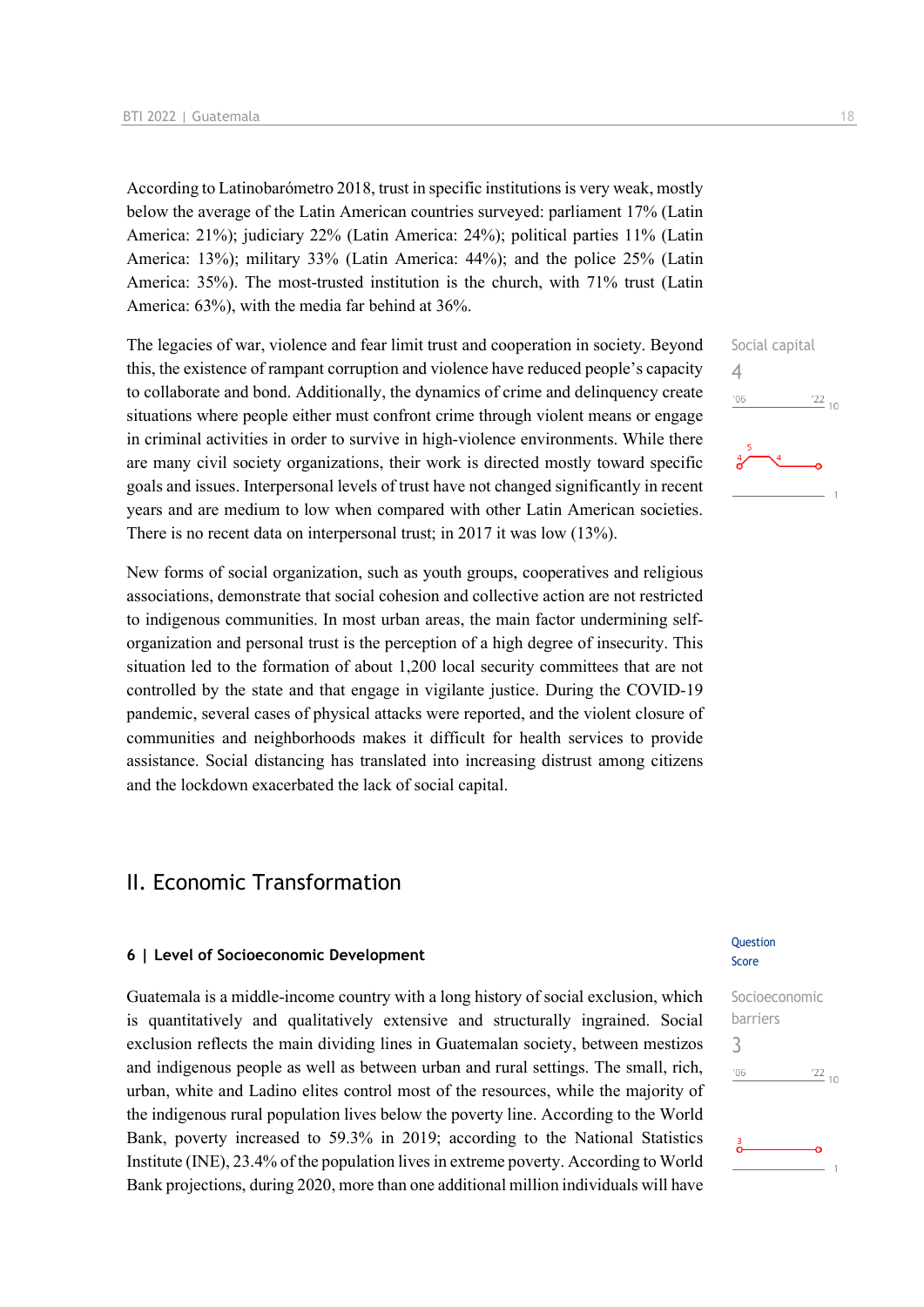descended into poverty because of the COVID-19 pandemic, which represents an increase in poverty of 6 percentage points. The INE also reports that 79% of the indigenous population lives in poverty and 40% of them lives in extreme poverty. Indigenous populations suffer from discrimination and exclusion, which makes it very difficult for them to evade poverty.

Guatemala's HDI score has increased slightly during the last few years (0.626 in 2012; 0.652 in 2015; and 0.663 in 2019). However, the dismantling of social policies during the Pérez Molina and Morales administrations account for a rapid deterioration in the social and economic conditions experienced by the majority of the population. In addition, the legislature approved a national budged for 2021 that included a significant reduction in funding for programs to reduce poverty.

According to the World Bank, Guatemala has rather high levels of income inequality, with a Gini coefficient of 48.7 in 2014. Guatemala's inequality-adjusted HDI (IHDI) score was 0.481 in 2019 – below the global average of 0.58. According to the Union Bank of Switzerland (UBS), 260 Guatemalans own 56% of the national economy, meaning that 0.001% of the population owns more than half of the country's wealth. The social group most vulnerable to poverty and inequality are indigenous women living in rural areas. The female HDI score for Guatemala was 0.639 in 2019, compared to 0.679 for males; despite improvements since 2010, the GII (0.479) is the second-worst in the region, only ahead of Haiti.

| <b>Economic indicators</b> |          | 2017    | 2018    | 2019    | 2020    |
|----------------------------|----------|---------|---------|---------|---------|
|                            |          |         |         |         |         |
| <b>GDP</b>                 | SΜ       | 71654.1 | 73208.6 | 77020.0 | 77604.6 |
| GDP growth                 | $\%$     | 3.1     | 3.3     | 3.9     | $-1.5$  |
| Inflation (CPI)            | $\%$     | 4.4     | 3.8     | 3.7     | 3.2     |
| Unemployment               | $\%$     | 2.5     | 2.4     | 2.4     | 4.7     |
|                            |          |         |         |         |         |
| Foreign direct investment  | % of GDP | 1.4     | 1.3     | 1.5     |         |
| Export growth              | $\%$     | 1.5     | $-0.3$  | 0.1     | $-4.4$  |
| Import growth              | $\%$     | 2.8     | 3.9     | 4.9     | $-4.6$  |
| Current account balance    | SΜ       | 857.1   | 622.3   | 1791.1  | 4249.0  |
|                            |          |         |         |         |         |
| Public debt                | % of GDP | 25.1    | 26.5    | 26.5    | 31.5    |
| External debt              | S M      | 23264.9 | 24274.9 | 25034.6 | 25136.1 |
| Total debt service         | \$ Μ     | 4171.5  | 1175.9  | 1890.4  | 3033.6  |
|                            |          |         |         |         |         |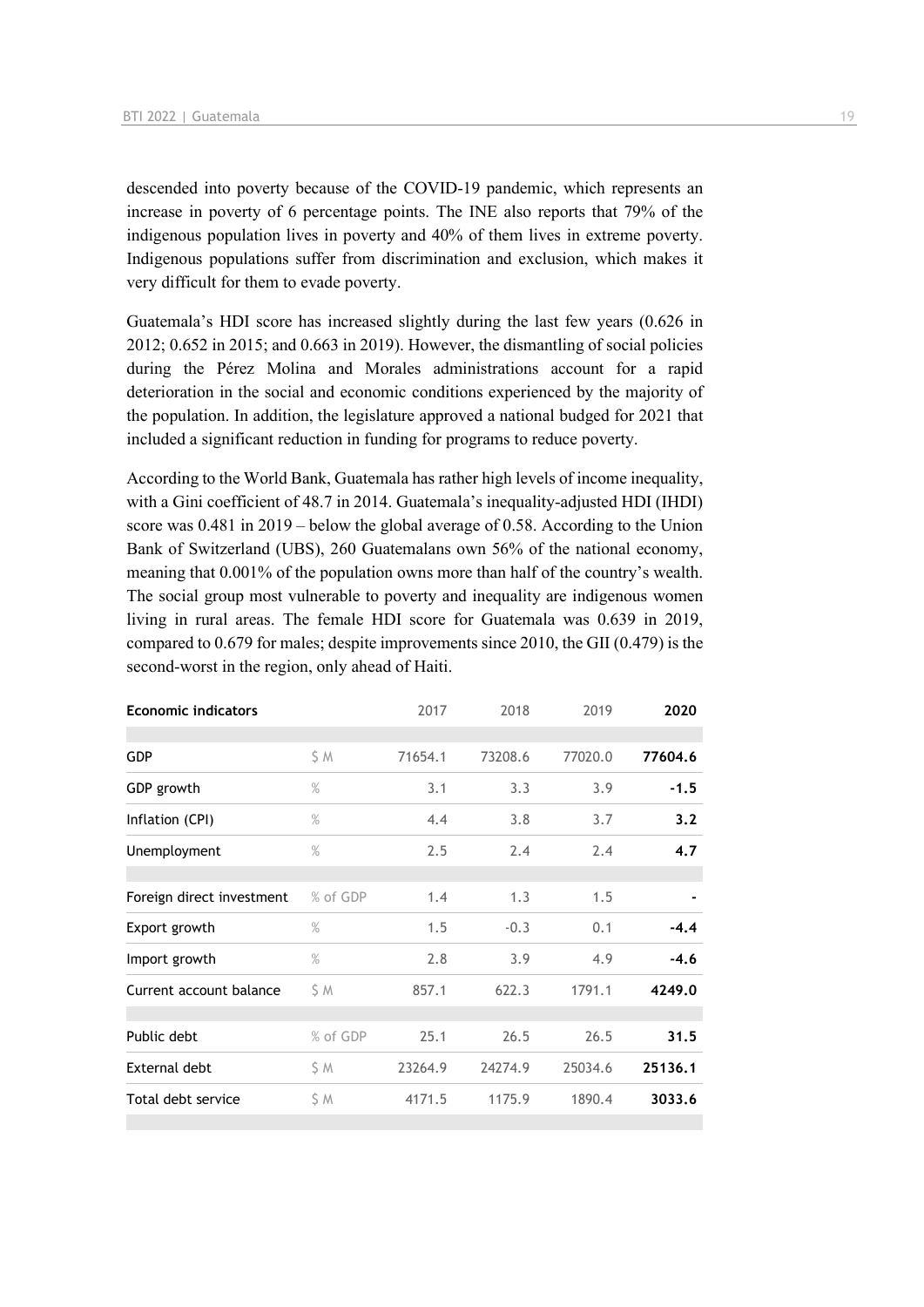| <b>Economic indicators</b> |          | 2017   | 2018   | 2019                     | 2020 |
|----------------------------|----------|--------|--------|--------------------------|------|
|                            |          |        |        |                          |      |
| Net lending/borrowing      | % of GDP | $-1.4$ | $-1.9$ | $-2.2$                   |      |
| Tax revenue                | % of GDP | 10.6   | 10.6   | 10.5                     |      |
| Government consumption     | % of GDP | 10.6   | 11.1   | 11.1                     | 11.5 |
| Public education spending  | % of GDP | 3.0    | 3.1    | 3.2                      | 3.3  |
| Public health spending     | % of GDP | 2.1    | 2.1    | $\overline{\phantom{a}}$ |      |
| R&D expenditure            | % of GDP | 0.0    | 0.0    |                          |      |
| Military expenditure       | % of GDP | 0.4    | 0.4    | 0.5                      | 0.5  |

Sources (as of December 2021): The World Bank, World Development Indicators | International Monetary Fund (IMF), World Economic Outlook | Stockholm International Peace Research Institute (SIPRI), Military Expenditure Database.

#### **7 | Organization of the Market and Competition**

Market competition in Guatemala still operates under a weak institutional framework. Market-based competition is present and quite stable, although mainly within the formal sector of the economy. Most of the country's economically active population are underemployed or work in the informal sector according to the National Labor Survey. The size of the informal sector was estimated at 79.7% in 2018, according to the Economic Commission for Latin America and the Caribbean (ECLAC) (compared to about 69% between 2014 and 2016) and over 80% in rural areas. According to the Banco de Guatemala, in 2019, the informal economy represented the equivalent of 22% of GDP.

In the formal sector, the country continues to suffer primarily from security-related and corruption costs that hinder the functioning of institutions, followed by an inadequate level of infrastructure, inefficient government bureaucracy, and an inadequately educated workforce, according to the 2018 Global Competitiveness Report. The report shows that Guatemala's very low innovation capacity levels are the result of a low-quality education system. The Doing Business Report ranked the country 89th in 2019 and 96th in 2020 out of 190 economies with regard to starting a business (six procedures, 15 days and a cost of 17.1% of income per capita). However, bureaucratic hurdles and confusing regulations can still impede opening private businesses.

According to the Heritage Foundation's 2020 Index of Economic Freedom, the rule of law is weakly established and defects in titles and ownership gaps in the public record can lead to conflicting claims of land ownership, especially in rural areas. Corruption and mismanagement remain widespread, especially in the customs and tax offices. Crime, violence and corruption are endemic and affect market Market organization  $\Delta$  $106$  $\frac{22}{10}$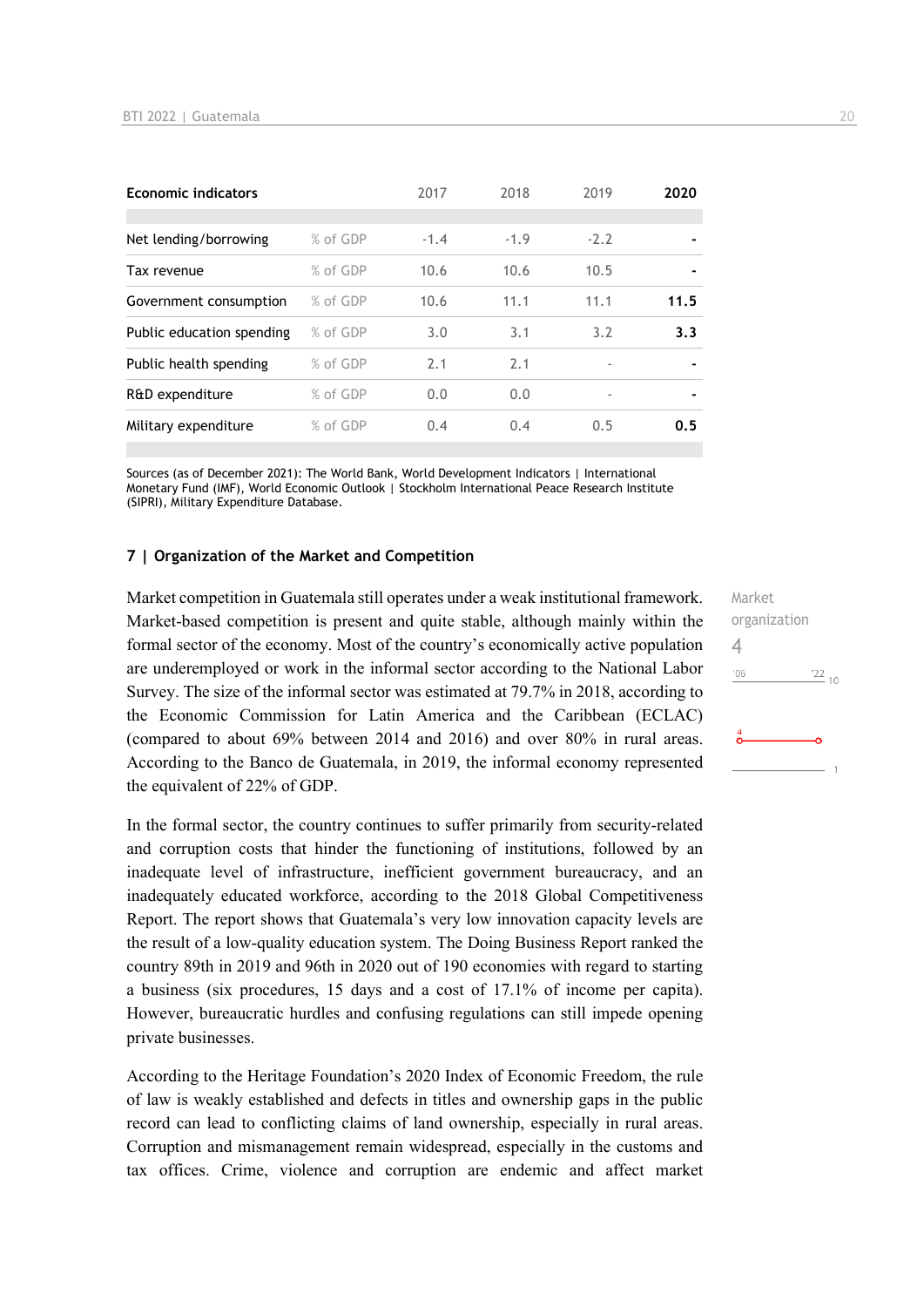organization. Price controls are rare, but subsidies on key products are common. Lack of access to long-term financing is a significant impediment to business development and job growth. During the COVID-19 pandemic, there was no significant government support to protect markets from an increase in the informal and illegal economies.

Guatemala delayed approval of competition legislation, although this regulation has been a requirement of the Association Agreement with the European Union since 2016. The most likely explanation for this delay is pressure exercised by cartels and monopolies, which abuse their political power in order to preserve their privileges. While the formation of monopolies and oligopolies is somewhat regulated and there is limited legislation covering the issues of antitrust and unfair competition, Guatemala does not have a competition authority. However, regulators are responsible for applying merger control legislation within specific sectors (e.g., as the Superintendency of Banks does for financial institutions). The main merger provisions are set by the Commercial Code, the Law on Banks and Financial Groups, and the Law on Financial Private Corporations. Monopolies have recently made a comeback, especially with respect to power generation and the exploitation of raw materials such as oil and minerals. In addition, the lack of appropriate regulations on competition has historically enabled the perpetuation of monopolies throughout Central America. This situation can be seen in the poultry industry, the banking system and the telecommunications sector. Guatemala's foreign investment regime allows foreign nationals to invest in most sectors of the economy, where they generally receive treatment comparable to that accorded to domestic investors.

Foreign trade has been extensively deregulated, but the spread of benefits beyond economic elites has been at best minimal. According to the 2020 Index of Economic Freedom, Guatemala has improved, moving from last place out of the countries considered moderately free to ranking 73rd out of 186 countries. The country increased 1.4 points compared to the previous year. There are some non-tariff barriers that hamper trade, including import-licensing requirements, access restrictions to the services market, bureaucratic delays, and inadequate infrastructure. The free trade agreement between the United States, Central America and the Dominican Republic (CAFTA-DR) has neither brought more formal employment to Guatemala nor lowered its trade deficits with the United States. Nevertheless, CAFTA-DR is particularly important for Guatemala, as three-quarters of its trade in goods takes place with parties to the agreement. Implementation of this agreement has led to trade reforms. In 2012, Guatemala, as part of the Central American region, signed an association agreement with the European Union to strengthen commerce, political dialogue and cooperation. The agreement foresees trade liberalization, although it has yet to produce significant changes. Guatemala has been a member of the WTO since 1995. (The WTO does not provide data on the simple average MFN applied tariff.)



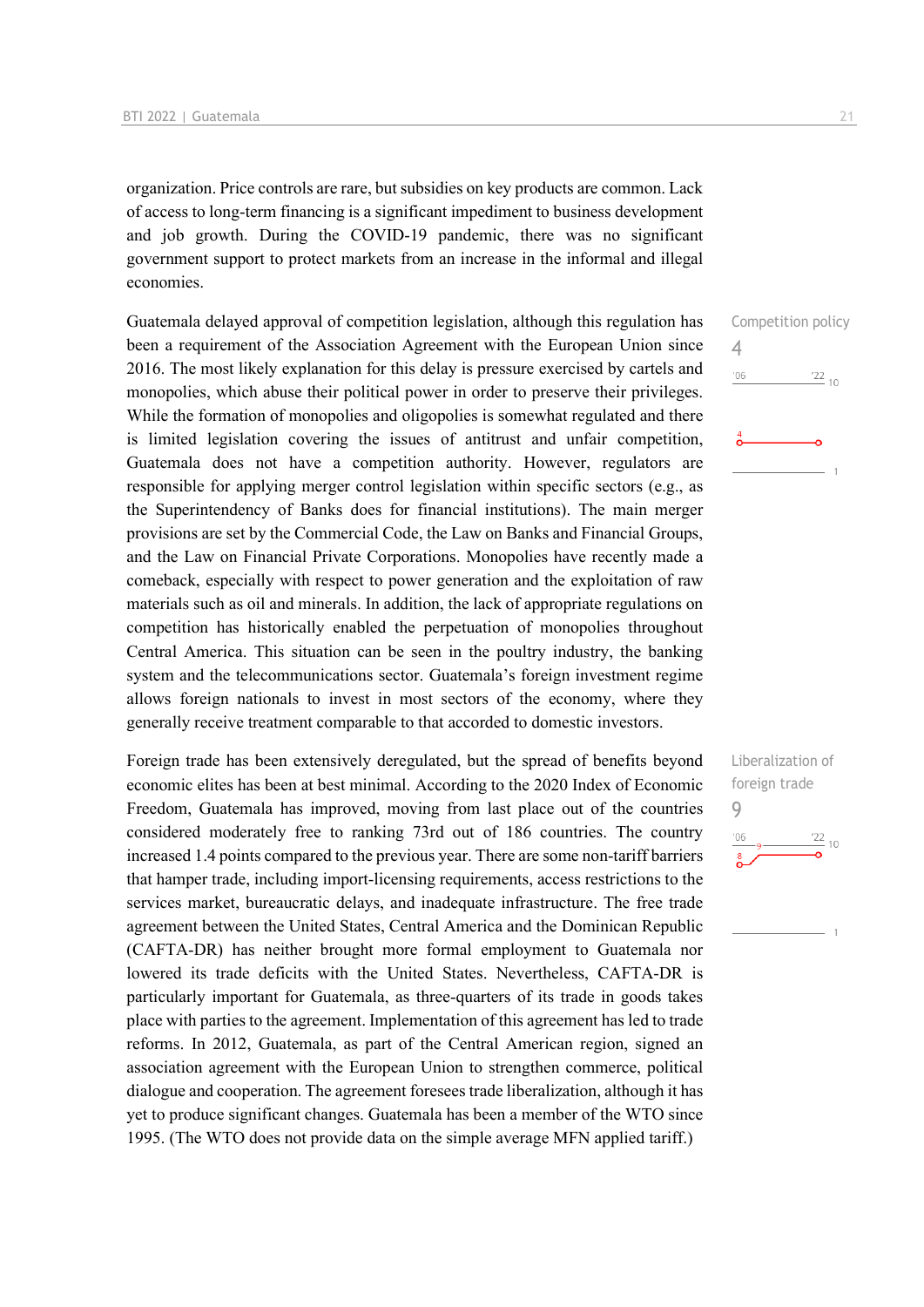Guatemala's financial system is relatively small and capital markets are considered weak, though in principle they operate under international standards. The Superintendency of Banks (SIB) is responsible for bank supervision and transparency, and its position has been strengthened over the last years. According to the IMF, there has been progress in legislation (e.g., the passage of a banking law), but additional necessary reforms have not yet been enacted and implementation remains weak. The Guatemalan government has affirmed on several occasions its commitment to continuing to strengthen the regulatory framework. The bank capitalto-assets ratio was rather low in 2019 at 6.9%, down slightly from 7.0% in 2018. Non-performing loans were 2.3% of total loans in 2017 and 2.2% in 2019.

Despite a formal commitment by both the previous Morales and the current Giammattei administrations, controls over money-laundering remain weak. Investigations conducted by CICIG and the prosecutor's office into embedded illicit networks have demonstrated the involvement of banks in money-laundering and illegal financing of electoral campaigns and political parties. Fernando Peña, the president of the country's third largest bank, BANRURAL, was charged with moneylaundering in the same case. This produced a strong reaction from business groups in alliance with President Morales, who took action to block advances achieved by the CICIG regarding transparency of the banking system. In November 2019, Fitch placed five Guatemalan banks on negative rating watch, after taking similar action regarding the sovereign rating.

#### **8 | Monetary and fiscal stability**

Inflation has been relatively stable in the period under review, staying within the central bank's target range of 3.7% in 2019, according to the World Bank, and 3.4% according to the ECLAC, which reports 5.0% for 2020 and a fluctuation between 2.3% and 6.2% throughout the decade. The exchange rate between the quetzal and the U.S. dollar has experienced only limited fluctuations in 2019 and 2020. However, according to ECLAC data, the real effective exchange rate index (2005: 100) shows a successive decline, from 89.5 in 2011 to 77.0 in 2015 and (preliminarily) 66.2 in 2020.

The central bank is formally independent of government influence. However, the prosecution of Edgar Barquin, the former president of the Bank of Guatemala, has shown how powerful networks linked to private sector interests and corruption continued to use the institution for illegal financing of political parties and electoral campaigns. The control of key financial institutions in Guatemala has been traditionally negotiated by each new government, thereby demonstrating the veto power of the private sector over the central bank's monetary board. Private sector participation in this sphere has been monopolized by elite economic associations (particularly CACIF), while other important sectors such as cooperatives are excluded. This affects foreign exchange policy, for example, which is formally free floating but allows for intervention by the central bank to avoid volatility.



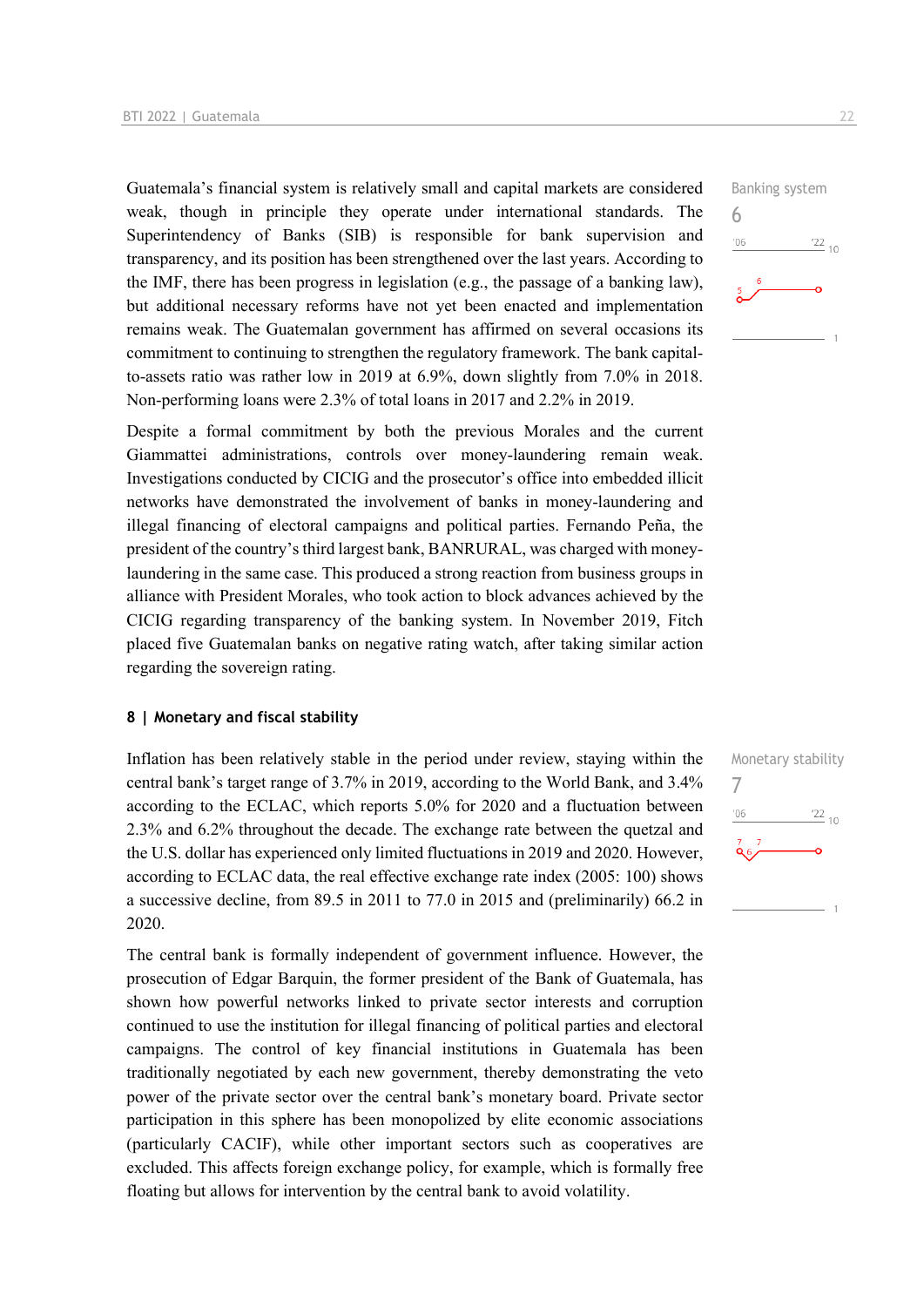Despite strong opposition to fiscal reform, the fiscal deficit has been kept below 2% since 2013 but showed a slight uptick to 2.3% in 2019. However, according to an evaluation by the IMF, the results of the country's tax reform have been disappointing, yielding an increase of just 0.25% of GDP. During 2016, the fiscal deficit was significantly reduced due to the intense prosecution of tax evasion cases in the private sector. Fiscal constraints remained mainly driven by corruption during the period under review, especially after the dissolution of the CICIG and developments in the tax institution (Superintendencia de Administración Tributaria, SAT). Several cases investigated by the CICIG demonstrated how taxation has been negatively impacted by evasion by powerful economic elites.

Efforts to stop prosecution of tax evasion among private sector actors and to impede anti-corruption measures were reflected in an increase of the fiscal debt by 2.5 percentage points of GDP in 2019 (27.9%). It is estimated that after the first year of the COVID-19 pandemic, the fiscal deficit in Guatemala may increase to above 5% of GDP in 2020. According to the ECLAC, public debt increased from 26.6% of GDP in 2019 to 32.4% of GDP in 2020. Guatemala benefited from the World Bank's COVID-19 fast track facility when it received \$500 million to support its efforts to mitigate the pandemic's impact. Additionally, the IMF approved Guatemala's request for emergency financial assistance of about \$594 million to help the country with its urgent balance of payments due, stemming from the COVID-19 pandemic.

In January 2020, the French government removed Guatemala from the list of countries that do not collaborate with the exchange of tax information, after the country signed the Council of Europe/OECD Convention on Mutual Administrative Assistance in Tax Matters.

#### **9 | Private Property**

Property rights and regulations governing property acquisitions are in place, though the deficiencies in the rule of law take their toll. Property rights are mostly a problem for poor segments of the population, who lack access to the legal system. There have been many conflicts over land titles in recent years and during the period under review, closely related to mining and hydropower exploration. Cases of illegally diverting rivers to benefit sugar and African palm plantations demonstrate how irregularities in property rights enable abuse of power affecting poor communities. These conflicts have led to harassment of environmental activists, criminalization and killings in some cases.

At a technical level, the lack of a land registration system is a major obstacle, as is the presence of powerful figures seeking to maintain the status quo. There have been no improvements in land registration systems, which, according to national and international observers, creates a convenient situation for abuses and even illegalities. The inefficiency of record and oversight institutions presents criminal groups with considerable opportunities to engage in fraud. Prosecution of criminal groups engaging in land fraud are blocked and most capacities to prosecute these crimes have been dismantled.

Fiscal stability

 $\frac{22}{10}$ 

6

 $106$ 

5 $06'$  $\frac{22}{10}$ 

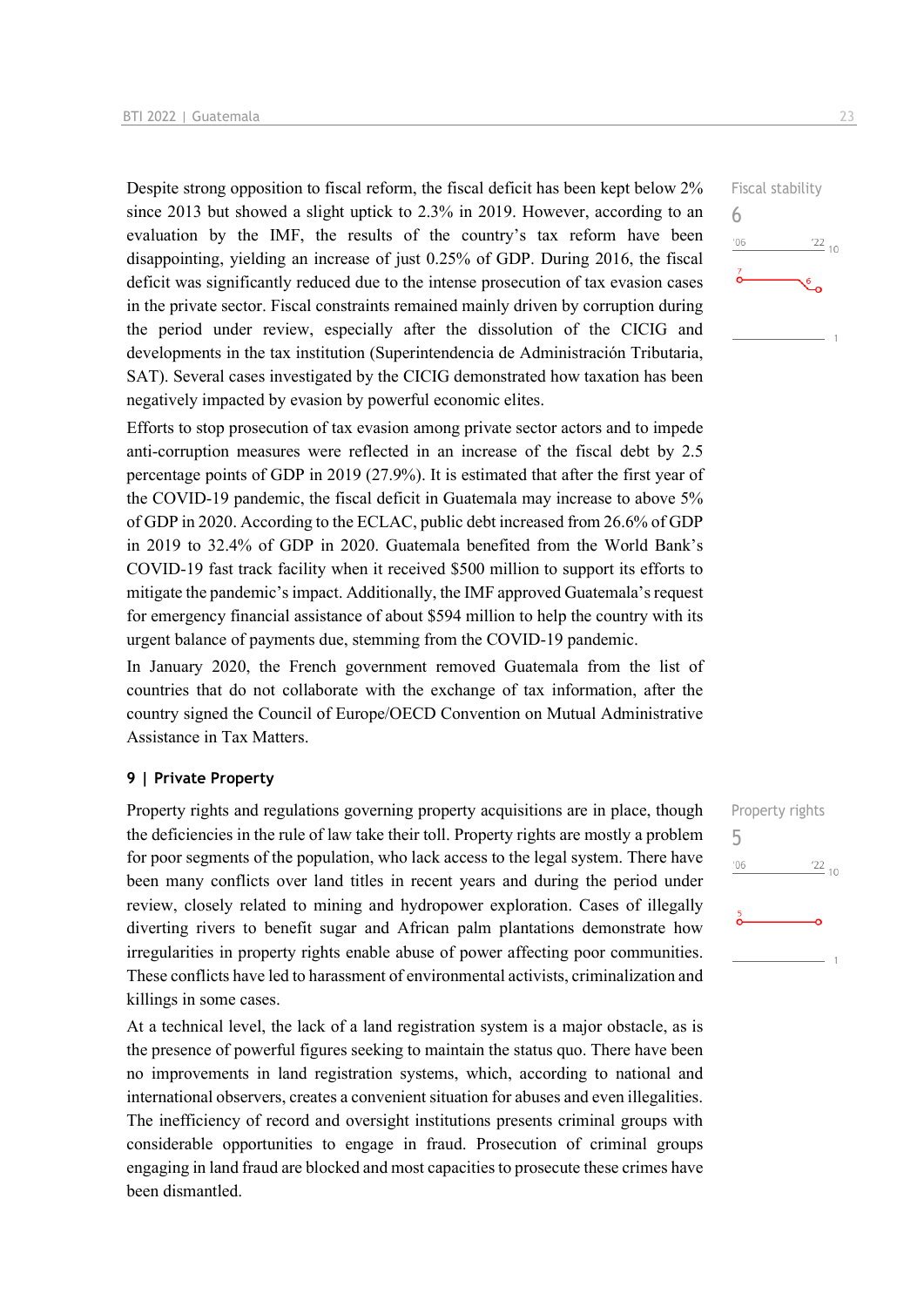The most vulnerable populations are small peasants and indigenous communities, who have to confront powerful national and international interests – legal and illegal – and, as a result, protect their properties through social protests. Disrespect and disinterest among presidents regarding land conflicts has been common. Recently, Alejandro Giammattei insulted indigenous leaders and threatened them with military action, if a conflict between two communities in the department of Sololá was not resolved. Instead of seeking peaceful mediation and legal resolution of the conflict, the president chose to use military repression.

In principle, private enterprises are institutionally viewed – perhaps too much so – as the primary engines of economic production, and de facto they are. But because of the intertwining of state, (legal) private and illegal interests in a captured state, legal safeguards are volatile under a rather weak rule of law. Some economic relations are intertwined with the informal and criminal sectors, where they are determined by prevailing power relations and rarely by the rule of law. All cases of public corruption that were prosecuted by CICIG and the prosecutor's office involved prominent private sector representatives, including: tax evasion in customs; illegal contracts for medical supplies to the Social Security Institute; the building of roads and infrastructure; public transportation; illegal financing of political parties; and moneylaundering through the banking system.

The legal framework regulating financial and commercial activities in the private sector allows criminal networks to conceal money-laundering and trafficking of illegal goods across the country. Additionally, private enterprises generate a lot of income through tax evasion. The legal framework allows for the existence of socalled "front men" (testaferros), individuals who represent companies whose real owners remain anonymous and without legal responsibilities. New regulations for prosecuting criminal activities have improved controls over private enterprises by prohibiting the existence of anonymous individuals on the boards of private enterprises.

Since the 1990s, most state enterprises have been privatized. According to the U.S. Department of State, with the exception of the National Electricity Institute (INDE) and two state-owned ports, Guatemala does not have significant state-owned enterprises, and currently no privatization program. In addition, privatization did not proceed consistently on the basis of market principles – it occasionally created oligopolies, as in the energy and telecommunications sectors.

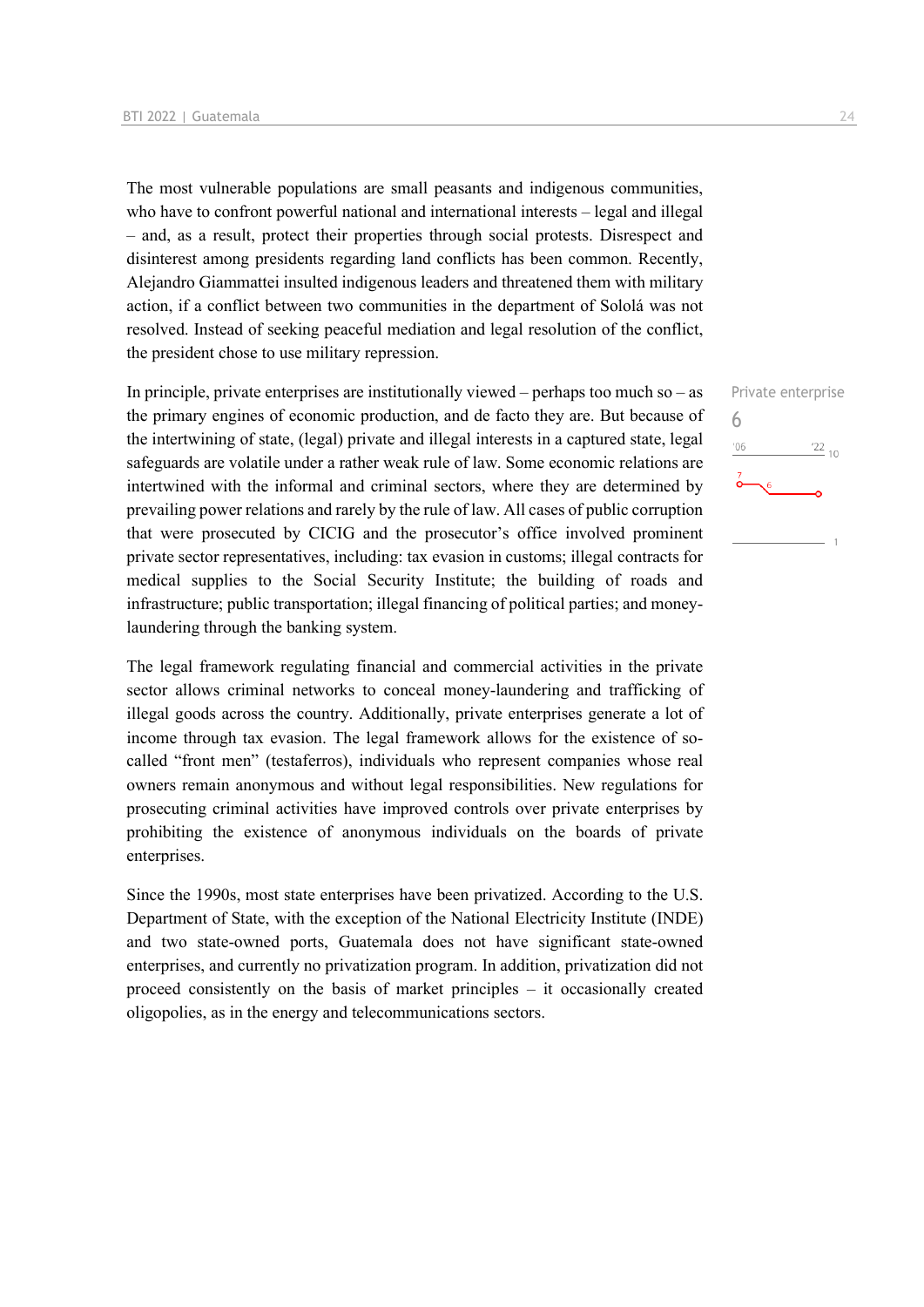#### **10 | Welfare Regime**

The cleavages within Guatemalan society are evident in the unequal access to basic health care services, justice, and education, as well as in life expectancy, which varies according to social strata. Access to social insurance systems is segmented and varies widely according to location, social stratum, and sector. Social safety nets that were once pervasive, especially in indigenous village communities, were largely destroyed by 36 years of civil war and limited postwar reforms. Public spending on health was around 6.2% of GDP in 2014, 5.8% in 2017 and 5.7% in 2018. It is therefore low by international standards. Additionally, the legislature approved a national budget for 2021 that significantly reduces spending on public health.

Despite the lack of a genuine formal social security system, informal social safety networks provide some level of protection, especially in areas with strong communal organization structures. Remittances provide support to communities where the presence of the welfare system is precarious or altogether nonexistent. Illegal and informal drug cartel networks have served as a substitute for the state's welfare system in recent years, at least in areas where they are active. They provide health centers, schools, sport centers, and basic services.

Most of Guatemala's population has a precarious hold on employment in the formal economic sector, thus reducing their access to basic social services. This is particularly detrimental to women's ability to find a role in the labor market. During the pandemic in 2020, there was no support for the informal social safety and public funds for the formal system were delayed and insufficient. Alejandro Giammattei offered money transfers to vulnerable people affected by increased unemployment during the pandemic. The program was not effective because it required people to present receipts of payments to public utilities (water, electricity, telephone) which the most vulnerable in the population do not have. The government also offered electricity subsidies and other temporary financial support to people unable to work. The government announced it would make direct payments of \$9 a day for a period of three months to 300,000 workers. To date, there is no data about the results of these programs.

Equal opportunity exists only formally. In practice, discrimination follows the fault lines of social cleavages – racism against the indigenous population and gender-based discrimination remain widespread. This is particularly visible in education and public health, where indigenous women are widely under-represented. Overall, gross enrollment data (2019) indicates a sharp decline from primary (101.9) to secondary (51.1) to tertiary education (21.8). According to UNICEF, the enrollment rate of women increased from 67.3% in 2012 to 81.9% in 2016 in primary school. The ratio of female to male enrollment (GPI) for Guatemala is 1.0 in primary and secondary and 1.1 in tertiary education. The gross enrollment ratio of girls in pre-primary



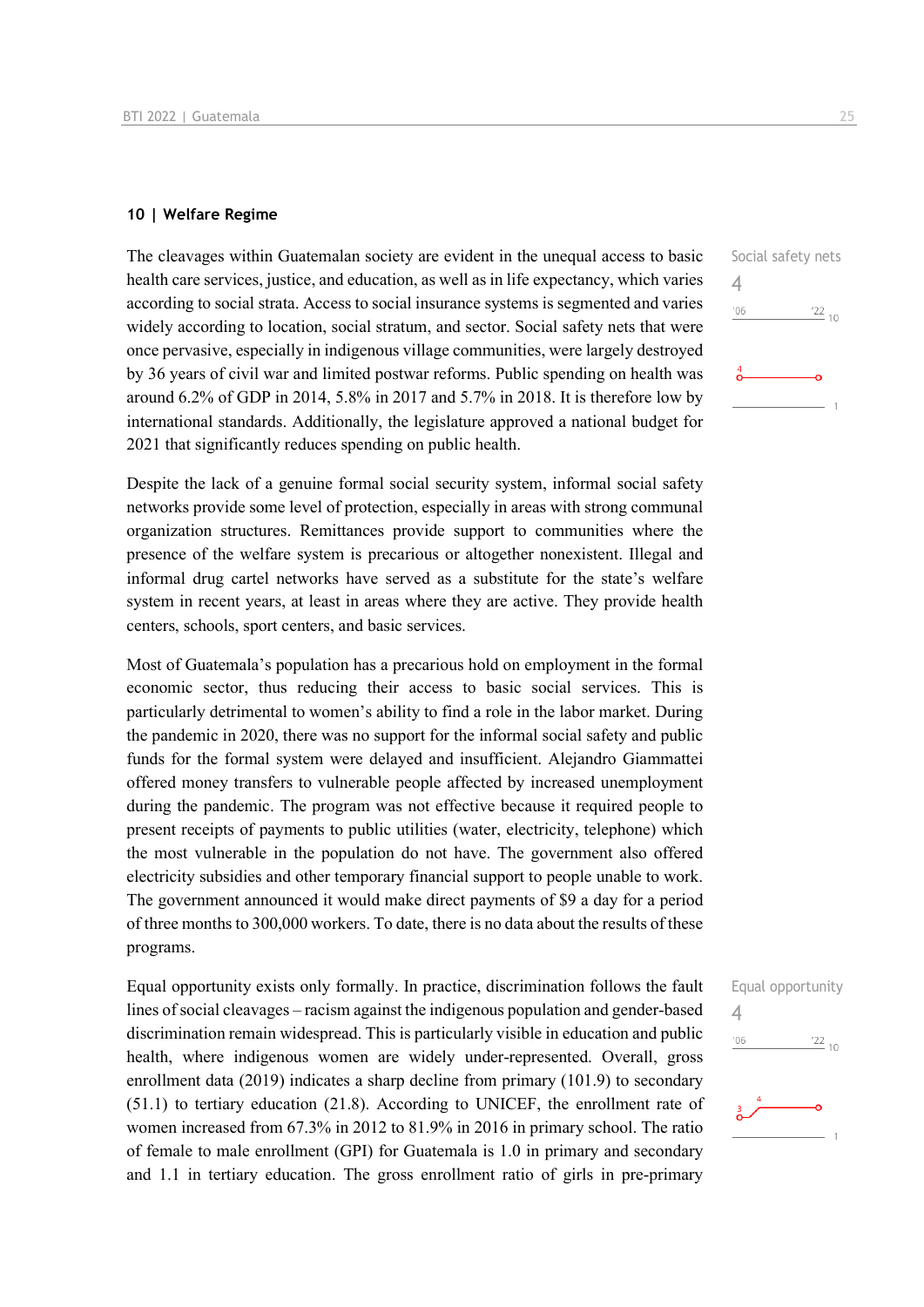education was 45.65% in 2016, indicating a sharp decrease from 74.67% in 2009. Job opportunities and access to public services remain limited. According to a national census in 2018, 78% of women and girls over seven years of age can read and write compared to 85% of men and boys. The literacy rate is the second lowest in the Western Hemisphere.

According to the UNDP, 61.9% of the indigenous population of relevant age was outside the school system in 2011. Only 20.9% of indigenous children attend preprimary school. The main cause of girls and young women failing to complete school is a lack of money and the patriarchal structures that prevent girls from completing education. In 2011, 42.9% of girls between 16 and 18 years of age abandoned school due to a lack of economic resources. In 2016, this figure was 38.3%, attributed to malnutrition and a lack of teachers in the countryside.

#### **11 | Economic Performance**

GDP per capita growth has been relatively stable but meager over the past five years, reaching 1.2% in 2018 and 1.9% in 2019, according to the ECLAC; estimates for 2020 indicate a decrease of 4.4% in 2020, comparatively low in the region. Economic growth in recent years has reduced poverty only marginally with an increase of poverty during the last two administrations. The economy remains dependent on traditional economic sectors such as sugar and new economic activities such as resource extraction and foreign investment, and is highly vulnerable to fluctuations in international prices, which favored the mineral sector in recent years. Remittance levels remain high, but these are dependent on the migration policies of the U.S. administration. Remittances were estimated at \$7.2 billion in 2016 and \$10.7 billion in 2019. In 2019, remittances represented 13.8% of the GDP, an increase compared to 12.9% in 2018. Contrary to the expectation that the COVID-19 pandemic would reduce remittances due to lockdowns in the United States, from January to November 2020, a total of \$10,176 billion were received in remittances. The Trump administration's policy of deportations generated a massive flow of remittances during the period under review as migrants sought to repatriate their resources and save money, given their fears of being deported. Due to this, the current account balance remained in surplus in 2019 and 2020 at about \$1.9 and \$1.7 billion, respectively.

The fiscal deficit has been kept at 2% or below since 2012 but could rise above 5% of GDP in 2020. Public debt increased from 26.6% of GDP in 2019 to 32.4% of GDP in 2020. The tax-to-GDP ratio in Guatemala decreased from 12.4% in 2017 to 12.1% in 2018. In comparison, the regional average was 23.1% in 2018. The unemployment rate is comparatively low, at 2.5% from 2016 through 2020, with urban unemployment a bit higher (3.4% in 2016, 3.2% in 2017, and 3.9% in 2018), according to ECLAC data. However, underemployment and informal jobs are

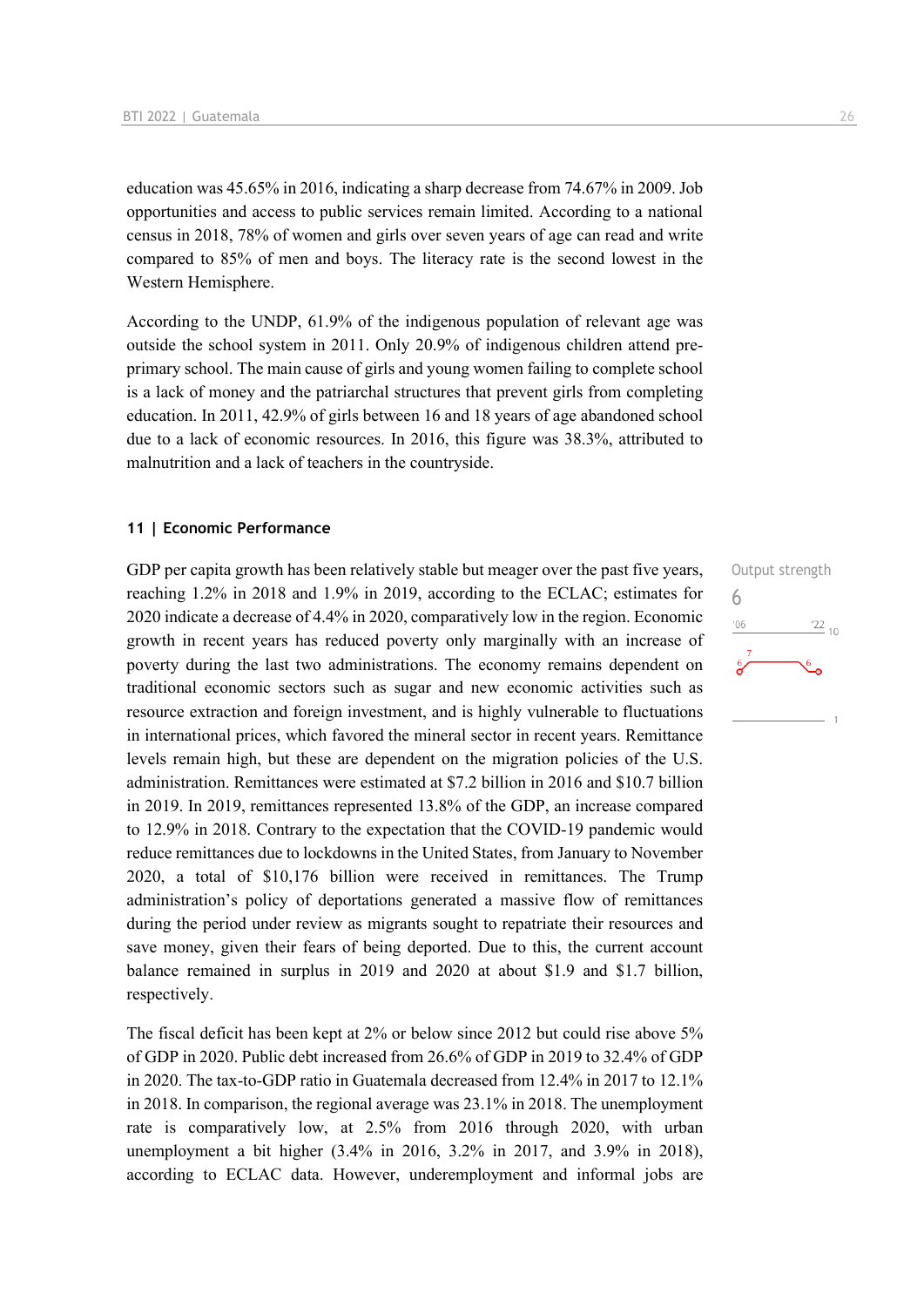widespread. The impact on economic performance is reflected in contractions in the sectors of accommodation and food services  $(-27.7%)$ , education  $(-16.6%)$ , transportation and storage  $(-14.8\%)$ , in other services  $(-14.3\%)$ , construction  $(-14.3\%)$ 14.1%) and in the supply of electricity and water (-2.6%).

#### **12 | Sustainability**

Environmental concerns take a back seat to economic growth. Though the Ministry of Environment and Natural Resources (MARN) and several specialized agencies exist, their work is seen as rather ineffective. The diagnosis presented in the "Environmental Pact 2016 – 2020" by the former interim government (September 2015 to January 2016) revealed that Guatemala has weak environmental policies, norms and laws and few resources to implement them. It also has weak institutions with a low budget, overburdened and sometimes unprepared staff, and little capacity for law enforcement. These difficulties must be seen in the context of an overall climate of impunity, which also affects environmental regulation. Accordingly, core environmental problems persisted or even worsened under Jimmy Morales's administration due to a total lack of interest in environmental policies. During his first year in government, Alejandro Giammattei has not taken any significant measures to control environmental damage, especially during the COVID-19 pandemic, which raises concerns about waste disposal of biosecurity products.

The main unaddressed environmental problems include the illegal diversion of rivers and contamination of water and increasing levels of deforestation and pollution produced by sugar cane and African palm plantations. Negative environmental consequences related to mineral resource extraction (such as gold mining) have led to a series of conflicts, mostly over the use of water. In the tourism sector, there is a rising interest in the possibilities presented by ecotourism. However, this has not led to any tangible measures for protecting the environment or support from government or incentives. Most programs seeking to address environmental concerns are financed and promoted by the international community.

Advocating for sustainable development can be dangerous, as this affects the economic interests of society's powerful legal and criminal sectors. President Jimmy Morales has increased political confrontation over socio-environmental conflicts, accusing environmental and social organizations of creating instability in the country. Large-scale projects are prioritized within the current government's macroeconomic policy. However, there is no political will to establish democratic mechanisms for discussion of those projects with local communities. Civil society organizations were not included in the discussion of reforms to environmental legislation, and they are given no oversight role in the development of such projects. Environmental conflicts are addressed through repression by security forces and incarceration of community leaders. Alejandro Giammattei declared more than six states of emergency and deployed the military during his first two months in government in areas with sensitive environmental conflicts.

Environmental policy 3 $'06$  $\frac{22}{10}$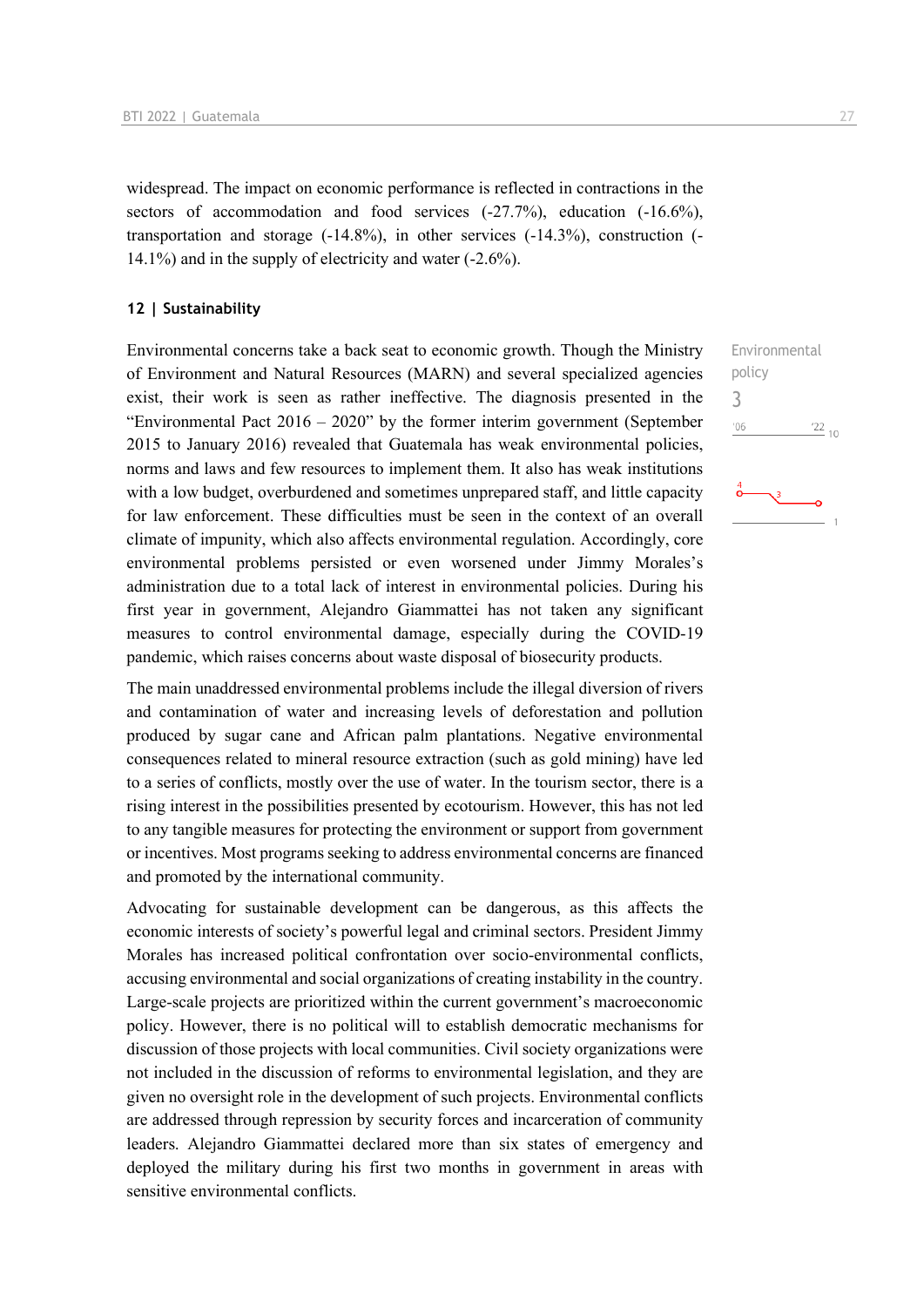While literacy and primary school enrollment have increased, the enrollment rate in secondary education was just 65.3% in 2016. The literacy rate of 79.1% is the second lowest in Latin America, after Haiti. Access to education reflects the existing societal cleavages (between men and women, Ladino and indigenous people, and urban and rural populations – see also "Equal opportunity" for details). Public schools are poorly equipped and underfinanced, and wealthier citizens send their children to private schools in Guatemala or abroad. According to the UN Education Index, Guatemala ranks 91st out of the 133 BTI countries with a score of 0.519 – 20th in the region, ahead of only Honduras and Haiti. Public expenditure on education has remained stable for the past decade at around 3% of GDP, reaching 3.2% in 2019. Investment in R&D is negligible, averaging about 0.05% of GDP over the last decade.

The last educational reform was implemented during Otto Pérez Molina's administration. Although the reform was justified due to the precarious state of the country's education system, it produced no significant results and does not cover primary education. Social policies implemented by President Colom led to a slow improvement in access to education, especially in rural areas. However, these programs stalled during President Pérez Molina's term and the Morales government made no improvement of the education system.

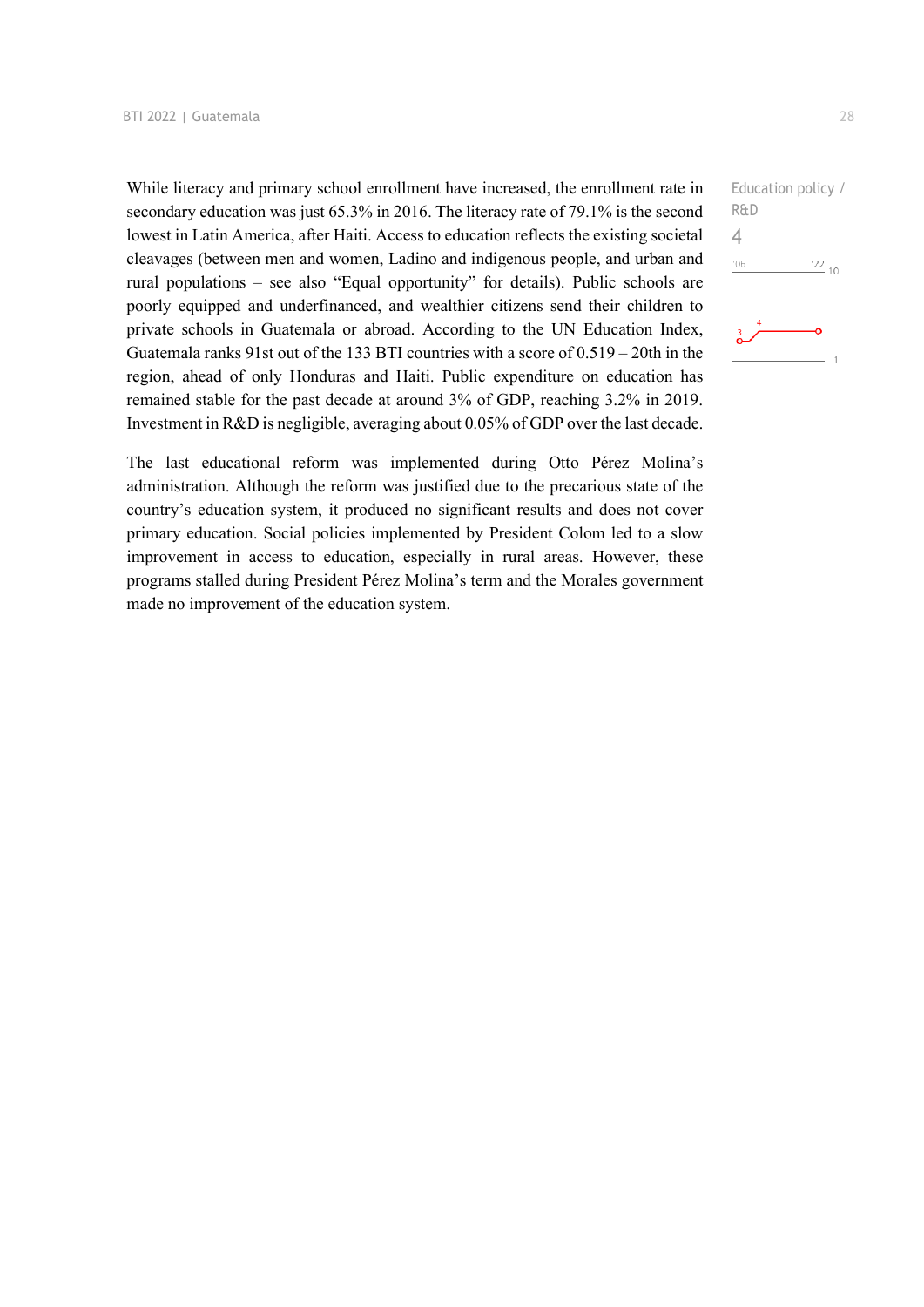## Governance

## I. Level of Difficulty

Structural constraints on governance are moderate to high. Guatemala is a middleincome country with a medium education level, high ethnic and social fragmentation, and fragile institutional stability. The heritage of 36 years of civil war, violence and destruction still is evident. Disparities between urban and rural areas as well as between ladino and indigenous populations are structurally ingrained. Additionally, high levels of inequality and structural poverty continue to affect most of the population. The extent and depth of corruption in public institutions has become a major structural issue, affecting the quality and legitimacy of public services, increasing impunity, and reducing the legitimacy of government authorities.

Guatemala's geographical location makes it highly vulnerable to natural disasters such as hurricanes and earthquakes. Every year, storms contribute to the destruction of the country's already poor infrastructure, particularly roads and bridges, and they also destroy important areas used for exports and subsistence agricultural production. In November 2020, two tropical storms hit the country, Eta and Iota. It is estimated that more than three million people were affected, of which more than one million were direct victims. The economic impact of both storms could reach \$770 million.

The COVID-19 pandemic increased structural deficits. The public health service's capacity was rapidly overcome. From January 2020 to January 2021, a total of 153,890 cases of COVID-19 were confirmed, as well as 5,456 deaths (about 32/100,000, thereafter rising to 55/100,000). More severe have been the effects of lockdowns and the global economic slowdown. While GDP p.c. growth contracted by "only" 4.4%, the effects on poverty and inequality – which were already huge before the pandemic – have been tremendous. The World Bank estimates an increase in the poverty rate by 6 percentage points to about 65% (an increase of around one million poor).

Civil society traditions are still weak in Guatemala. Civil society organizations (CSOs) work either on specific issues or merely on a local basis. Fragmentation, a low degree of institutionalization, conflict, and mutual distrust are the main characteristics of civil society. Additionally, a number of CSOs depend on international cooperation, which increases the risk of long-term sustainability. Organizations try to negotiate benefits from the government on an individual basis, and they only occasionally try to organize a consensus-based approach with other actors. Distrust is widespread and is easily revived by violence, repression, and



Civil society traditions 6 $^{22}_{-10}$  $-06$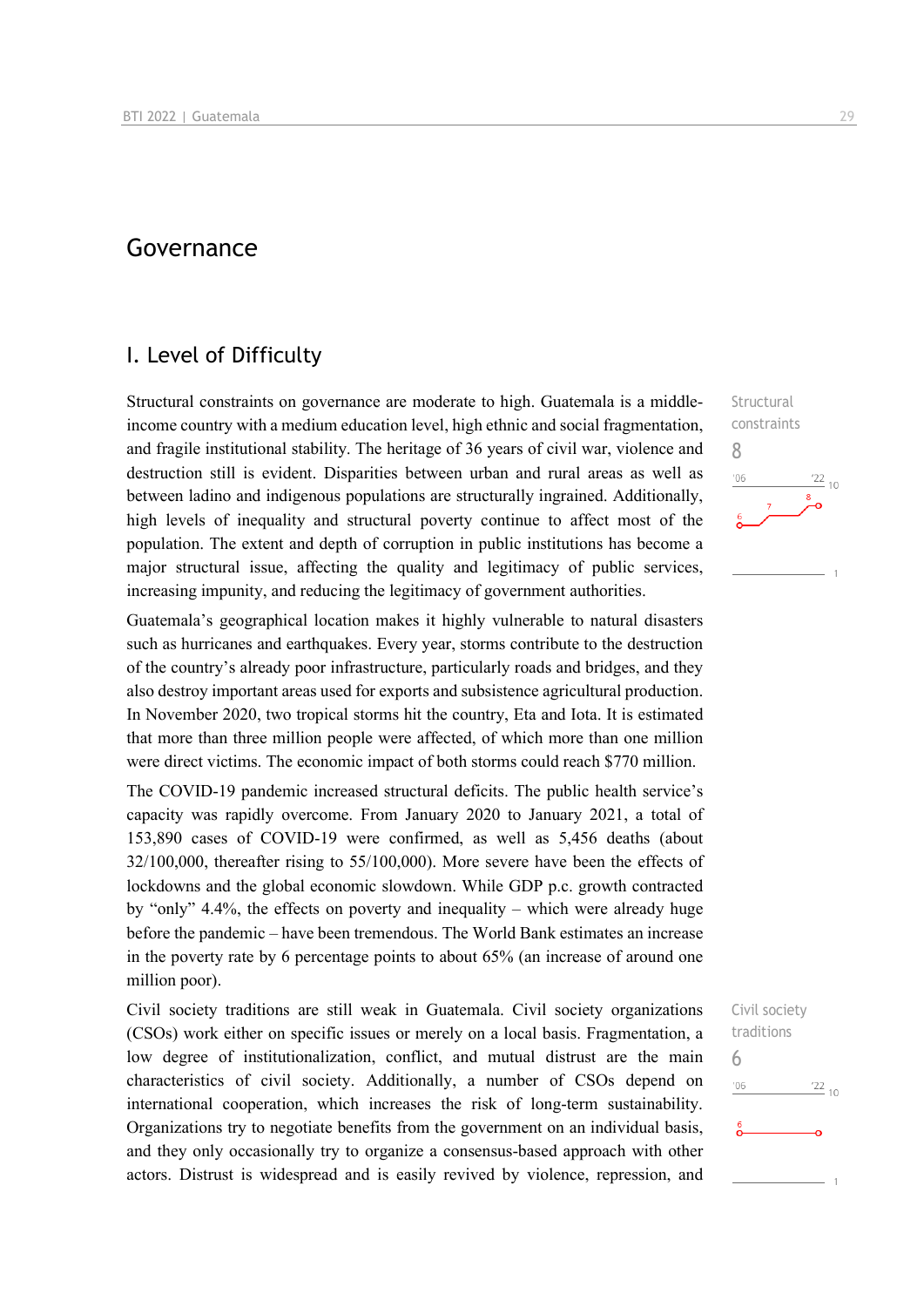intimidation after 36 years of war. The current crisis afflicting institutions of justice has given CSOs some public space and room to maneuver in the prosecution of corruption, transparency and justice reform. NGOs in this area are highly professional, but most lack significant support.

After massive citizen mobilizations in 2015, new social movements emerged, most of which were initiated by youth without links to traditional civil society organizations. The new movements are characterized by a strong presence in social networks such as Facebook and Twitter, although they suffer from a lack of societal roots and high levels of atomization. They present themselves as a youth alternative to the traditional political establishment and representatives of the conservative private sector. In 2015 and 2016, these movements publicly exerted an important influence over efforts to reduce corruption and promote political reform – and for the first time since the war, managed to build a broad-based coalition that rallied the indigenous peasantry and the urban poor.

During the review period, however, CSOs lost the political support they had received as allies of the CICIG in the fight against corruption and were increasingly subjected to a campaign of harassment by the government and its allies. In November 2020, CSOs nationwide called for street protests against the legislature and the president, but security forces suppressed the protests with tear gas and arrested several citizens, including leaders of social organizations and journalists.

Guatemalan society remains deeply split and polarized along ethnic and social lines. Criminal violence in rural areas, which is normally driven by issues of land tenure as well as drug-trafficking, has decreased. However, criminality and intrapersonal violence are common in most urban areas. Despite decreasing, Guatemala's homicide rate is one of the highest in Latin America, primarily in urban areas and border regions. Conflicts related to mining and hydropower have led to high levels of polarization and ideological radicalization. Most confrontations between communities, on the one hand, and security forces and private armies hired by companies, on the other, result in the death or incarceration of community leaders, abuse and intimidation of women, and destruction of communal property. The lack of opportunities is one of the core drivers of the growth of youth gangs that control many poor suburbs in big cities and are quickly entering smaller municipalities as well.

During the period under review, conflicts increased as a result of polarization around the issue of corruption. On the one hand, civil society organizations are mobilizing the urban middle class against power abuses, mainly committed by the president and the legislature. On the other hand, private sector representatives, politicians and evangelical leaders support the continuity of a corrupt political system. In November 2020, part of the legislature building was set on fire during a massive street protest. It is not clear if the fire was intentionally set by the government to justify repression of street protests or if it resulted from the radicalization of the population attending the protest.

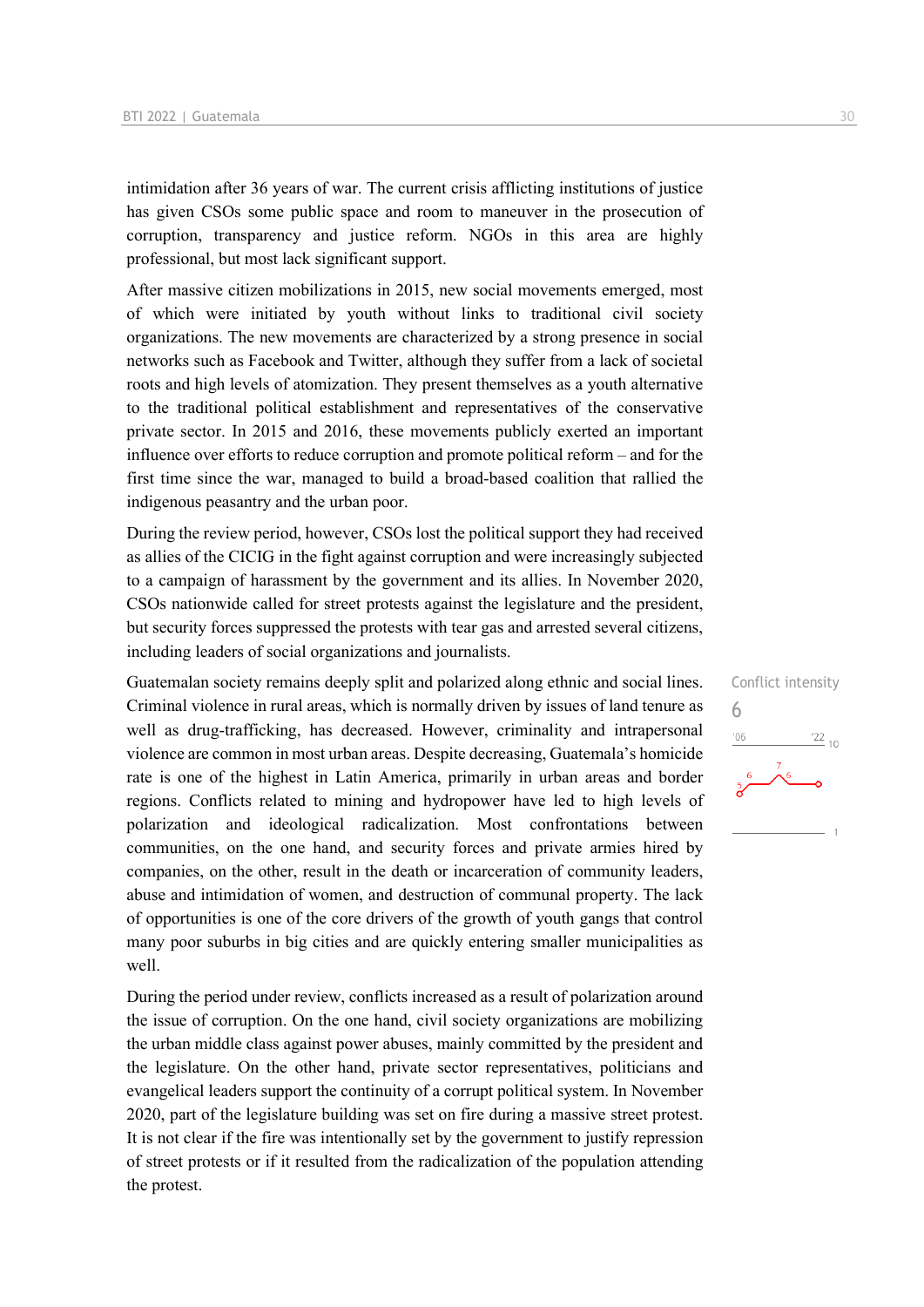### II. Governance Performance

#### **14 | Steering Capability**

During the period under review, the last year of the Jimmy Morales government prioritized on the fight against the CICIG from a non-democratic perspective, and the first year of Alejandro Giammattei's government focused on managing the COVID-19 pandemic. Other strategic priorities have been postponed or changed due to structural constraints such as pressure from certain groups, which affects governance and private interests. As a whole, the government suffers from serious limitations in its ability to prioritize and organize its policy measures. Priorities change with every presidential transition and are renegotiated each year during discussions to approve the national budget. Fiscal reform has been a priority since 1996, but several governments have failed to negotiate reform with economic elites.

Typically, each administration spends the first year in government defining its policy priorities, usually without taking previous policies into consideration. The following years are invested in negotiating policy implementation. The result is a lack of consistent or long-term policy agendas. During the period under review, the priorities of the government focused on balancing institutional power in order to support the continuity of corrupt networks and block advances in the prosecution of corruption. Additionally, the government focused on managing the COVID-19 pandemic. Alejandro Giammattei failed to define plans and programs to support the health system and to coherently use funding assigned to face the health crisis. All administration decisions have been short-term and reactive in the face of public opinion. Although the government provided several support and recovery programs, there is no information about results or transparency regarding the use of public funds. An example is the delay in signing agreements to purchase vaccines and to devise a plan to deliver them to the population. Currently, after the first year of the pandemic, there is no viable plan for economic recovery built upon consensus.

New governments in Guatemala tend to implement short-term policies without establishing continuity with previous governments' policies. Consequently, implementation tends to be hindered or undermined by several factors, including the influence of electoral interests, patronage networks and sectors that oppose reforms. Policy initiatives are commonly used for political and electoral interests. A case in point is development plans established either by the government or by local development councils (depending on the power of actors in the field and the participation of different societal sectors). These plans are used as corruption mechanisms among municipalities and members of the legislature. Established plans

**Ouestion** Score



Implementation 3 $\frac{22}{10}$  $n<sub>6</sub>$ 

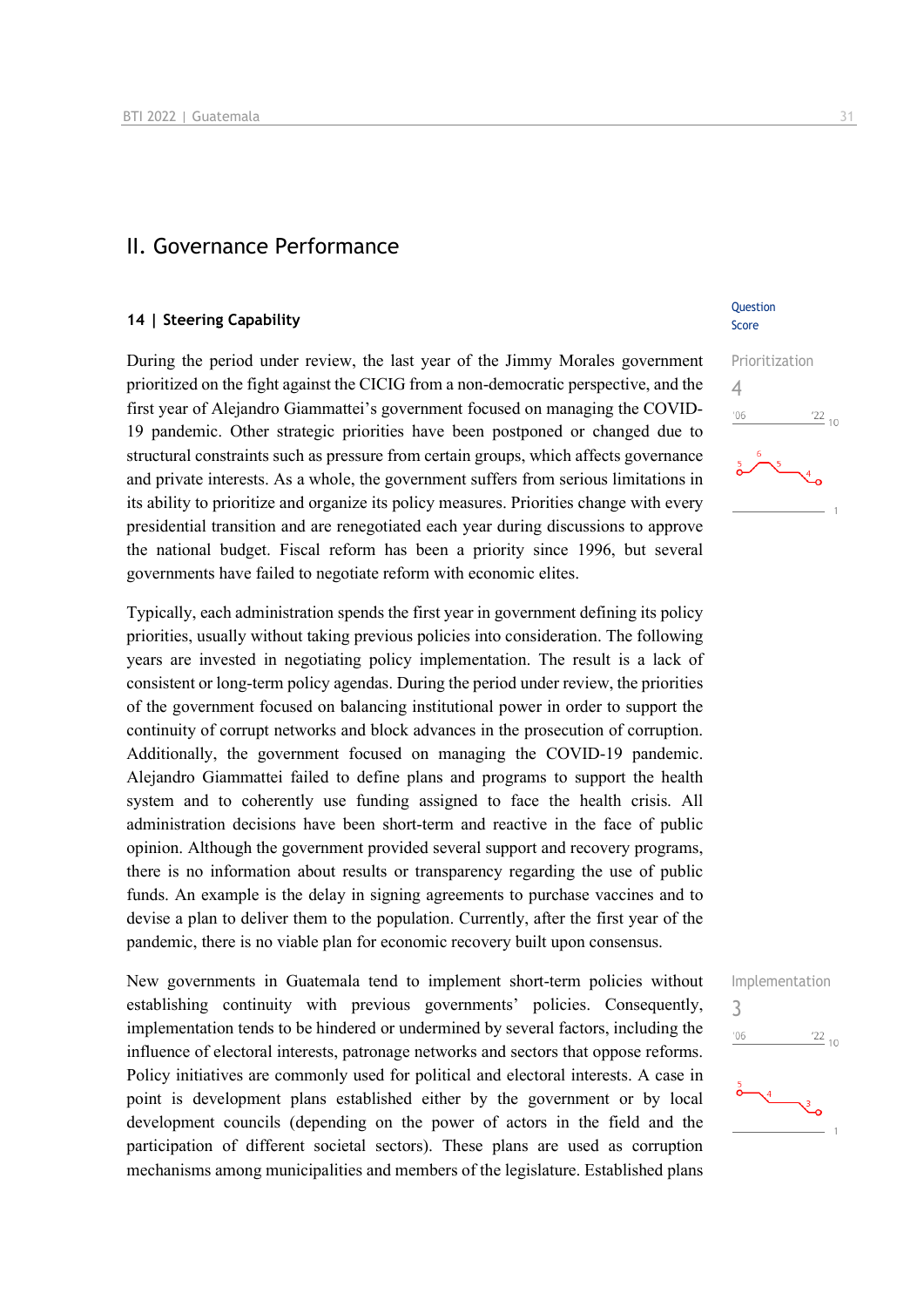and investment priorities are frequently altered in Congress to match the personal priorities of congressmen or to favor their personal clients. As a result, public investment favors the country's richer regions, not the poorest. This holds true for departments such as Petén (which has gradually become a zone mostly controlled by organized crime), Escuintla, Retalhuleu, and Jutiapa. The government's failure to improve the efficiency of the tax system reflects its strong political dependence on elite groups and its overall conservative character.

The Morales and Giammattei administrations have also combined the traditional lack of a defined policy agenda with efforts to dismantle previous developments (e.g., concerning fiscal authority, the Ministry of the Interior, the Office of the Attorney General, and the national police force). Both administrations have been marked by inconsistent institutional and policy reforms, which either lacked political support or could transition from political discourse to defined policy, as was the case with the regulation of illegal drugs and the reform of the constitution. Giammattei did not develop a plan for governing. During the first three months of his administration, the focus was on security, which included imposing states of emergency and deploying military forces to several territories. This changed drastically after the pandemic struck. All programs announced by the government were delayed or not implemented at all. Most support for the health system was provided by donations and international cooperation. Giammattei has used the pandemic to justify the lack of results during the first year of his administration instead of changing government priorities. An example is the social support programs during COVID-19 oriented toward transferring economic support to vulnerable population. The funding for these programs was allocated but not used and consequently the funding was lost.

Guatemala's political leadership responds to mistakes or failed policies with followup reforms or changes, but this usually means it has given in to pressure from interest groups. At the same time, the political leadership is highly influenced by responses to corruption from the leading media sources and the public. While the media are dependent upon the private business sector, the implementation and results of policy are used by the opposition and the media to attack the political leadership, with the aim of lowering its public opinion ratings. The media are used to either downplay or to overstate policy results.

The degree of policy failure and success is unknown due to the lack of monitoring and evaluation. Policies lack proper impact evaluation mechanisms and civil society is not included in assessments of their implementation. When problems arise, the solution is to change the personnel responsible for program implementation rather than to evaluate policy approaches. President Morales changed key technical authorities in the ministries of public health, interior, tax administration, foreign affairs, and national police. The administration has clearly demonstrated how little policy implementation relies on the expertise or technical personnel of previous administrations. Additionally, past and present administrations have experienced

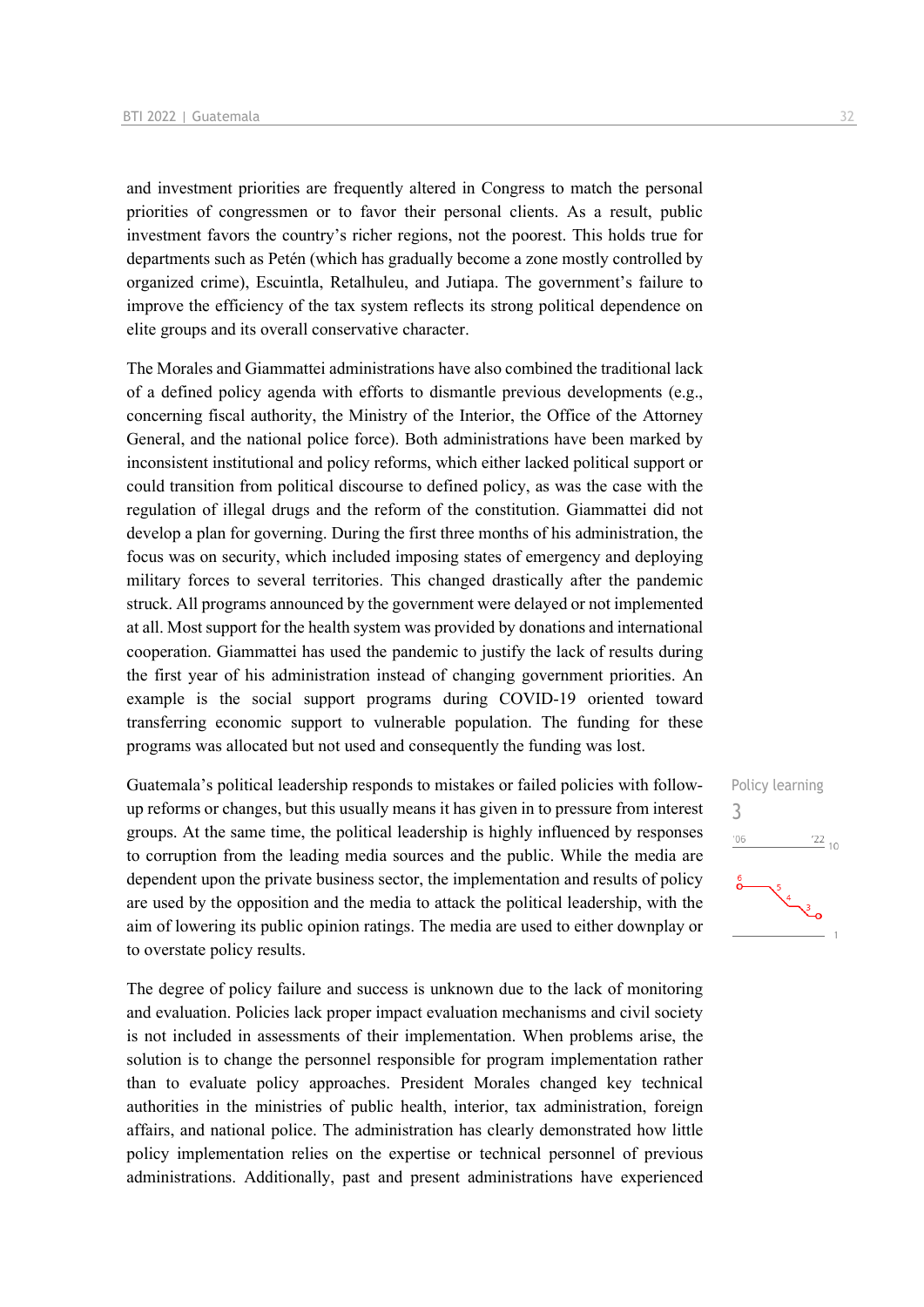serious difficulties in creating a qualified government team. This is because governments are reluctant to incorporate professionals from previous administrations and because technical professionals distrust the new administration.

In general, the greatest obstacles to innovation are corruption and elite sectors protecting the status quo. There is no professional civil service and policymakers are not individuals with specialized technical knowledge – they are instead members of patronage networks who benefit from the party in power. Decisions regarding the pandemic were made without coherent plans and resulted in high levels of improvisation. There were no clear criteria for defining the lockdowns or for delivering financial and other support to vulnerable members of the population. The same occurred with regard to border closures, which occurred without consulting with neighboring governments. Decisions were also made without reliable information, due to the government's lack of capacity to track the evolution of the pandemic in the country.

#### **15 | Resource Efficiency**

The government is still unable to efficiently use available resources. Structural corruption and patronage associated with budget allocations lead to a misuse of financial resources and the power to make public appointments. While the fiscal deficit was moderate until 2019 (about 2% of GDP) and then rose due to the pandemic (to about 5%), fiscal constraints continue due to corruption and disappointing results of the tax reform. There is a lack of competitive recruiting procedures and training programs. The results of international support and state initiatives seeking to modernize public administration are mediocre or have been blocked. The combination of continually replaced officeholders, patronage appointments, and structural corruption lead to institutional stagnation and prevent the state's performance from improving. Each government starts its administration from zero, both in terms of policies and human resources. According to the Central American Institute for Fiscal Studies (ICEFI), it is estimated that in 2015 approximately \$550 million in public funds were lost due to corruption in Guatemala. Corruption is considered the main source of inefficient use of public resources.

From a common good perspective, the greatest waste is the termination of the CICIG for particularistic reasons. The CICIG was the cornerstone for creating a bona fide rule of law, the lack of which is at the core of the country's multiple problems. Now the only institution that can audit the public administration is the Comptroller General, but it is controlled by political parties, thus preventing independent audits. Financial resources allocated to address the pandemic were not spent on time. After 100 days from the first COVID-19 cases, only 29% of available funding had been distributed. As of October 2020, only three ministries out of 10 that received funding to manage the effects of COVID-19 had spent 50% of the allocated funds. There is no current data about the use of public resources allocated to manage the pandemic.

Efficient use of assets 3 $06'$  $\frac{22}{10}$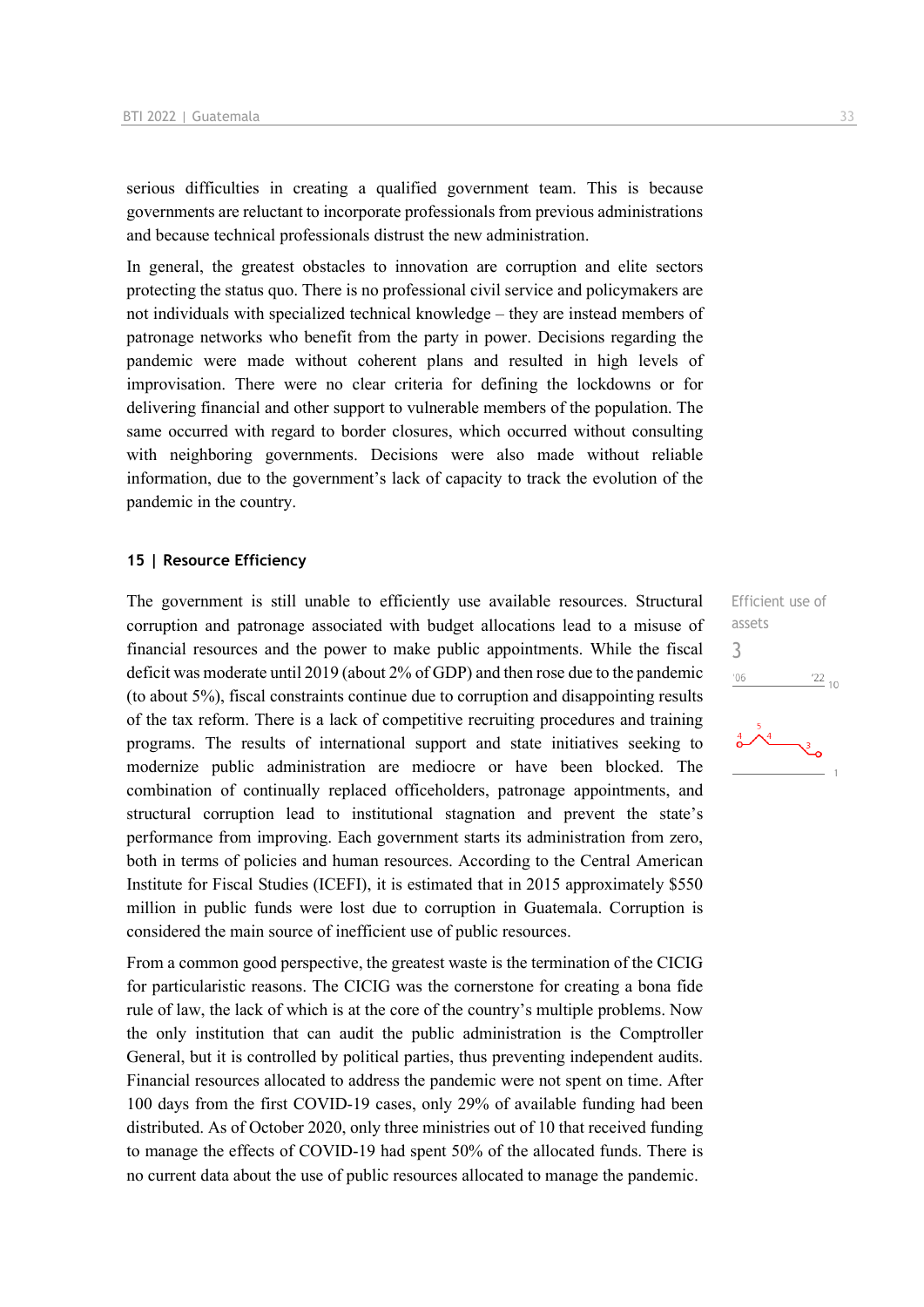Government policy coordination efforts are deficient, although the government has tried to improve its performance. This is due in part because the government bypasses formal coordination mechanisms by establishing new commissions or councils. This leads to conflicting responsibilities or patronage policies that lack accountability and undermine policy sustainability. However, the primary reason for the lack of policy coordination is the absence of a consistent policy agenda, which is substituted by the influence of corrupt interests in public contracts and investments.

Most coordination occurs through informal mechanisms and personal relationships. President Giammattei created an institution called Centro de Gobierno that duplicated the role of cabinet ministries. The Centro de Gobierno was comprised of more than 20 advisers who answered to the president and served as a bridge between him and the ministries. They made recommendations about investments, contracts and government programs. The Centro de Gobierno was dissolved in November 2020 after mass protests.

Alejandro Giammattei has not presented a governance plan. Decisions have been improvised and tainted by suspected corruption. Giammattei has also dissolved institutions created as result of the peace agreements. In August 2019, the president dissolved the Secretariat for Agrarian Affairs (Secretaría de Asuntos Agrarios), the Secretariat for Peace (Secretaría de la Paz) and the Presidential Commission for Human Rights (Comisión Presidencial de los Derechos Humanos). These decisions were considered a setback in terms of implementing the peace agreements.

Corruption remains widespread and deeply embedded in the political system to the point of putting the state at risk of being captured by criminal organizations. The extent of corruption means that integrity mechanisms (audits of state spending, transparency of public procurements, party/campaign financing) exist only formally, without independent capacities. Legislation on transparency and public information was passed in 2008 and came into effect in 2009, but positive results were only achieved after the CICIG and the Public Ministry agreed to create the Special Attorney Office Against Impunity (FECI). A new law for the civil service was introduced in 2008; however, it has still not been passed because it was widely criticized by important political actors and unions. If approved, it would be the basis for the professionalization of the public service. Today, most administrative staff in high positions is dismissed with each change in government.

In 2012, after 10 years of discussion, the legislature finally approved an anticorruption measure, "the Law Against Illicit Enrichment." Analysts from Acción Ciudadana argued that the law qualified as strong legislation, but also noted a lack of legal clarity regarding the return to the state of assets confiscated from criminals and corrupt public officials. The Law on Strengthening the Fiscal System to Fight Fraud and Smuggling, known as the "Anti-Evasion Law," was passed by the legislature in 2016. This aims to strengthen fiscal controls over businesses. These regulations, among others, were highly criticized by the business sector and remain ineffective





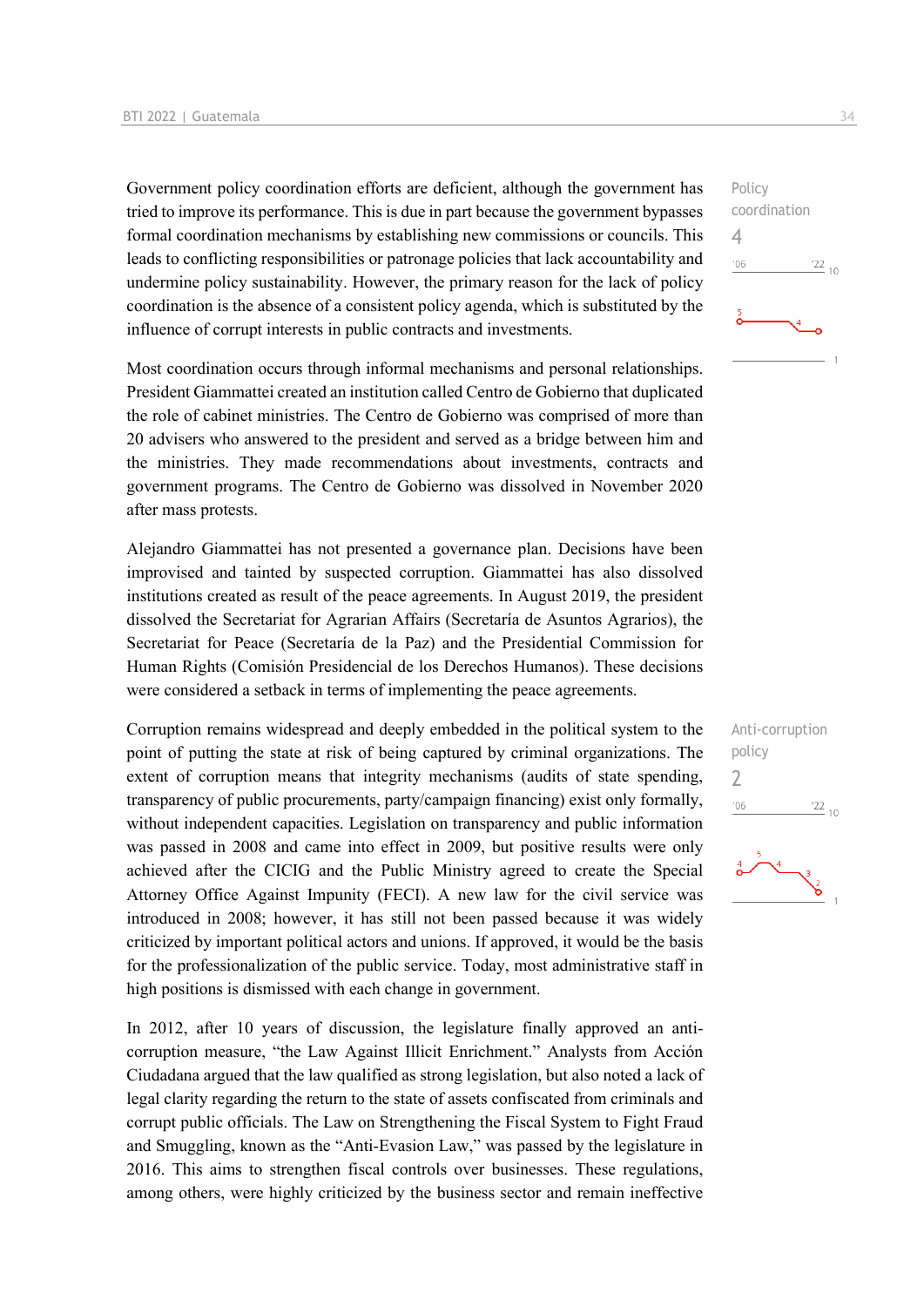due to a lack of political will to implement them. The cases prosecuted by the CICIG and the prosecutor's office since 2015 have demonstrated that the laws on the books are insufficient to reduce the growth of corrupt networks.

The events around the CICIG have demonstrated that the anti-corruption policy  $-$  if it ever existed – has been completely reversed. This includes dubious appointments to core positions (such as the attorney general) and prosecution of corruption fighters (such as the director of FECI, Juan Francisco Sandoval). These actions are supported by a large group of legislators known as the "pacto de corruptos" (the pact of the corrupt), who preside over Congress. Most cases investigated by the CICIG and the Public Ministry are stagnant and at risk of being buried. New cases prosecuted by FECI may face the same fate once they enter the justice system. Private sector representatives support efforts to prevent the strengthening of oversight institutions and international participation, while civil society organizations involved in anticorruption work lack political protection. Most activists face judicial processes that prevent their work. Helen Mack, a well-known human rights activist, currently faces several trials, some of them promoted by Fundación Contra el Terrorismo, an organization created to fight against reform and the CICIG. President Giammattei has not opposed institutional changes that seek to dismantle advances achieved by the CICIG and the Public Ministry.

#### **16 | Consensus-Building**

At a rhetorical level, most major political actors agree on democracy and a market economy with social safeguards. However, their levels of understanding of these concepts vary significantly. For most, these are marked by the protection of their private and sectorial interests. The traditional political and economic elites see democracy and a market economy as mechanisms to maintain the status quo, while social organizations and civil society groups aim to use them as instruments for fundamental social reform. This means that Guatemala's elites are conditionally supportive of democracy if democratic rules do not interfere with their economic model or privileges. During the review period, political and economic elites joined forces to limit reform processes aimed at curbing impunity and corruption, which entails accepting the almost-complete dismantling of the rule of law.

There is no alternative model to the market economy in the country, and government efforts aim to satisfy the demands of the economic elites by adapting legal frameworks and financial support. The market economy is defended by ideological arguments rather than macroeconomic benefits. The economic elites call for less government intervention in economic affairs and more repression to protect their private interests. The differing priorities are most obvious between rural and urban settings, particularly in relation to energy policy, land ownership, and mining. Economic elites tolerate corruption, and some sectors directly benefit from illegal actions. This is part of a model for economic priorities that limit the potential of the market economy in order to protect powerful economic groups.

Consensus on goals 3'06  $^{22}$  10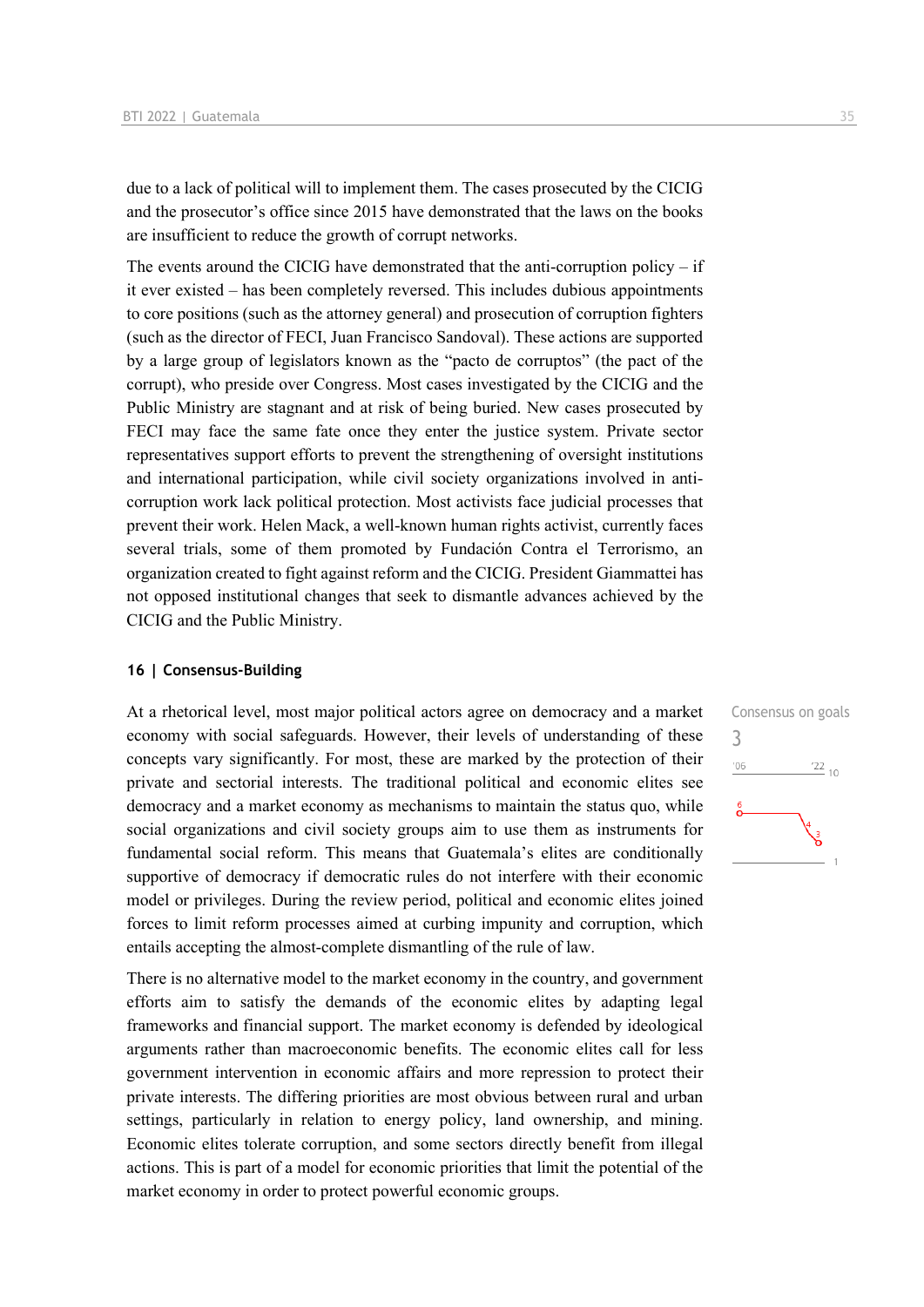Anti-democratic actors with veto power are deeply embedded in public institutions and political parties. While some governments have sought to co-opt reformers (in the broad sense) or to control veto powers, these efforts have become more complicated due to, 1) the increase in power of criminal networks that seek to reverse this process; 2) the fact that the last two governments have not favored reform and have been heavily involved in corruption; and 3) a corrupt alliance between economic and political elites. The influence of these criminal and corrupt networks in elections and policymaking processes is a case in point. Financial support for candidates often leads to pressure for political favors as recompense. Since 2015, there has been a struggle between reform processes promoted by CICIG, the prosecutor's office and civil society organizations, on the one hand, and resistance to these changes by the private sector, the government, and traditional political sectors, on the other. During the period under review, anti-democratic actors, represented by the so-called pacto de corruptos, regained control of the institutions that provide them with impunity.

The military has demonstrated its corporative interest by supporting and tolerating the anti-democratic actions of Presidents Morales and Giammattei. Former military personnel exploit their networks of civilians for corruption and other illegal activities, and to control defense and police institutions. Former military officers are also part of the "pacto de corruptos." There is a strong conservative and anti-democratic discourse among different actors, some of whom are former military personnel who are now members of the Foundation Against Terrorism, and among private sector associations such as the CACIF. During the period under review, evangelical churches have been part of the network supporting anti-democratic veto actors, both by promoting conservative discourse and influencing policymaking.

The ability of the government to manage cleavage-based conflict has been low. The level of conflict is high in many areas, and it is related to disputes over land access, labor rights, and civil rights. As the rural population is mostly indigenous, many of these conflicts have an "ethnic" component. Post-conflict governments exacerbated polarization by criminalizing protesters and using repression as the chief responses to social demands, especially those related to conflicts over extractive industries, hydropower and agrobusiness. During the period under review, the main sources of conflicts were corruption and anti-democratic actions on the part of the legislature.

The confrontational and aggressive rhetoric of President Giammattei increased polarization during the pandemic. He has not changed the way with which the government deals with conflicts. On the contrary, government rhetoric tends to exacerbate social polarization and intensify attacks on international actors. This highlights the legacy of decades of government indifference to improving its conflict mediation capacities. The economic elites, who put pressure on the government to implement heavy-handed solutions to social unrest, delegitimize and reject dialogue and negotiation. Giammattei's attempt to establish dialogue after citizen protests in November 2020 were rejected by civil society and social movements, which claimed

Anti-democratic actors 3  $-06$  $\frac{22}{10}$ 

Cleavage / conflict management 3 $\frac{22}{10}$  $106$ 

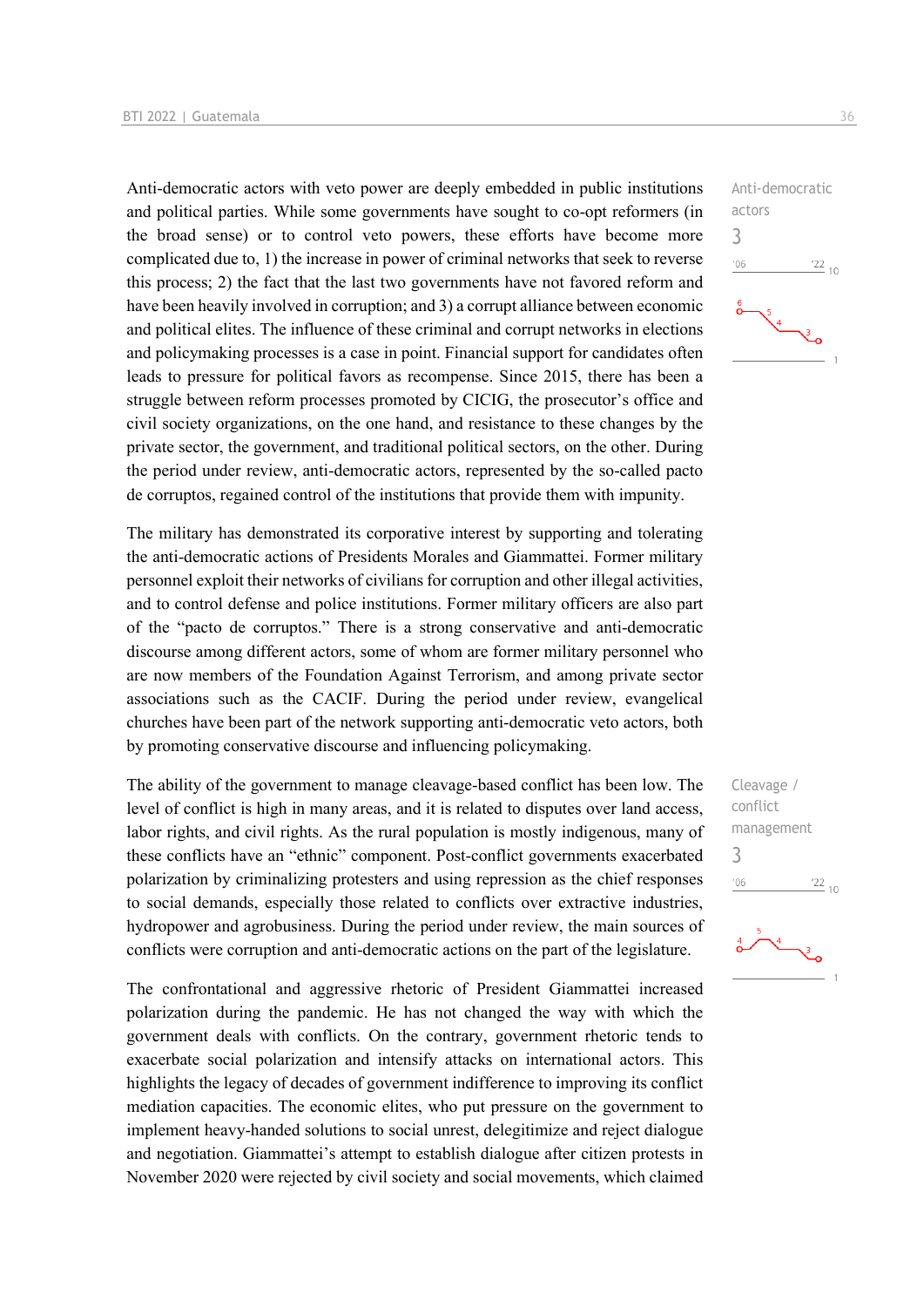to distrust the government's intentions. The government ignores demands for responsibility with regard to human rights and environmental, increasing tensions and violent confrontations with communities and social organizations.

During the period under review, formal mechanisms for consultation between civil society and the government were dismantled. These mechanisms were ignored by Jimmy Morales. Alejandro Giammattei began his presidency by making serious threats against non-governmental organizations and media outlets he considered opponents, shutting down dialogue and restricting accountability. At the same time, Giammattei promoted a law to control and limit NGOs.

One of the country's most important formal participative mechanisms are the commissions charged with selecting key public officials such as the prosecutor's office, the Supreme Court, the appellate courts and the Comptroller General. The commissions are comprised of representatives from different social sectors, who assess individual candidacies and select a shortlist from which the president of the republic chooses the officials. However, during both the Morales and Giammattei administrations, the recommendations these commissions made have been ignored, and powerful groups with private and even illegal interests have strongly influenced official decisions. The Colegio de Abogados y Notarios de Guatemala (the lawyers' association) has played an important role in the degradation of participative mechanisms by promoting corrupt candidates to the Supreme and Constitutional Courts. Other formal mechanisms have been ignored by the state for decades, for example, consultative processes guaranteed by the ILO convention 169.

The capacity of civil society to influence decision-making and protect democracy has thus been further undermined. Co-optation has been replaced by judicial harassment to prevent civil society participation. To the extent that there is a silver lining, CSOs remain undeterred. They continue to organize, mobilize and lobby for reforms of the political system. In November 2019, civil society mobilized citizens to protest decisions by the legislature and the executive. However, the protests were repressed by security forces, thereby undermining the motivation of the urban middle class to protest and demand reforms. The government also ignored civil society during the pandemic, although support from such organizations has been key to compensating for government delays regarding provisions of equipment for health workers.

Guatemala's political leadership does not recognize the need to deal with past violence and fails to promote reconciliation beyond providing token financial compensation. In addition, the national compensation program has come under serious attack, as the biggest share of the money seems to have been spent on bureaucracy and not on victims. During past administrations, there was some symbolic recognition extended to the relatives of victims, and there have been a few trials of lower-ranking military and paramilitary personnel.



Reconciliation

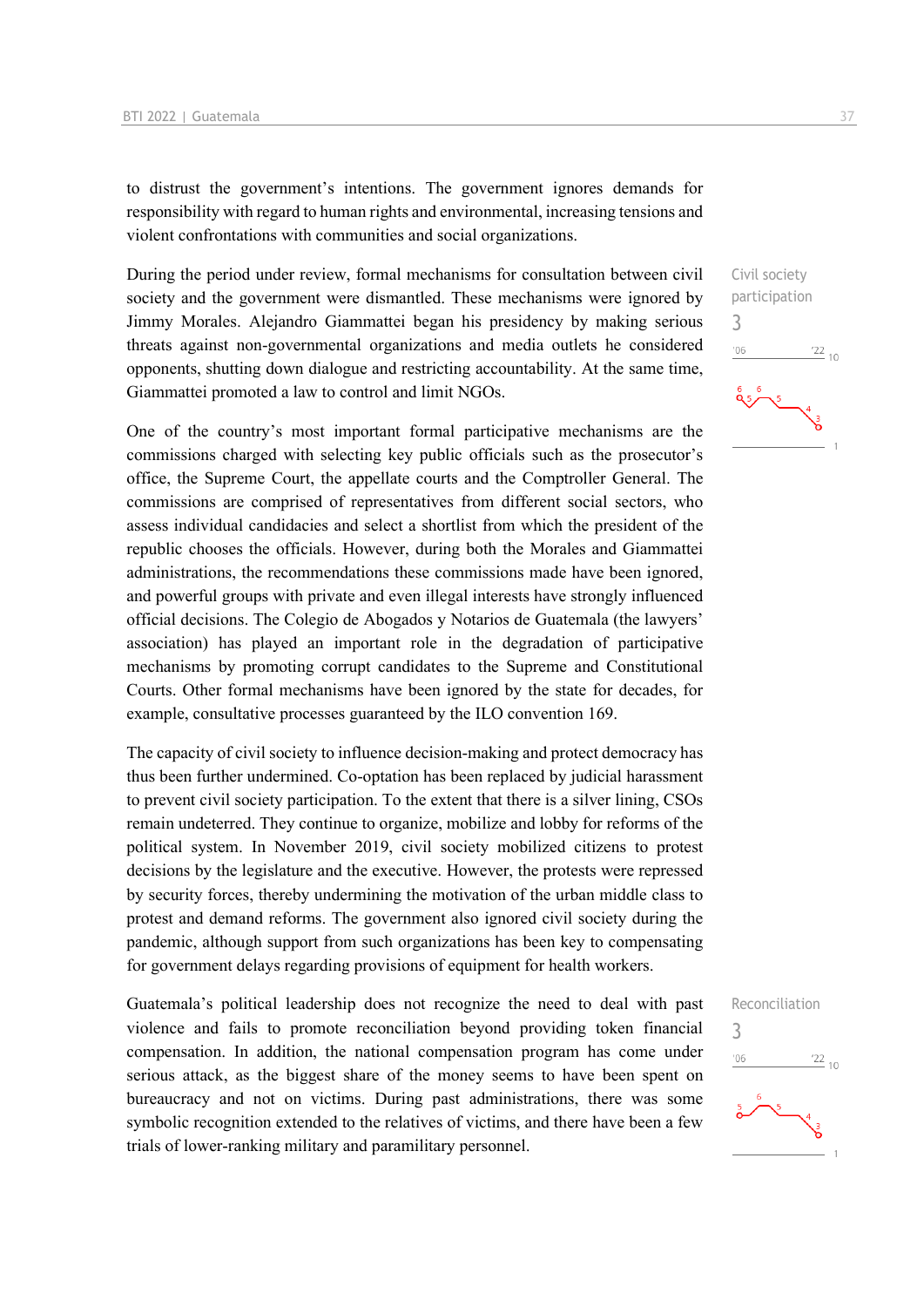Nevertheless, the trial of former General Efraín Ríos Montt, charged with genocide, was an important step toward justice in the country, although it also demonstrated the difficulties of addressing past human rights violations. Ríos Montt was convicted in 2013, but the verdict was overturned by the Supreme Court. The First Court of Appeals suspended the trial indefinitely in 2016. In 2017, another trial was initiated against Ríos Montt for his role in the Dos Erres massacre, but it ended with his death in April 2018. In 2015, a former chief of the National Police was sentenced to 90 years in prison for ordering an attack on the Spanish Embassy in 1980 that killed 37 people and for murdering two students around the same time. In January 2016, former General Benedicto Lucas García was arrested along with other high-ranking military officials accused of crimes against humanity and human rights violations in 1981 and 1982.

In January 2019, a reform to the National Reconciliation Law was approved by the Congress. According to the United Nations High Commissioner for Human Rights, Michelle Bachelet, the reform means total impunity for perpetrators of human rights abuses and crimes against humanity and creates a risk of retaliation against victims seeking justice. In 2020, President Giammattei dismantled three important institutions created after the peace agreements the purpose of which was to promote peace and reduce conflicts: the Secretary for Peace (Secretaría de la Paz), the Secretary for Agrarian Affairs (Secretaría de Asuntos Agrarios) and the Presidential Commission for Human Rights (Comisión Presidencial para los Derechos Humanos). This is the result of long-standing pressure from conservative groups against reconciliation and human rights.

#### **17 | International Cooperation**

Guatemala's political leadership works with bilateral and multilateral donors but only partially uses such support to improve policy implementation. Most international resources are used to cover fiscal deficits and public debt. There has been no clear long-term development strategy since the peace accords were no longer considered a viable "roadmap" for the country. In terms of economic development, the last three administrations have promoted strategies focused primarily on supporting mining and hydropower projects. This policy has not only generated social conflict but has also raised questions over the genuine contribution of these projects to human development. Other areas of international support, for example, infrastructure development, have been subject to corruption.

In the political realm, public security is an important issue. The extent of the military's role in public safety has been reduced as a result of the 12 conditions defined by the United States as part of the Alliance for Prosperity. However, during the last year of the Morales government and the first year of Giammattei's administration, the role of the military in public security was again increased. The

Effective use of support 5 $n<sub>6</sub>$  $^{22}$  10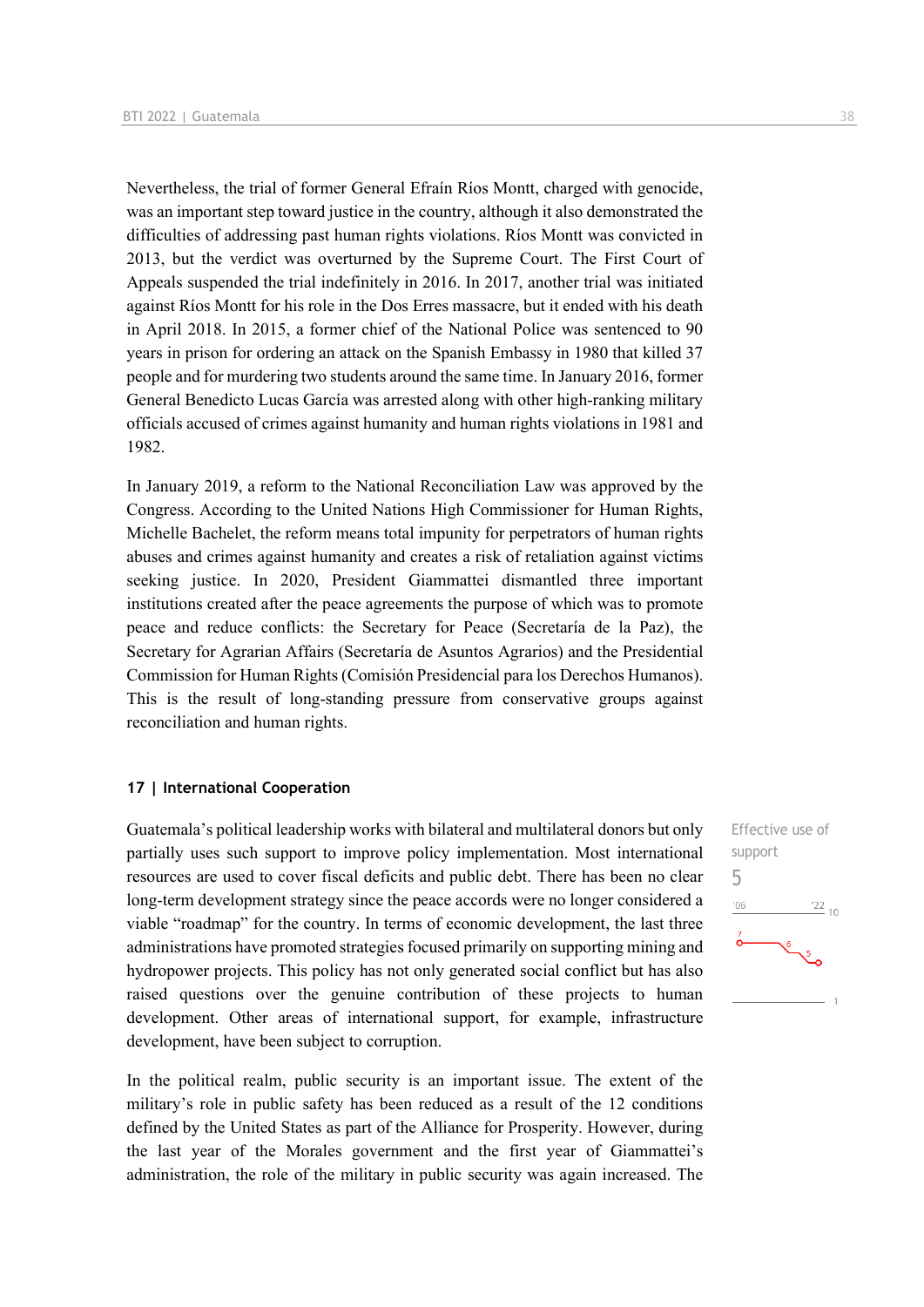main focuses of international cooperation have been bolstering the CICIG and the Office of the Attorney General in their fight against corruption, and the policing of drug-trafficking and urban delinquency. This priority was drastically changed during the last months of the Morales administration. Giammattei continues to support the dismantling of advances in those areas.

The IMF approved \$594 million in June 2020 to assist Guatemalan efforts to combat the pandemic. By November, approximately 50% of the funds had been invested in different programs. There is no available data on how the funds were used, but relevant beneficiaries, for example, the health system, have indicated a lack of government support on several occasions.

Guatemala's last three governments have adopted the same posture in relation to the international community, albeit with declining credibility. The CICIG was the unique cornerstone of international cooperation to provide for a strengthening of Guatemalan rule of law and the fight against impunity. However, the CICIG was canceled, and its achievements have been successively undermined. Otto Pérez Molina's administration is associated with embedded corruption as is Jimmy Morales's, which has expressed no commitment to addressing corruption. President Morales supported anti-democratic and corrupt groups and Giammattei shows no signs of doing otherwise.

The fight against the CICIG and the Public Ministry and the dismantling of advances in combatting corruption have reduced the credibility of the political class. The legislature is currently the main source of anti-democratic decisions that benefit the so-called pacto de corruptos. International governments have expressed concerns about the alliance of politicians, the private sector and criminal organizations. The United States has requested that the legislature and the executive take strong measures against corruption and announced the creation of a regional mechanisms to strengthen attorneys. However, the government's actions to control the Supreme and Constitutional Courts and to attack civil society leaders continue.

The lack of results regarding funding distribution during the pandemic has not been criticized by international actors, other than for demands for transparency. Corruption is the primary target of international actors, mainly because the pandemic has been used as a smokescreen to strengthen corrupt networks in the public administration.

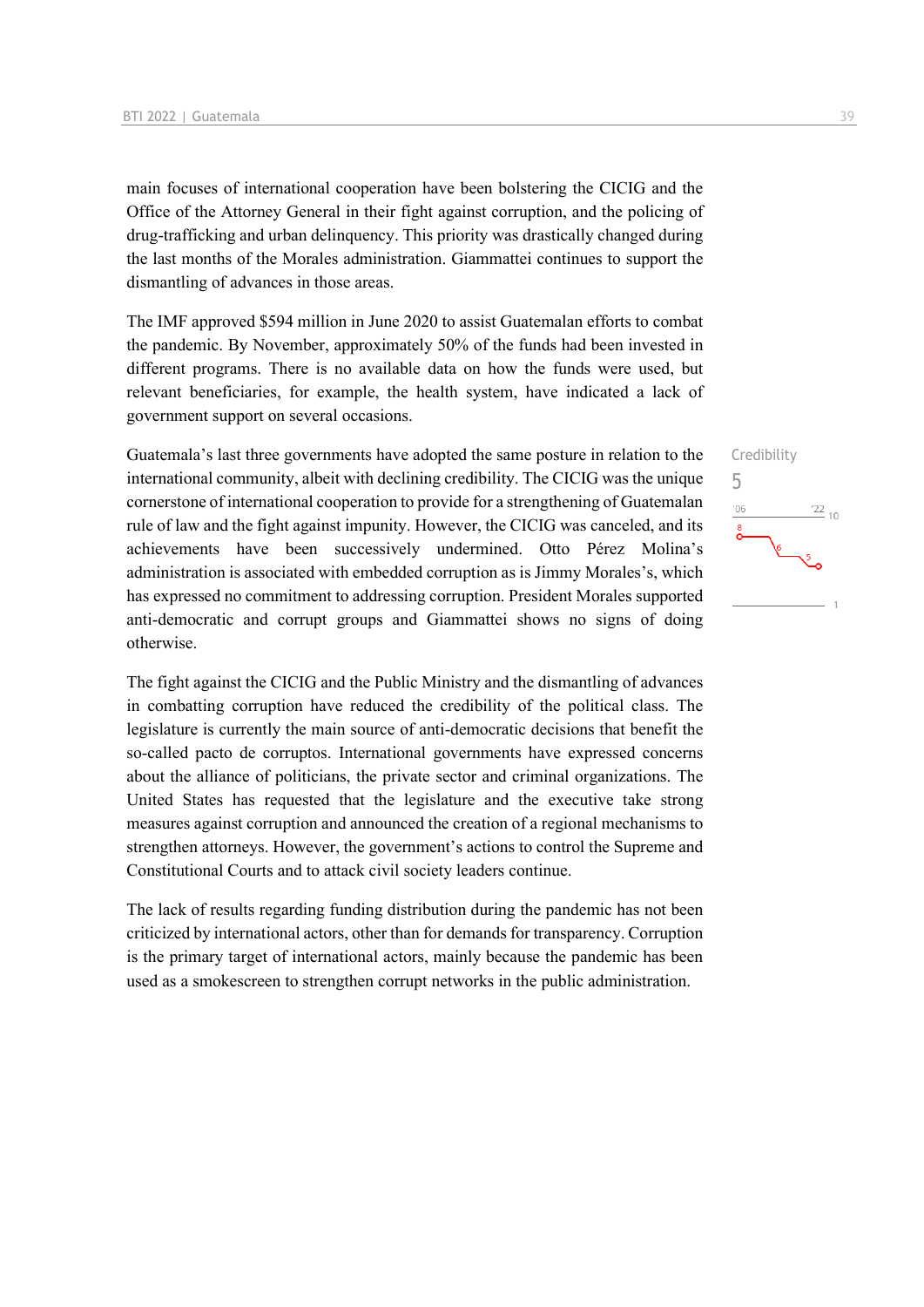Guatemala's political leadership cooperates within the framework of the Central American Integration System (SICA) and complies with the rules set by regional and international organizations. Good relations with United States are crucial due to the high number of Guatemalan migrants (about 10% of the population) living in that country, as well as the level of economic dependence in terms of commerce and cooperation. The new government under Joe Biden has launched a new strategy for the Northern Triangle that updates and enhances the goals of the Alliance for Prosperity. This new initiative contains conditions for, but does not require, regional cooperation. Guatemala's main condition is to reduce corruption and strengthen prosecution and judicial capacities, to which the Giammattei administration has not demonstrated any commitment.

During the Trump administration, Guatemala was included as a "third safe country" for migrants from the region along with El Salvador and Honduras. There was no cooperation but increased militarization of borders. In December 2019, a caravan of Honduran migrants – some 2,000 people affected by tropical storms Eta and Iota – was stopped in Guatemala by military forces. There were no human rights violations, and the use of force was minimal – no tear gas or arrests. Although this military action occurred peacefully, more caravans are imminent and may represent a risk of human rights violations. Honduras and Guatemala have blamed each other for not containing migration properly, instead of engaging in cooperation to control it.

Cooperation with Mexico and countries in Central and South America is generally strong. There have been no incidents that might lead to conflict. Migratory policies are an exception, as this issue is one of the more challenging ones faced by Central American states, Mexico and the United States. The historical border conflict with Belize remains unresolved, despite mediation by the OAS.

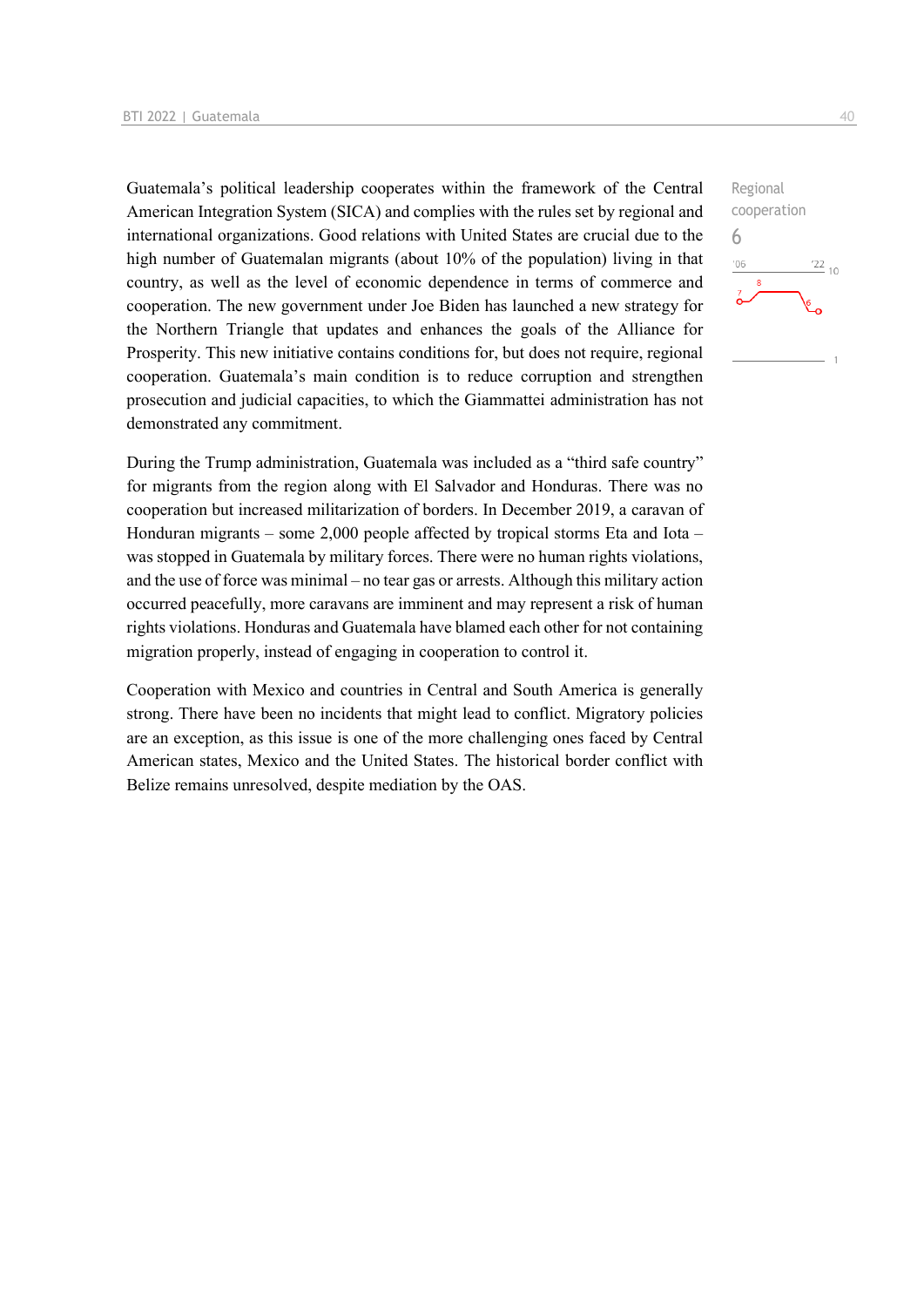## Strategic Outlook

The Morales administration put Guatemala on the path to becoming a criminal state controlled by powerful corrupt networks, both public and private. President Giammattei has given no indication that he intends to change this course. Democratic checks and balances have been undermined or totally disabled. Cancelling the CICIG means that democratic institutions are more vulnerable and civil society more exposed to retaliation for engaging in its work. While the economy has remained somewhat stable over time, enormous social inequalities remain and were exacerbated by the pandemic, leading to even more emigration. In this context, there are high expectations that the new government in Washington will focus its foreign policy toward Guatemala on combatting corruption as a mechanism to reduce migration and drug-trafficking. Together with strong influence from the United States, the main areas of priority should include the following:

First, social policies to reduce inequality and poverty should be designed or strengthened to facilitate access to basic social services for the most vulnerable. This would require a reorientation of the economic framework, a sound tax system to provide additional resources and an active development cooperation strategy.

Second, concerning horizontal accountability, a systematic reform of the judicial system should be implemented to reduce corruption and impunity. The government should guarantee transparency and the rule of law to make such reform sustainable. In this context, the role of the Office of the Attorney General should be significantly strengthened to allow for more stringent prosecution in all of its investigative units. So far, only the Special Unit Against Impunity has been strengthened, while other law enforcement units remain weak. In this regard, the election of a new attorney general is crucial, as the current attorney general has not shown support for anticorruption policies. In parallel, the prosecution of tax evasion in the private sector should continue in order to demonstrate determination to fight corruption. This includes strengthening the tax and (especially) the customs authorities, as they are the focus of the most powerful organized criminal networks. The prosecutor's office and the judiciary should be transformed so that they no longer protect prominent members of the government and the private sector. Prosecuting illicit economic and political networks should be a priority. A strong commitment from the U.S. government to fight corruption in Guatemala would constitute a fundamental step in the process to revive citizen support for political change.

Third, with regard to vertical accountability, increased support for the Constitutional Court and the Electoral Tribunal is essential to ensure electoral transparency. In addition, the administration should create and support mechanisms for democratic dialogue that enable communication with social movements and civil society in general, particularly regarding conflicts over mining and hydropower, as well as citizen support for anti-corruption initiatives.

Fourth, the government should rethink its approach to public security and place emphasis on preventive measures and strengthening civil and democratic institutions. This is particularly important when it comes to social protests, which should no longer be met with repression, but